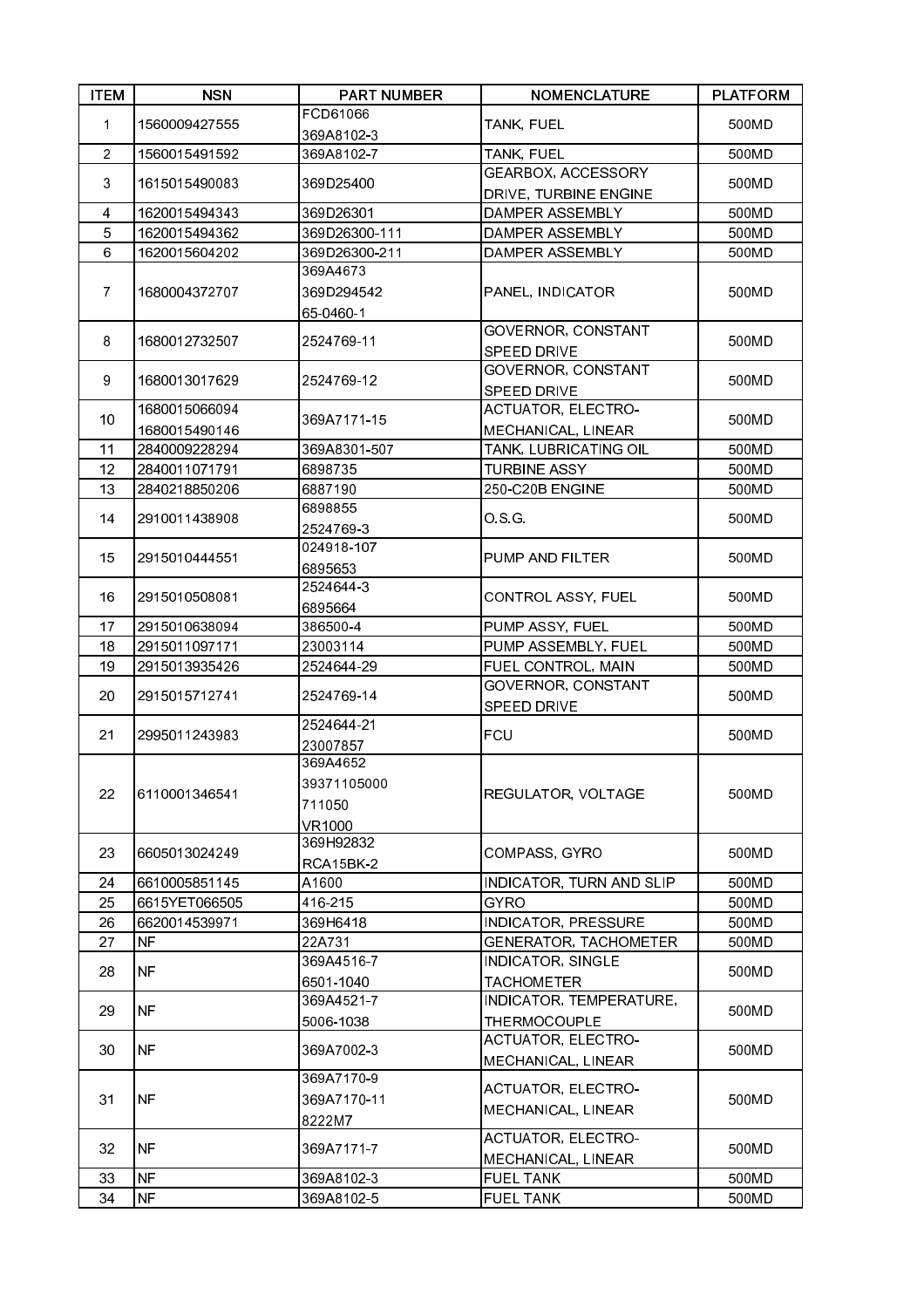| 35 | <b>NF</b>     | 369A8301-501            | OIL TANK, ENGINE                     | 500MD          |
|----|---------------|-------------------------|--------------------------------------|----------------|
|    |               |                         | <b>INDICATOR, DUAL</b>               |                |
| 36 | <b>NF</b>     | 369D24518               | <b>TACHOMETER</b>                    | 500MD          |
|    |               |                         | <b>CONTROL, MASTER CAUTION</b>       |                |
| 37 | <b>NF</b>     | 369D294544              | <b>SYSTEM</b>                        | 500MD          |
| 38 | <b>NF</b>     | 369H4526-5              | <b>INDICATOR, TOURQUEMETER</b>       | 500MD          |
| 39 | <b>NF</b>     | 369H6417-61             | <b>INSTRUMENT CLUSTER</b>            | 500MD          |
|    |               | 369D296305-21/-31       |                                      |                |
|    |               | 416-214                 |                                      |                |
| 40 | <b>NF</b>     | 126090                  | <b>INDICATOR, ATTITUDE</b>           | 500MD          |
|    |               | 75800000                |                                      |                |
| 41 | <b>NF</b>     | 75800000                | <b>INDICATOR, ATTITUDE</b>           | 500MD          |
|    |               | 8DJ150FAE1              | INDICATOR, DUAL                      |                |
| 42 | <b>NF</b>     | 369D24518               | <b>TACHOMETER</b>                    | 500MD          |
|    |               | 6502-1034               |                                      |                |
| 43 | <b>NF</b>     | A1600-01                | INDICATOR, TURN AND SLIP             | 500MD          |
| 44 | <b>NF</b>     | AN3371-2                | RELAY, STARTER                       | 500MD          |
| 45 | 2915010705675 | 386500-5                | PUMP ASSY, FUEL                      | 500MD          |
|    | 2915010705394 | 6899253<br>23007879     |                                      | <b>TH67</b>    |
|    |               |                         |                                      |                |
| 46 | 2840011917811 | 23036668                | VALVE ASSY, BLEED                    | 500MD          |
|    |               | 23053176                |                                      | TH-67          |
|    |               | 6899115                 |                                      |                |
| 47 | 2915015138851 | 23070606                | FUEL CONTROL, MAIN,                  | 500MD          |
|    |               | 2524644-31              | <b>TURBINE ENGINE</b>                | TH-67          |
| 48 | 2915015861991 | 23065104                | FCU, A250-20J/20B ENG.               | 500MD          |
|    |               | 2524644-30<br>369D24506 |                                      | TH 67<br>500MD |
| 49 | <b>NF</b>     | 8000                    | INDICATOR, AIR SPEED                 |                |
|    |               |                         |                                      | TH-67<br>500MD |
| 50 | 6685015491736 | 369H4526-7              | <b>TORGUE INDICATOR</b>              | <b>UH-1H</b>   |
|    |               | 3G2592V00651            |                                      |                |
| 51 | <b>NF</b>     | FE7590-173-2            | <b>CARGO HOOK</b>                    | <b>AGUSTA</b>  |
| 52 | <b>NF</b>     | 209-010-400-001         | SWASHPLATE & SUPPORT                 | AH-1F          |
| 53 | <b>NF</b>     | 209-010-401-011         | <b>SCISSORS &amp; SLEEV</b>          | AH 1F          |
| 54 | 1005012240484 | 218F457                 | TURRET, ARMAMENT<br><b>SUBSYSTEM</b> | AH-1W          |
|    |               | 2 7 3 4 4 6             | ELECTRO HYDRAULIC SERVO              |                |
| 55 | 1420010631275 | 209-076-041-2           | <b>ACTUATOR</b>                      | AH-1W          |
|    |               | 2 7 3 4 4 - 5           | ELECTRO HYDRAULIC SERVO              |                |
| 56 | 1420010670186 | 209-076-041-1           | <b>ACTUATOR</b>                      | AH-1W          |
| 57 | 1560000759327 | 204-001-779-1           | QUADRANT, CONTROL, TAIL              | AH-1W          |
| 58 | 1615005437280 | 214-040-011-5           | QUILL ASSY, GEARBOX                  | AH-1W          |
|    | 1615010390929 |                         | QUILL ASSEMBLY,                      |                |
| 59 |               | 209-040-020-1           | <b>TRANSMISSION</b>                  | AH-1W          |
|    |               |                         | QUILL ASSEMBLY,                      |                |
| 60 | 1615010390930 | 209-040-021-3           | TRANSMISSION                         | AH-1W          |
| 61 | 1615010393646 | 214-040-009-13          | GEARBOX ASSEMBLY                     | AH-1W          |
| 62 | 1615010393647 | 214-040-011-11          | GEARBOX ASSEMBLY                     | AH-1W          |
| 63 | 1615010393648 | 214-040-023-5           | QUILL ASSEMBLY                       | AH-1W          |
| 64 | 1615010393651 | 214-040-622-005         | SHAFT ASSY, DRIVE                    | AH-1W          |
| 65 | 1615010393652 | 214-040-630-3           | COUPLING ASSY, DRIVE                 | AH-1W          |
| 66 | 1615012405420 | 214-040-009-107         | GEARBOX ASSEMBLY                     | AH-1W          |
| 67 | 1615012466669 | 209-040-004-107         | <b>TRANSMISSION MAST</b>             | AH-1W          |
| 68 | 1615012567464 | 209-040-010-103         | MAST ASSEMBLY                        | AH-1W          |
| 69 | 1615012567479 | 214-040-600-105         | HANGER                               | AH-1W          |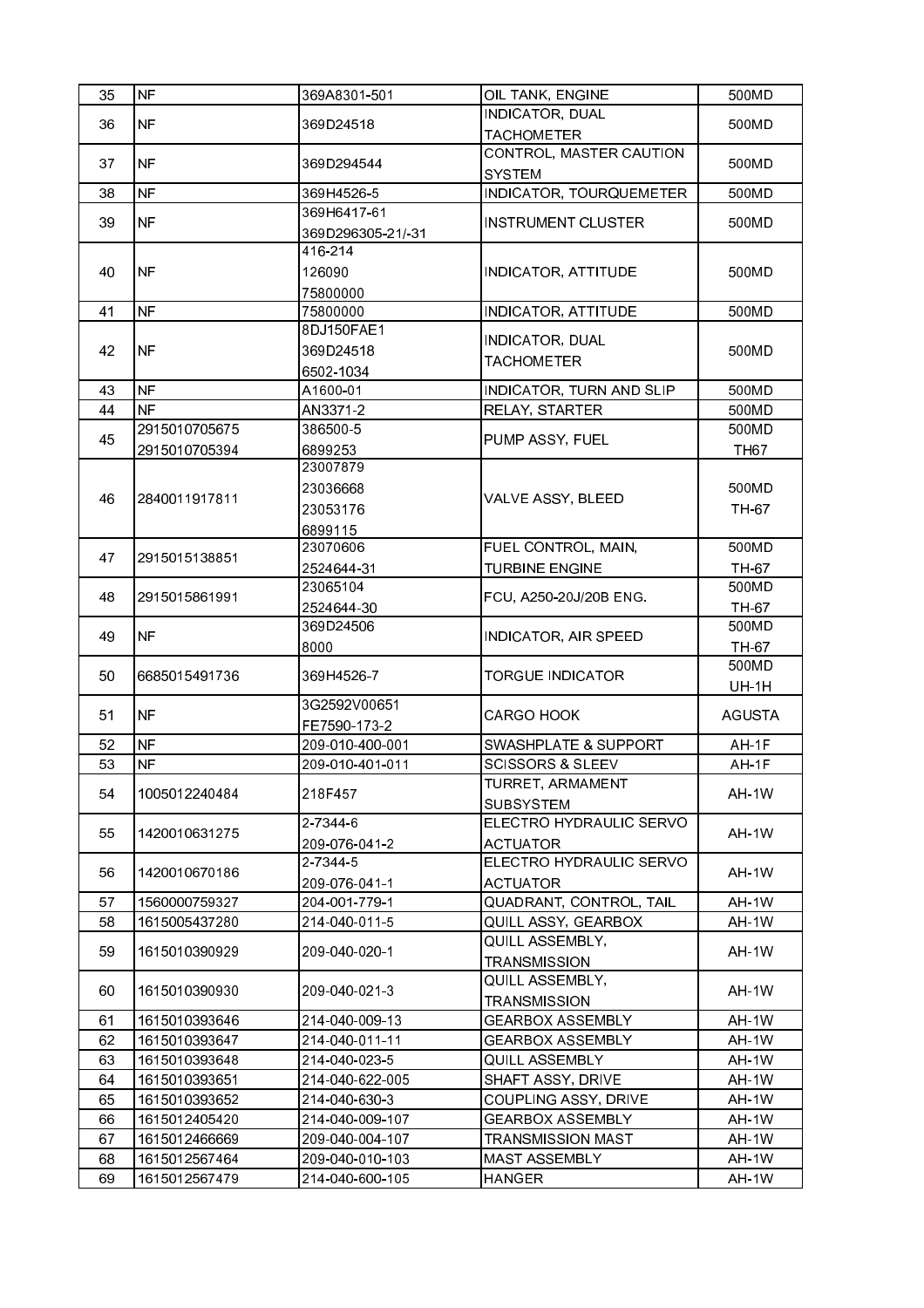| 70  | 1615012643959 | 214-040-600-109   | HANGER ASSY, TAINSMISSION             | AH-1W |
|-----|---------------|-------------------|---------------------------------------|-------|
| 71  | 1615012773519 | 214-040-011-125   | 90 GEARBOX, ACCESSORY<br><b>DRIVE</b> | AH-1W |
| 72  | 1615012783622 | 214-010-100-197   | HUB, ROTOR                            | AH-1W |
| 73  | 1615014086574 | 214-010-100-211   | HUB, ROTOR                            | AH-1W |
| 74  | 1615014178146 | 214-010-501-117   | <b>SCISSORS &amp; SLEEVE</b>          | AH-1W |
| 75  | 1615014509486 | 214-040-011-127   | 90 GEARBOX ASSEMBLY                   | AH-1W |
| 76  | 1615014922615 | 214-011-801-115   | HUB ASSEMBLY, T/R                     | AH-1W |
| 77  | 1630010443294 | 4000505           | <b>BRAKE, SINGLE DISK</b>             | AH-1W |
| 78  | 1630010443295 | 4000504           | <b>BRAKE ASSEMBLY, ROTOR</b>          | AH-1W |
|     |               | 209-076-039-103   | CONTROL UNIT, ROTOR                   |       |
| 79  | 1630011796790 | 2 7 3 4 3 1 3     | <b>BRAKE</b>                          | AH-1W |
| 80  | 1630013330538 | 4000504-1         | <b>BRAKE, SINGLE DISK</b>             | AH-1W |
| 81  | 1630013330539 | 4000505-1         | BRAKE, SINGLE DISK, L/H               | AH-1W |
| 82  | 1650007869158 | 1356 593105       | ACCUMULATOR, HYDRAULIC                | AH-1W |
| 83  | 1650010393655 | 214-076-013-3     | RESERVOIR ASSY                        | AH-1W |
| 84  | 1650010393659 | 214-076-035-003   | <b>ACTUATOR ASSY</b>                  | AH-1W |
|     |               |                   | ACTUATOR ASSY, DUAL                   |       |
| 85  | 1650012467238 | 214-076-010-103   | <b>HYDRAULIC</b>                      | AH-1W |
| 86  | 1650013020124 | 214-076-317-101   | RESERVOIR ASSEMBLY                    | AH-1W |
|     |               |                   | <b>ACTUATOR ASSY, DUAL</b>            |       |
| 87  | 1650014343866 | 214-076-010-105   | <b>HYDRAULIC</b>                      | AH-1W |
|     |               | 209-062-908-007   |                                       |       |
| 88  | 1680002271841 | 209-062-908-7     | EXTINGUISHER, FIRE,                   | AH-1W |
|     |               | 30400003          | <b>AIRCRAFT</b>                       |       |
|     |               |                   | <b>ACTUATOR, ELECTRO-</b>             |       |
| 89  | 1680005437304 | 214-076-012-1     | MECHANICAL, LINEAR                    | AH-1W |
| 90  | 1680012567678 | 214-040-014-107   | DRIVE, CONSTANT SPEED                 | AH-1W |
| 91  | 1680012568169 | 209-074-070-103   | CONTROL PANEL ASSEMBLY                | AH-1W |
|     |               | 209-062-908-103   |                                       |       |
| 92  | 1680013106193 | 30402901-2        | CONTAINER, FIRE EXIT                  | AH-1W |
|     |               |                   | DETECTOR ASSEMBLY, RPM                |       |
| 93  | 2925012568176 | 222-005-030-107   | <b>LIMIT</b>                          | AH-1W |
|     |               | 214-060-056-107   |                                       |       |
| 94  | 2925014082088 | 2CM272B1/C1       | DC START GENERATOR                    | AH-1W |
|     |               | 36D831711G2       |                                       |       |
|     |               | 214-060-056-109   |                                       |       |
| 95  | 2925014763224 | 36D831711G4       | DC Starter Assembly                   | AH-1W |
| 96  | 3010012567681 | 214-040-013-105   | <b>COMBINING GEARBOX</b>              | AH-1W |
| 97  | 3040010446751 | 214-040-622-013   | SHAFT, STRAIGHT                       | AH-1W |
| 98  | 3040013001621 | 214-010-500-109   | SWASHPLATE, CONTROLL                  | AH-1W |
|     |               | 214-040-130-1     |                                       |       |
| 99  | 4320004823088 | GC3170            | OIL PUMP ASSY, TRANS                  | AH-1W |
|     |               | 31-75101-2050-3   |                                       |       |
|     |               | 209-076-036-1     |                                       |       |
| 100 | 4320010393639 | 65119             | PUMP, HYDRAULIC                       | AH-1W |
|     |               | 209-076-033-1     |                                       |       |
| 101 | 4320010393658 | 214 076 033 1     | PC-1 PUMP, HYDRAULIC                  | AH-1W |
|     |               | 63074             |                                       |       |
|     |               | 214-076-334-103   | PUMP, HYDRAULIC RAM, HAND             |       |
| 102 | 4320013020125 | 624051            | <b>DRIVEN</b>                         | AH-1W |
|     |               |                   |                                       |       |
|     |               | ID-1768B/APN-194V |                                       |       |
| 103 | 5841010827951 | JG1073CC01        | <b>INDICATOR, HEIGHT</b>              | AH-1W |
| 104 | 6220013837695 | 209-075-325-163   | PANEL, INDICATING, LIGHT              | AH-1W |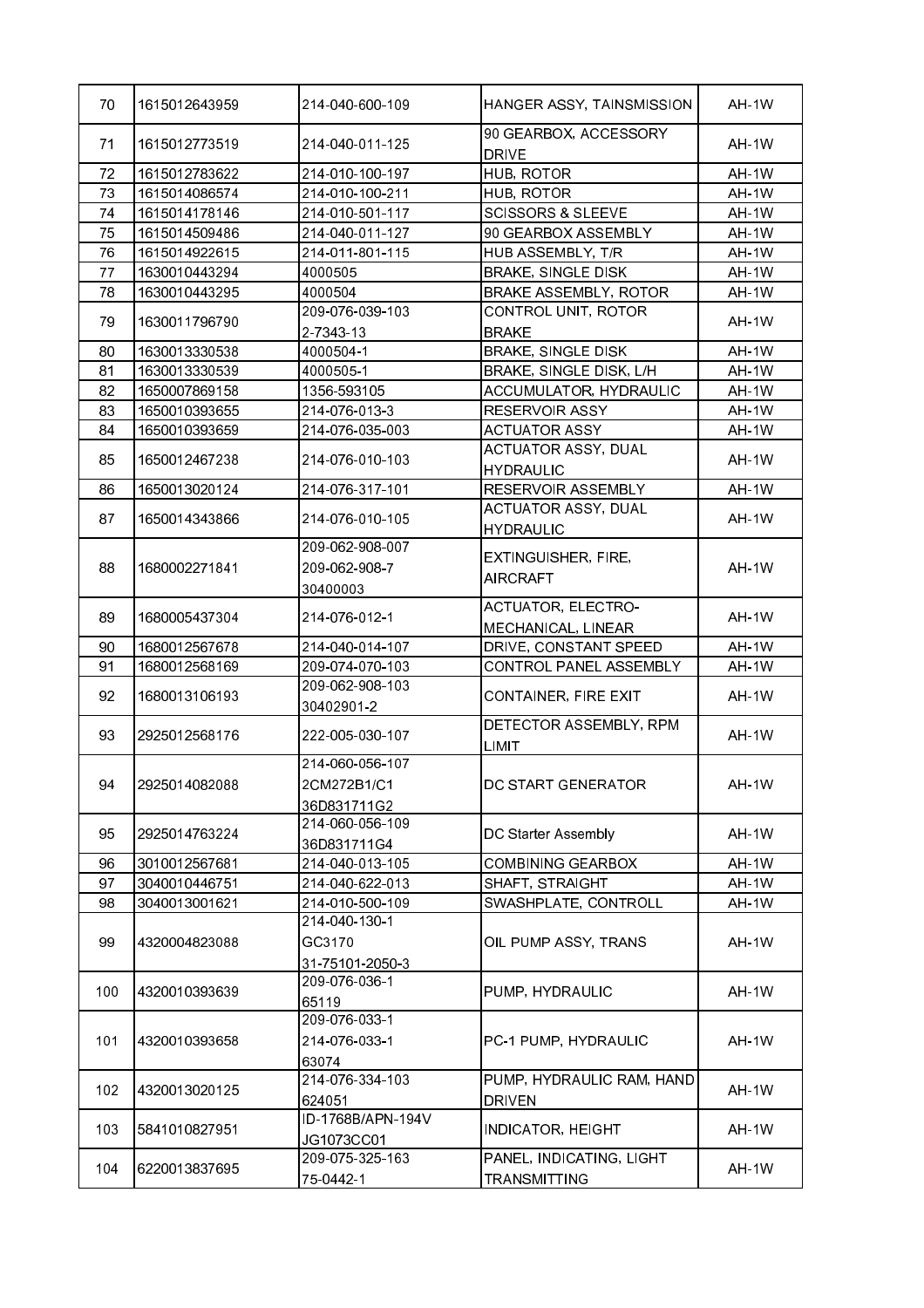| 105 | 6605004104820                  | 9813-16-02                                  | INDICATOR, BEARING-<br>DISTANCE-HEADING       | <b>AH-1W</b>                                           |
|-----|--------------------------------|---------------------------------------------|-----------------------------------------------|--------------------------------------------------------|
| 106 | 6610000708461                  | 843 67 2A                                   | INDICATOR, VERTICAL<br><b>VELOCITY</b>        | AH-1W                                                  |
| 107 | 6610001506402                  | 209-070-178-3<br>S25-K1LRI/S25-K1RL1        | <b>INDICATOR, AIR SPEED</b>                   | AH-1W                                                  |
| 108 | 6610001679699                  | 144700-01-01                                | <b>INDICATOR, ATTITUDE</b>                    | AH-1W                                                  |
| 109 | 6610001795175                  | 843-67-2                                    | <b>INDICATOR, VERTICAL</b><br><b>VELOCITY</b> | AH-1W                                                  |
| 110 | 6610008163621                  | 1655-6AEB6-1                                | INDICATOR, VERTICAL<br><b>VELOCITY</b>        | AH-1W                                                  |
| 111 | 6610010500955                  | 125200<br>209-075-726-1                     | <b>INDICATOR, ATTITUDE</b>                    | AH-1W                                                  |
| 112 | 6610013252510                  | 209-375-045-101                             | INDICATOR, MACH AND TRUE<br>AIR SPEED         | <b>AH-1W</b>                                           |
| 113 | 6615010317270                  | CN-1497/A<br>209-075-698                    | GYROSCOPE, DISPLACEMENT                       | AH-1W                                                  |
| 114 | 6615012568393<br>6615014941131 | 209-075-365-101                             | GYROSCOPE, DISPLACEMENT                       | AH-1W                                                  |
| 115 | 6615014955031                  | 46060-1                                     | GYROSCOPE, DISPLACEMENT                       | AH-1W                                                  |
| 116 | 6620013004523                  | 209-175-379-101<br>209-175-379-103          | PANEL ASSY, ENGINE                            | AH-1W                                                  |
| 117 | 6625013037714                  | 214-175-248-111                             | METER, SPECIAL SCALE                          | AH-1W                                                  |
| 118 | 6680010443479                  | 209-060-602-19<br>200-040-006               | INDICATOR, LIQUID QUANTITY                    | AH-1W                                                  |
| 119 | 6680013021008                  | 214-175-249-105<br>394 1212-9001            | INDICATOR, GAS PRODUCER<br><b>TACHOMETER</b>  | AH-1W                                                  |
| 120 | 6685010443481                  | 209-075-728-3<br>124 413 3                  | INDICATOR, PRESSURE                           | AH-1W                                                  |
| 121 | 6695012568290                  | 209-074-405-101                             | CONTROL, INDICATOR                            | AH-1W                                                  |
| 122 | 6610001152405                  | MILA81852, TYPE<br>AAU32/A-1<br>B4515210002 | ALTIMETER, ENCODING                           | AH-1W<br>AT <sub>3</sub><br>$C-130$<br>$P-3C$<br>S-70C |
| 123 | 6610014683489                  | AAU-32/A-2<br>B45152-10-042<br>MIL-A-81852A | ALTIMETER, ENCODER                            | AH-1W<br>$AT-3$<br>$C-130$<br>P 3C<br>S-70C            |
| 124 | 6610011345625                  | AAU32A<br>B4515210002                       | ALTIMETER, ENCODING                           | <b>AH-1W</b><br>AT <sub>3</sub><br>S <sub>70</sub>     |
| 125 | 6610010550468                  | 3252011-0101                                | ALTIMETER, ENCODING                           | AH-1W<br>$C-130$<br>$AT-3$<br>S-70C<br>$T-34C$         |
| 126 | 6610011769314                  | 101450-31243                                | ALTIMETER, PRESSURE                           | AH-1W<br>$C-130$<br>TH-67<br><b>UH-1H</b>              |
| 127 | 5841013746039                  | 15420-6165                                  | <b>INDICATOR, HEIGHT</b>                      | $AH-1W$<br><b>OH-58D</b><br>TH-67<br><u>UH-1H</u>      |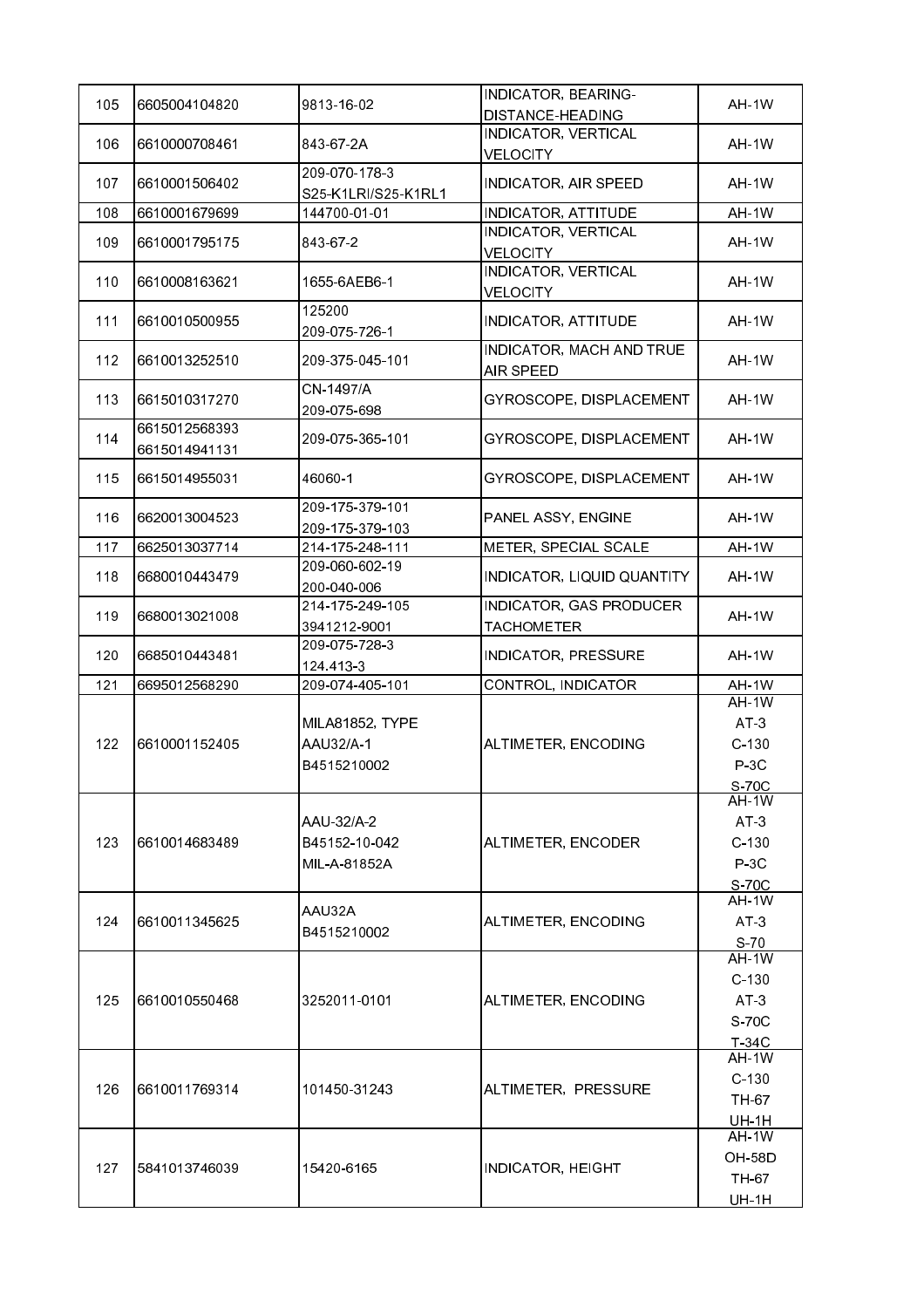|     |               |                 |                            | AH-1W             |
|-----|---------------|-----------------|----------------------------|-------------------|
| 128 | 2915000179021 | 164A168-1       | PUMP, SUBMERGED            | <b>OH-58D</b>     |
|     |               | 205 060 606 3   |                            | <b>UH-1H</b>      |
|     |               | 214-175-153-105 |                            | AH-1W             |
| 129 | 5963013024449 | 51576-003       | REGULATOR, VOLTAGE         | S.76              |
|     |               | 30076-007       | DC GENERATOR SET, AIR      | AH-1W             |
| 130 | 6115012567287 | 214 175 150 105 | <b>TURBINE</b>             | $S-76$            |
|     |               | 23065123        |                            | AH-1W             |
| 131 | 2910015259134 | 2524667-15      | GOVERNOR, TURBINE ENGINE   | TH-67             |
|     |               | 209 0750572-1   |                            | AH <sub>1</sub> W |
| 132 | 6125010726107 | MS17406-3       | <b>INVERTER, STAND</b>     | <b>UH-1H</b>      |
|     |               |                 | INDICATOR, ELECTRICAL      | AH-1W             |
| 133 | 6680009325133 | 41105C5A4E3     | <b>TACHOMETER</b>          | <b>UH-1H</b>      |
|     |               |                 | ACTUATOR, ELECTRO-         |                   |
| 134 | 1680012697284 | DL2155M15       | MECHANICAL, LINEAR         | <b>AH-64E</b>     |
| 135 | 2915011782703 | 2C39-2          | PUMP, SUBMERGED            | $AT-3$            |
|     |               | D30337-04-008   | INDICATOR, HORIZONTAL      |                   |
| 136 | 6605001391103 |                 | SITUATION                  | $AT-3$            |
|     |               | 111080          | INDICATOR, DUAL FUEL       |                   |
| 137 | 6680YET033641 | 221-904-001     |                            | $AT-3$            |
|     |               |                 | QUANTITY                   |                   |
| 138 | <b>NF</b>     | 66065           | PUMP, HYDRAULIC            | AT <sub>3</sub>   |
| 139 | <b>NF</b>     | 162LCD603       | <b>INDICATOR, DUAL OIL</b> | AT 3              |
|     |               |                 | <b>TEMPERATURE</b>         |                   |
| 140 | <b>NF</b>     | 218 918 001     | INDICATOR, DUAL FUEL       | $AT-3$            |
|     |               |                 | QUANTITY                   |                   |
| 141 | <b>NF</b>     | 23076-008       | DC START GENERATOR         | $AT-3$            |
| 142 | <b>NF</b>     | 3034477         | <b>FUEL BOOSTER PUMP</b>   | AT <sub>3</sub>   |
|     |               | 2C39-1          |                            |                   |
| 143 | <b>NF</b>     | 496D100-1       | ROTARY ACTUATOR            | $AT-3$            |
| 144 | <b>NF</b>     | 496D100-2       | <b>FLAP ACTUATOR</b>       | AT <sub>3</sub>   |
| 145 | <b>NF</b>     | 51539-006J      | GCU                        | AT <sub>3</sub>   |
| 146 | <b>NF</b>     | 7U7565-1        | AILERON ACTUATOR           | $AT-3$            |
| 147 | <b>NF</b>     | 7U7565-2        | AILERON ACTUATOR           | AT <sub>3</sub>   |
| 148 | <b>NF</b>     | 7U7566-1        | ACTUATOR, HORIZONTAL       | $AT-3$            |
|     |               |                 | <b>STABILIZER</b>          |                   |
| 149 | INF           | 7U7571          | RUDDER ACTUATOR            | AT 3              |
|     |               |                 | INDICATOR, HORIZONTAL      | $AT-3$            |
| 150 | 6605010182184 | 75500000-1      | SITUATION                  | $F-16$            |
|     |               |                 |                            | $F-5E$            |
|     |               |                 |                            | AT <sub>3</sub>   |
| 151 | 2915009081768 | AV16E1171B      | VALVE, FUEL, SHUTOFF       | F 5               |
|     |               |                 |                            | S-2T              |
| 152 | 6605004279220 | AQU13A          | INDICATOR, HORIZONTAL      | $AT-3$            |
|     |               | 118550          | <b>SITUATION</b>           | $F-5E$            |
| 153 | 6605010943627 | 118550M         | INDICATOR, HORIZONTAL      | AT <sub>3</sub>   |
|     |               |                 | <b>SITUATION</b>           | $F-5E$            |
|     | <b>NF</b>     | MS18071-12      |                            | AT3               |
| 154 |               | 51539-006H      | CONTROL, GENERATOR         | <b>UH-1H</b>      |
|     |               | 101-384004-5    |                            |                   |
| 155 | 1660013004506 | EM609-3         | <b>HEAT EXCHANGER</b>      | B-1900            |
| 156 | 1680000542866 | 50-521222-4     | <b>ACTUATOR ASSEMBLY</b>   | B-1900            |
| 157 | 1730012924470 | 3100458-01      | <b>ADAPTER</b>             | B-1900            |
| 158 | 2925012939042 | 23085-001       | DC START GENERATOR         | B-1900            |
| 159 | 3010013080660 | 100-524073-1    | DRIVE UNIT, ANGLE          | B-1900            |
| 160 | 4320014828446 | 114-389042-5    | PUMP, FEUL                 | B-1900            |
| 161 | 4320015786321 | 025323-500B     | PUMP, FEUL                 | B-1900            |
| 162 | 5826010130734 | 522-2638-006    | INDICATOR, COURSE          | B-1900            |
|     |               |                 |                            |                   |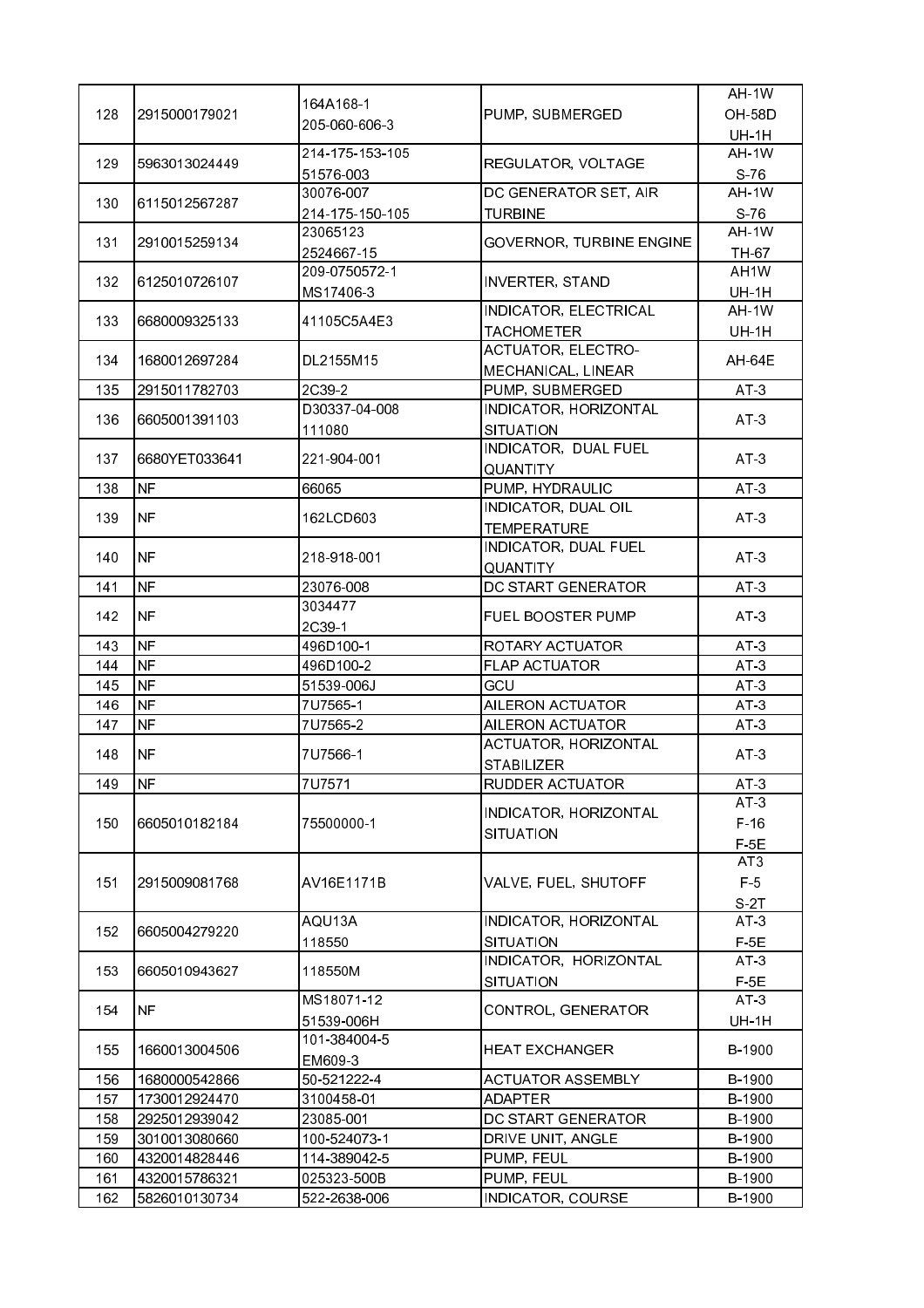|     |               |                        | PRINTED CIRCUIT BOARD              |               |
|-----|---------------|------------------------|------------------------------------|---------------|
| 163 | 5998013234783 | 101-364715-1           | (BUS TIE CONTROL MODULE)           | B-1900        |
|     |               |                        | /A257 PCB                          |               |
| 164 | <b>NF</b>     | 3036817                | <b>GOVERNOR</b>                    | B-1900        |
| 165 | <b>NF</b>     | 100-430060-25          | DAMPENER ASSEMBLY                  | B-1900        |
| 166 | <b>NF</b>     | 100-430060-27          | DAMPENER ASSEMBLY                  | B-1900        |
|     |               |                        | <b>BATTERY CHARGE MONITOR</b>      |               |
| 167 | <b>NF</b>     | 101-364572-17          | PRINTED CIRCUIT BOARD              | B-1900        |
| 168 | NF            | 101 380012 5           |                                    | B-1900        |
|     |               |                        | POWER SUPPLY                       |               |
| 169 | NF            | 101-384004-7           | <b>CONDENSER BLOWER</b>            | <b>B-1900</b> |
|     |               | M7921C-2D              |                                    |               |
|     |               | 101-384004-9           |                                    |               |
| 170 | NF            | 101-384004-13          | <b>BLOWER ASSY</b>                 | B-1900        |
|     |               | EM609-6                |                                    |               |
| 171 | NF.           | 112-380022-19          | <b>ACTUATOR, NLG</b>               | B-1900        |
|     |               | 7-5012-19              |                                    |               |
| 172 | INF.          |                        | ANN LEGEND POWER SUPPLY            | B-1900        |
|     |               | 114 364086 1           | <b>PCB</b>                         |               |
|     |               | 114-380005-5           |                                    |               |
| 173 | INF.          | SRL-C2G/-C2H/-C2J/-C2K | <b>INDICATOR, TORQUE</b>           | B-1900        |
|     |               | 114-380006-5           |                                    |               |
| 174 | NF            | <b>RCA40B-7</b>        | INDICATOR, TACHOMETER              | B-1900        |
|     |               | 100-0051-02            |                                    |               |
|     |               | 114 380010 1           |                                    |               |
| 175 | INF.          |                        | INDICATOR, TURN AND SLIP           | B-1900        |
|     |               | <b>RCA56-9</b>         |                                    |               |
| 176 | <b>NF</b>     | 114-380011-3           | INDICATOR, TURN AND SLIP           | B-1900        |
| 177 | <b>NF</b>     | 114-380028-11          | <b>BLOWER</b>                      | B-1900        |
|     |               | EM 630-3               |                                    |               |
| 178 | <b>NF</b>     | 114 380028 9           | <b>BLOWER</b>                      | B-1900        |
|     |               | <b>BC80A-9</b>         |                                    |               |
|     |               | 114-380035-1           | INDICATOR, VERTICAL                |               |
| 179 | <b>NF</b>     | 7130B                  | <b>VELOCITY</b>                    | B-1900        |
|     |               | 30230-1174             |                                    |               |
| 180 | <b>NF</b>     | 114 380040-1           | <b>CONTROL &amp; SHOTOFF VALVE</b> | B-1900        |
|     |               | 33E25-1                |                                    |               |
| 181 | INF           | 114-380041-13          | <b>ACTUATOR, MLG</b>               | B-1900        |
| 182 | <b>NF</b>     | 114-380041-15          | <b>ACTUATOR, MLG</b>               | B-1900        |
|     |               |                        | ACTUATOR, HYDRAULIC, M/L           |               |
| 183 | NF            | 114-380041-7           | <b>GEAR</b>                        | B-1900        |
| 184 | <b>NF</b>     | 114-384020-1           | WINDSHIELD                         | B-1900        |
|     |               | 114-388025-1           |                                    |               |
| 185 | NF            | 114-8008-5             | HUB, WHEEL                         | B-1900        |
|     |               |                        |                                    |               |
|     |               | 5006028-1/2/3/4        |                                    |               |
| 186 | NF.           | 114-389041-13          | ISOLATOR ASSY                      | B-1900        |
|     |               | 93880-9                |                                    |               |
| 187 | NF            | 114-389042-7           | PUMP, FEUL                         | B-1900        |
| 188 | NF            | 114-389043-5           | CENTRIFUGAL FUEL BOOST             | B-1900        |
|     |               |                        | <b>PUMP</b>                        |               |
| 189 | NF            | 114-570031-1           | CONTAINER, FIRE EXIT               | B-1900        |
| 190 | <b>NF</b>     | 114-570031-5           | CONTAINER, FIRE EXIT               | B-1900        |
|     |               | C352TS                 |                                    |               |
|     |               | 114-8008-3             |                                    |               |
| 191 | <b>NF</b>     | 5006749-4              | <b>BRAKE ASSY</b>                  | B-1900        |
|     |               | 114-810000-3           |                                    |               |
| 192 | NF            | 9M61004                | <b>LANDING GEAR L/M</b>            | B-1900        |
| 193 | <b>NF</b>     | 114-810000-4           | MAIN LANDING GEAR                  | B-1900        |
| 194 | <b>NF</b>     | 114-810020-1           | L/G, MAIN                          | B-1900        |
|     |               |                        |                                    |               |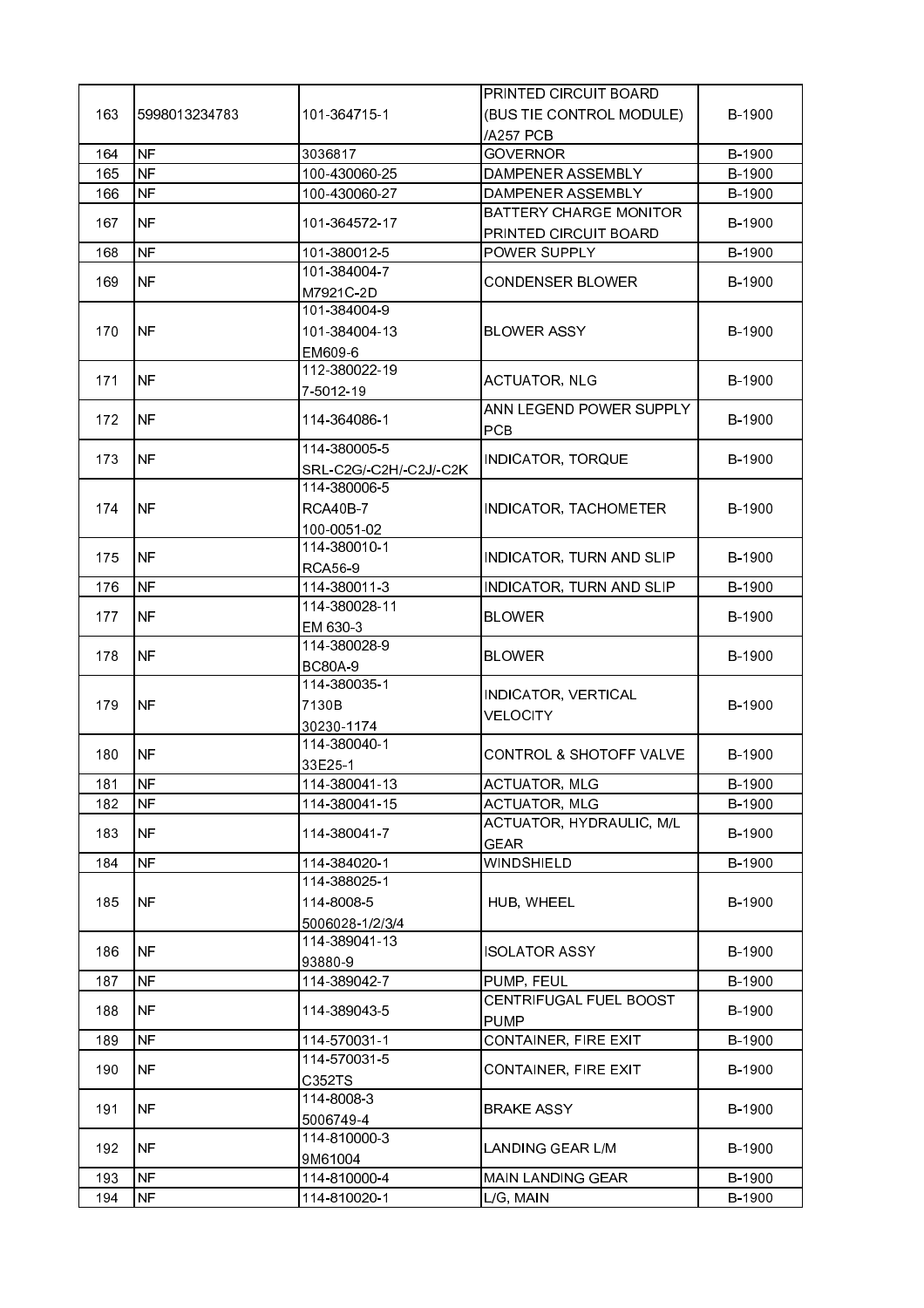| 195 | <b>NF</b>                | 114-810020-3    | <b>SHOCK STRUCT</b>        | B-1900 |
|-----|--------------------------|-----------------|----------------------------|--------|
| 196 | <b>NF</b>                | 114-810023-1    | <b>LEG ASSY-DRAG</b>       | B-1900 |
| 197 | <b>NF</b>                | 114-820021-1    | NOSE LANDING GEAR ASSY     | B-1900 |
| 198 | <b>NF</b>                | 114-820021-3    | NOSE LANDING GEAR ASSY     | B-1900 |
| 199 | <b>NF</b>                | 114-820023-5    | <b>SHOCK ABSORBER</b>      | B-1900 |
| 200 | <b>NF</b>                | 114-820052-1    | <b>SHIMMY DAMPER</b>       | B-1900 |
|     |                          | 114 820052 3    |                            |        |
| 201 | <b>NF</b>                | 114-8001-15     | <b>SHIMMY DAMPER</b>       | B-1900 |
| 202 | <b>NF</b>                | 114 820052 9    | <b>SHIMMY DAMPER</b>       | B-1900 |
|     |                          | 114 960022 1    |                            |        |
| 203 | <b>NF</b>                | HC-B4MP-3A      | <b>PROPELLER ASSY</b>      | B-1900 |
| 204 | <b>NF</b>                | 118-364059-7    | STEERING PANEL ASSY        | B-1900 |
| 205 | <b>NF</b>                | 133-389031-1    | <b>FUEL PUMP</b>           | B-1900 |
|     |                          | 210954          | <b>B-1900 PROPELLER</b>    |        |
| 206 | <b>NF</b>                | 114-389020-3    | <b>GOVERNOR</b>            | B-1900 |
| 207 | <b>NF</b>                | 22E69-3         | VALVE, BYPASS              | B-1900 |
|     |                          | 30-1329-4M      |                            |        |
| 208 | <b>NF</b>                | 100-384118-16   | <b>STROBE LIGHT</b>        | B-1900 |
|     |                          |                 |                            |        |
| 209 | <b>NF</b>                | 4019190-3       | C-14A GYRO, SYNCHRONIZER   | B-1900 |
|     |                          | 5006028-4       |                            |        |
| 210 | <b>NF</b>                | 114-8008-1      | MAIN WHEEL ASSY            | B-1900 |
| 211 | <b>NF</b>                | 50-820205-37    | N/G DRAG BRACE ASSY        | B-1900 |
| 212 | <b>NF</b>                | 571 29020 412   | ALTIMETER, PNEUMATIC       | B-1900 |
| 213 | <b>NF</b>                | 5934AD-1        | ALTIMETER, PRESSURE        | B-1900 |
| 214 | <b>NF</b>                | 7000622-901     | GYROSCOPE, VERTICAL        | B-1900 |
|     |                          |                 | INDICATOR, ATTITUDE        |        |
| 215 | <b>NF</b>                | 7000836-904     | <b>DIRECTOR</b>            | B-1900 |
|     |                          |                 | INDICATOR, HORIZONTAL      |        |
| 216 | <b>NF</b>                | 7002493-908     | <b>SITUATION</b>           | B-1900 |
| 217 | <b>NF</b>                | 7130B           | INDICATOR, VERTICAL SPEED  | B-1900 |
| 218 | <b>NF</b>                | 801293-12       | <b>OXY BOTTLE</b>          | B-1900 |
|     |                          | 8210-310        |                            |        |
| 219 | NF.                      | 8210-310B       | PT6-65B GOVERNOR           | B-1900 |
|     |                          | AN5890T2        |                            |        |
| 220 | $\overline{\mathsf{NF}}$ | PC 17           | <b>INVERTER</b>            | B-1900 |
|     |                          | 114-380013-5    | HORIZON GYROSCOPE          |        |
| 221 | NF                       | 1U367-302-2     | <b>INDICATOR</b>           | B-1900 |
| 222 | <b>NF</b>                | 101-384207-5    | OXYGEN CYLINDER ASSY       | B-1900 |
| 223 | NF.                      | 114-810000-9    | <b>MAIN LANDING GEAR</b>   | B-1900 |
| 224 | <b>NF</b>                | 114-810081-9    | <b>MAIN LANDING GEAR</b>   | B-1900 |
| 225 | <b>NF</b>                | 114-810081-11   | <b>MAIN LANDING GEAR</b>   | B-1900 |
| 226 | <b>NF</b>                | 114-820021-651  | NOSE LANDING GEAR ASSY     | B-1900 |
| 227 | NF                       | 114-810000-655  | <b>MAIN LANDING GEAR</b>   | B-1900 |
| 228 | NF.                      | 114-810000-656  | <b>MAIN LANDING GEAR</b>   | B-1900 |
| 229 | <b>NF</b>                | 5006028 5       | MAIN WHEEL ASSY            | B-1900 |
|     |                          | 101-384144-3    |                            |        |
| 230 | <b>NF</b>                | 1532-10C        | VALVE ASSEMBLY             | B-1900 |
| 231 | <b>NF</b>                | 622-4938-007    | RMI-30 INDICATOR, RADIO    | B-1900 |
|     |                          |                 | <b>MAGNETIC</b>            |        |
| 232 | <b>NF</b>                | 65 16368 Series | N. L. GEAR DRAG BRACE ASSY | B-1900 |
| 233 | <b>NF</b>                | 65-17657-Series | M. L. GEAR SIDE STRUT      | B-1900 |
| 234 | <b>NF</b>                | 65 46200 Series | N. L. GEAR SIDE STRUT      | B-1900 |
| 235 | <b>NF</b>                | 65-46230-Series | N. L. GEAR SIDE STRUT      | B-1900 |
| 236 | <b>NF</b>                | 65-72761-Series | M. L. GEAR ASSY            | B-1900 |
| 237 | NF.                      | 65-73761 Series | N. L. GEAR ASSY            | B-1900 |
|     |                          |                 |                            |        |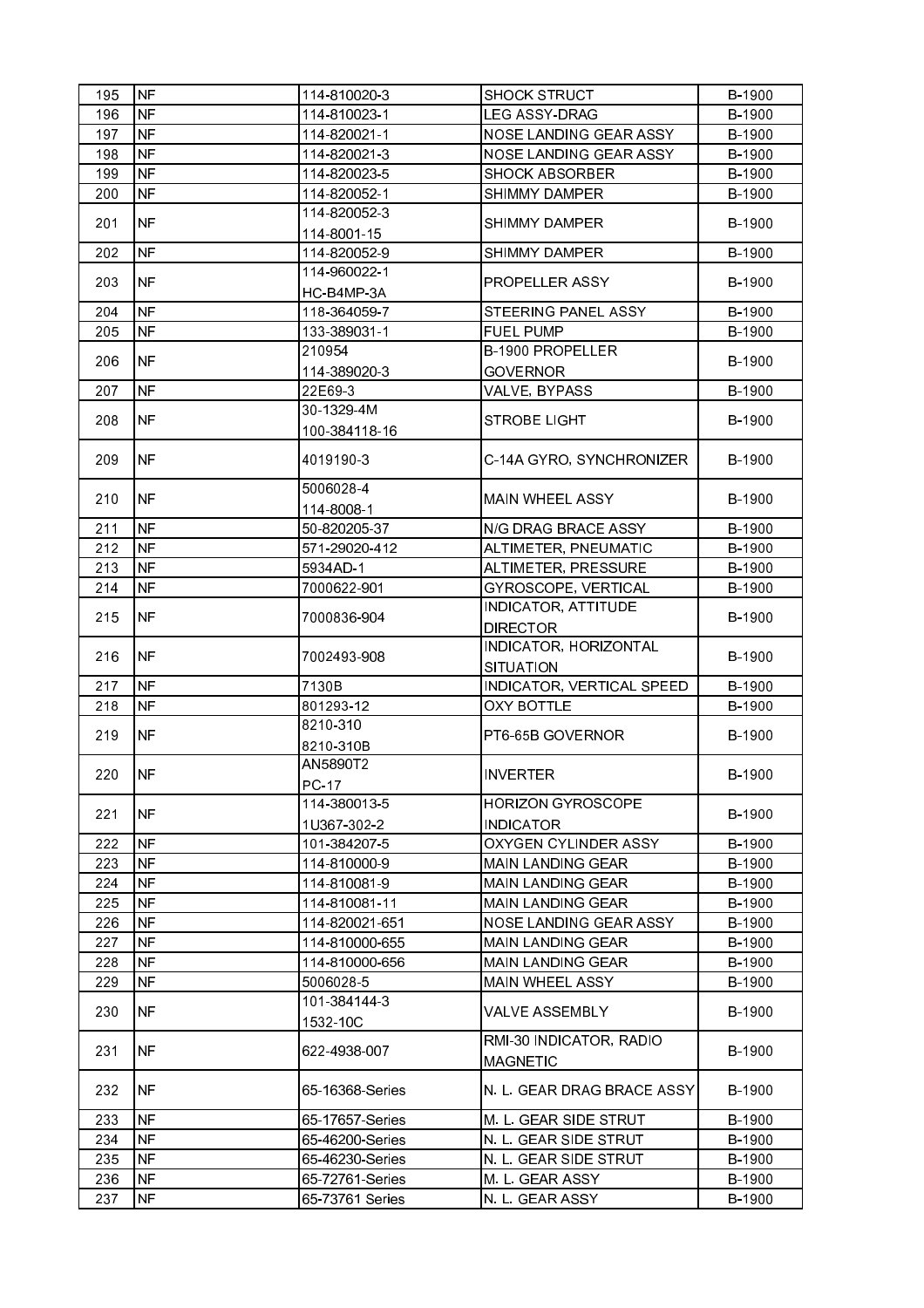|     |               | 65-73761-21~26/-43~-50/-     |                                   |               |
|-----|---------------|------------------------------|-----------------------------------|---------------|
|     |               | 55/-56/-77/-78/-85/-86/-93~- |                                   |               |
| 238 | <b>NF</b>     | 96/-103/-105/-106/-111~-     | IM. L. GEAR SIDE STRUT            | B-1900        |
|     |               | 114/-123/-124                |                                   |               |
| 239 | <b>NF</b>     | 65-73762-Series              | N. L. GEAR ASSY                   | B-1900        |
|     |               | 100-384118-15                |                                   |               |
| 240 | 6220002994621 | G-5400-1/-3                  | LIGHT, LANDING, AIRCR             | B-1900        |
|     |               |                              |                                   | $C-130$       |
|     |               | MIL-L-81174/1                |                                   | B1900         |
|     |               |                              |                                   |               |
| 241 | INF           | 114-380007-5                 | INDICATOR, TACHOMETER, N1         | $C-130$       |
|     |               | 00 0049 02                   | <b>TURBINE</b>                    | S 2T          |
|     |               |                              |                                   | <b>UH-1H</b>  |
|     |               | 101 364270 5                 |                                   | B-1900        |
| 242 | 6110013070346 | 51538-001A                   | CONTROL, GENERATOR                | F 5           |
|     |               |                              |                                   | T 34          |
| 243 | 1680013617920 | 8210-212                     | GOVERNOR, CONSTANT                | B-1900        |
|     |               | 3033822                      | SPEED DRIVE                       | $T-34$        |
|     |               | ST-502H                      | TRANSMITTER, TORQUE               | B-1900        |
| 244 | 6620004054621 | 99-389014                    | <b>PRESS</b>                      | $T-34$        |
|     |               | 570-24929-412                |                                   | B-1900        |
| 245 | <b>NF</b>     | 247D9002-10                  | ALTIMETER, ENCODING               | $T-34$        |
|     |               |                              |                                   | B-1900        |
| 246 | INF.          | 570-24929-934                | ALTIMETER, ENCODING               | $T-34$        |
|     |               | 99-389014-3                  | TRANSMITTER, TORQUE               | B-1900        |
| 247 | <b>NF</b>     | ST-502H                      | <b>PRESS</b>                      | $T-34$        |
|     |               |                              |                                   | B-1900        |
| 248 | INF.          | 9551BX541                    | INDICATOR, TURN AND SLIP          | TH-67         |
| 249 | 6680013043908 | 412-075-010-109              | TRIPLE TACHOMETER                 | <b>B204</b>   |
| 250 | 2920010680252 | 23032-027                    | DC START GENERATOR                | B206          |
|     |               | 206-062-200-117              |                                   |               |
| 251 |               |                              | DC START GENERATOR                | B206          |
|     |               | 23032-048<br>23032-020       |                                   |               |
|     |               |                              |                                   |               |
| 252 | 2925000813547 | 23032-022                    | STARTER-GENERATOR,                | <b>B206</b>   |
|     |               | 150SG111Q-1                  | ENGINE, AIRCRAFT                  | OH-58A/C      |
|     |               | 30B69-15A                    |                                   |               |
|     |               | 51522-005                    |                                   | B206          |
| 253 | 6110011934832 | 222-375-060-105              | REGULATOR, VOLTAGE                | <b>OH-58D</b> |
|     |               | 222-375-060-111              |                                   |               |
|     |               | 206-075-725-001              |                                   | B206          |
| 254 | <b>NF</b>     | 8000 SERIES                  | <b>INDICATOR, AIR SPEED</b>       | TH 67         |
|     |               | 8000B336                     |                                   |               |
|     |               |                              | STARTER-GENERATOR,                | B206          |
| 255 | <b>NF</b>     | 23032-045                    | ENGINE, AIRCRAFT                  | TH-67         |
|     |               |                              |                                   | <b>B206</b>   |
| 256 | <b>NF</b>     | 51530-001E                   | GCU                               | TH-67         |
|     |               |                              | GEARBOX, ACCESSORY                |               |
| 257 | 1615004860540 | 212-040-003-007              | DRIVE, TRANSMISSION               | B212          |
| 258 | 1615010087748 | 212-040-004-009              | <b>GEARBOX ASSEMBLY</b>           | B212          |
| 259 | 1615010924804 | 212-040-005-103              | MAIN DRIVE SHAFT                  | B212          |
| 260 | 1615011435630 | 204-012-101-029              | HUB ASSEMBLY, M/R                 | B212          |
| 261 | 1615013857420 | 204-011-401-021              | <b>SCISSORS &amp; SLEEVE ASSY</b> | B212          |
| 262 | 1615014312440 | 204-040-366-021              | MAST ASSEMBLY, PYLON              | B212          |
|     |               | 212-076-004-003              |                                   |               |
| 263 | 1650002321436 | 41000570-1                   | <b>SERVOCYLINDER</b>              | B212          |
|     |               | 209-062-214-001              |                                   |               |
|     |               |                              | ACTUATOR, ELECTRO-                |               |
| 264 | 1680010946453 | DL1326M164                   | MECHANICAL, LINEAR                | B212          |
|     |               | SYLC50114                    |                                   |               |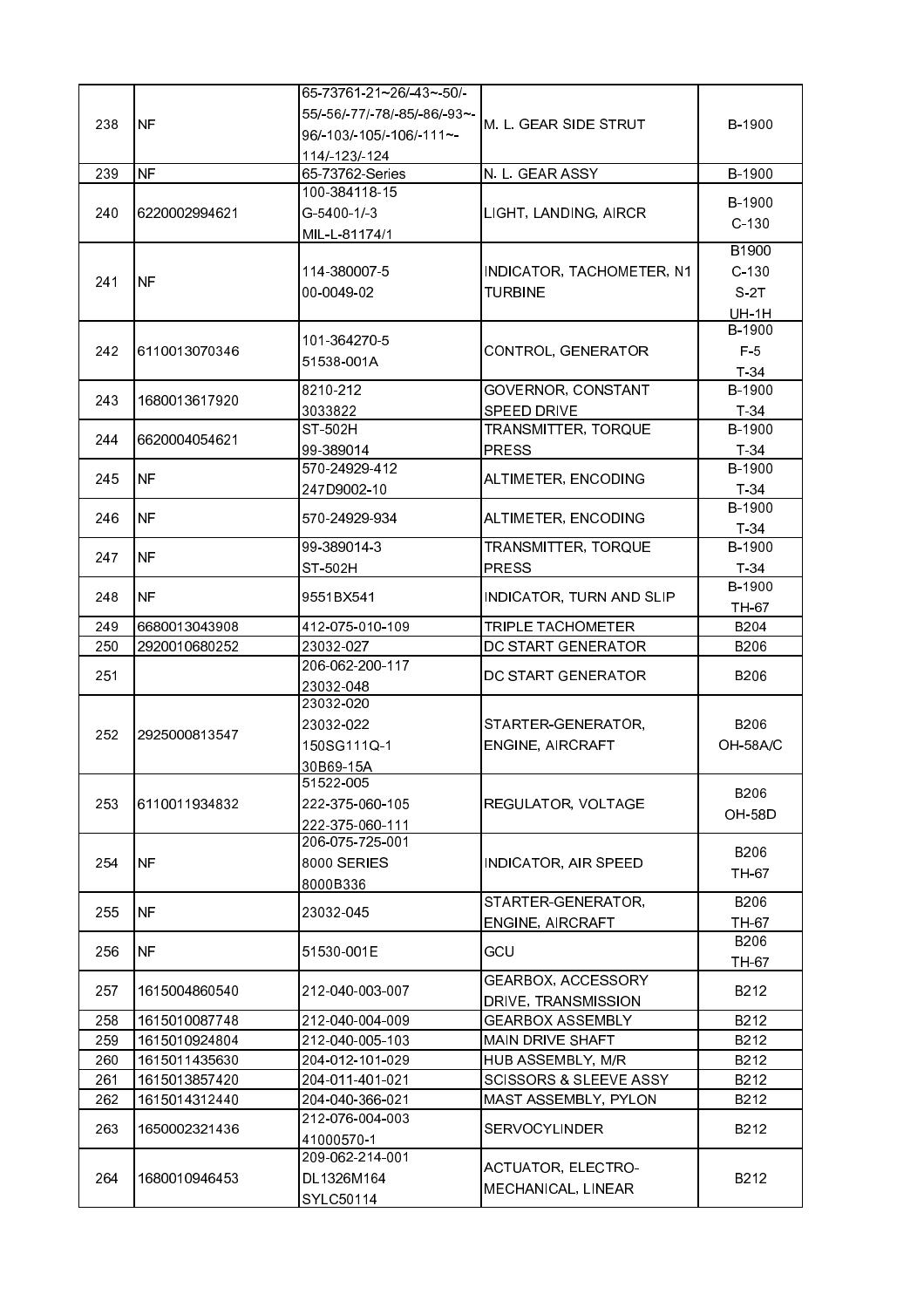| 265 | 2915004711152  | 25536              | <b>FLOW DIVIDER</b>                   | B212                 |
|-----|----------------|--------------------|---------------------------------------|----------------------|
|     | 4820013628610  | 412-040-123-101    | QUILL, VALVE                          | B212                 |
| 266 |                |                    |                                       |                      |
| 267 | 6605012457660  | 111302-5           | INDICATOR, HORIZONTA                  | B212                 |
| 268 | 661037Z001830  | 212-075-067-105    | <b>I T T INDICATOR</b>                | B212                 |
| 269 | 6680014673822  | 212-070-108-5      | TRIPLE TACHOMETER<br><b>INDICATOR</b> | B212                 |
| 270 | <b>NF</b>      | 212-010-300-Series | STABILIZER BAR ASSY                   | B212                 |
| 271 | <b>NF</b>      | 025277-300-Series  | PUMP, FEUL                            | B212                 |
| 272 | NF <sup></sup> | 204-011-400-017    | SWASHPLATE ASSY                       | B212                 |
| 273 | <b>NF</b>      | 212-010-701-139    | HUB ASSY, T/R                         | B212                 |
| 274 | NF             | 212-040-001-179    | <b>TRANSMISSION</b>                   | B212                 |
| 275 | NF             | 3123202-01         | AIR BLEED VALVE                       | B212                 |
| 276 | <b>NF</b>      | 212-040-600-Series | HANGER, DRIVESHAFT, TAIL              | B212                 |
|     |                |                    | CYLINDER ASSEMBLY,                    | B212                 |
| 277 | 1650013473055  | 212-076-005-105    | ACTUATING, LINEAR                     | B412                 |
|     |                |                    |                                       | B212                 |
| 278 | 6220000751989  | G8385-1            | LIGHT, LANDING, AIRCR                 | <b>OH-58D</b>        |
|     |                |                    |                                       |                      |
|     |                | 46060-3            |                                       | <b>UH-1H</b>         |
|     |                | 145974-01-03       |                                       | B212                 |
| 279 | 6615004535670  |                    | GYROSCOPE, DISPLACEMENT               |                      |
|     |                | 209-075-365-001    |                                       | S-70C                |
|     |                | CN1314A/A          |                                       |                      |
| 280 | 2925004507783  | 209-060-221-1      | STARTER-GENERATOR,                    | B212                 |
|     |                | 23046-019          | ENGINE, AIRCRAFT                      | <b>UH-1H</b>         |
| 281 | 6620000674946  | 3567401-3001       | TRANSMITTER, PRESSURE                 | B212                 |
|     |                | 418-00044          |                                       | <b>UH-1H</b>         |
| 282 | 6625012457101  | 124.043            | INDICATOR, TEMPERATURE                | B212                 |
|     |                |                    |                                       | <b>UH-1H</b>         |
| 283 | 6685012466065  | 124.044            | INDICATOR, FUEL PRESSURE              | B212                 |
|     |                | 209-070-263-3      |                                       | <b>UH-1H</b><br>B212 |
| 284 | <b>NF</b>      |                    | <b>INDICATOR DULA (VOLT)</b>          |                      |
|     |                | 124.040            |                                       | <b>UH-1H</b>         |
| 285 | 4320001340980  | PV3-044-8          | PUMP, HYDRAULIC                       | B212                 |
|     |                |                    |                                       | <b>UH-1H</b>         |
| 286 | <b>NF</b>      | 234PS402-1         | APU BOOST PUMP                        | B234                 |
| 287 | NF)            | 414ES236-4         | OIL PRESSURE SWITCH                   | B234                 |
| 288 | NF.            | 414ES237-2         | OIL PRESSURE TRANSDUCER               | B234                 |
| 289 | 6230005334960  | 114ES247-2         | LANTERN, ELECTRIC                     | B-234                |
|     |                |                    |                                       | B234                 |
| 290 | 6130010340141  | 60-1321-1          | POWER SUPPLY                          | <b>CH-47</b>         |
|     |                |                    |                                       | B-234                |
| 291 | 1630013450479  | 9543601-4          | <b>BRAKE, SINGLE DISK</b>             | <b>CH-47</b>         |
|     |                | 41PD49-4           |                                       | B-234                |
| 292 | 6680001830374  | 114ES237-2         | TRANSMITTER                           | CH 47                |
| 293 | 1610012540053  | 412-040-366-105    | <b>MAST ASSY</b>                      | B412                 |
| 294 | 1615013061825  | 412-010-401-105    | HUB AND SLEEVE ASSY                   | B412                 |
| 295 | 1630012534749  | 412-010-401-107    | HUB AND SLEEVE ASSY                   | B412                 |
| 296 | 6620013043864  | 412-075-008-101    | INDICATOR, TORQUEMETER                | B412                 |
| 297 | 6620015949063  | 412-075-008-111    | INDICATOR, TORQUE                     | B412                 |
| 298 | 6680015477361  | 393008-046         | FUEL QUANTITY INDICATOR               | B412                 |
| 299 | <b>NF</b>      | 412-010-402-Series | SWASHPLATE AND SUPPORT                | B412                 |
| 300 | <b>NF</b>      | 412-040-601-Series | <b>COUPLING ASSY</b>                  | B412                 |
| 301 | <b>NF</b>      | 412-040-600-101    | <b>HANGER ASSY</b>                    | B412                 |
| 302 | <b>NF</b>      | 504-0111-912       | ATTITUDE GYRO                         | B412                 |
| 303 | 1560008882231  | 389154-1           | <b>RADOME</b>                         | $C-130$              |
|     |                |                    |                                       |                      |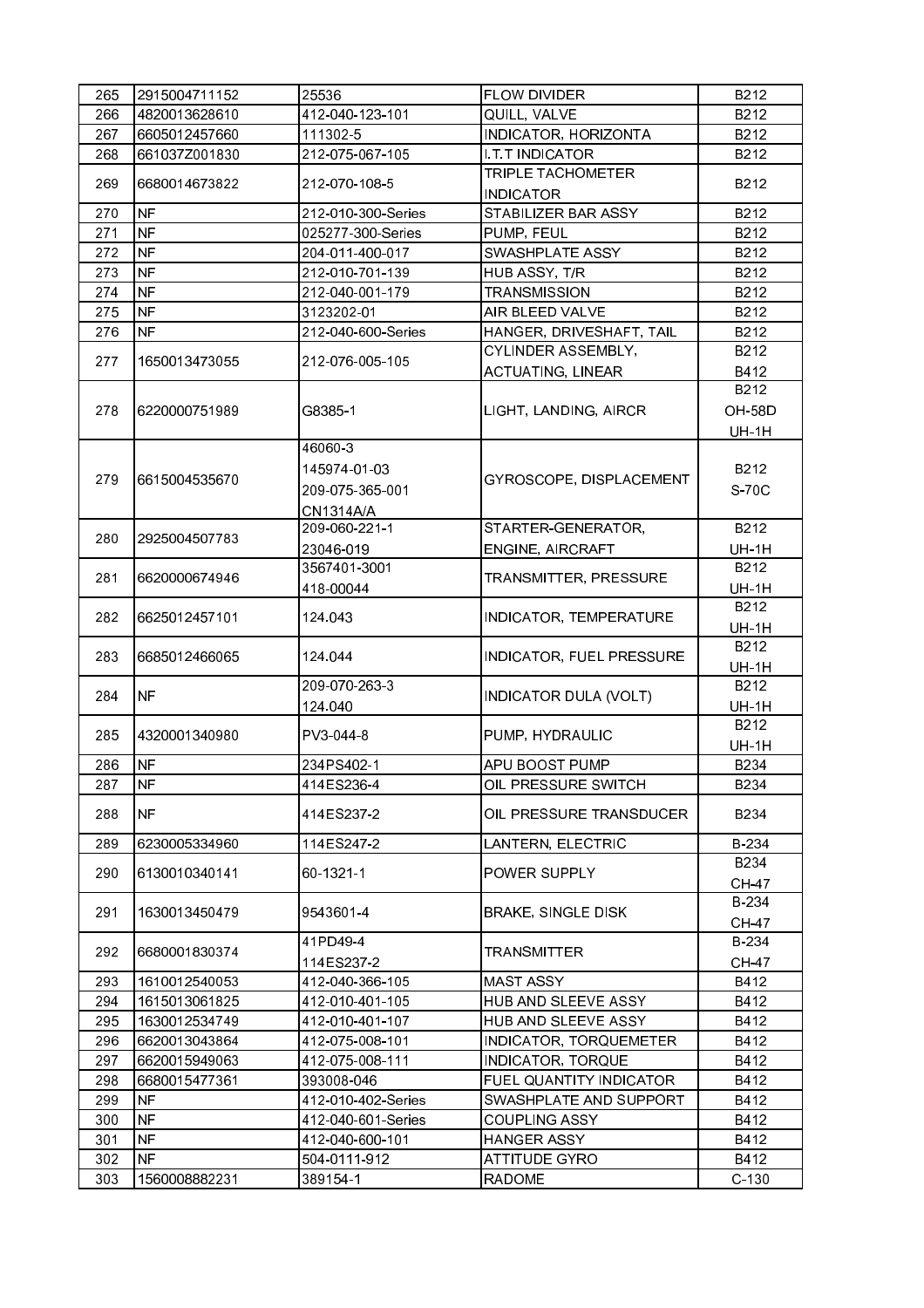|     |               | 3303591-1      | LANDING GEAR,                                         |         |
|-----|---------------|----------------|-------------------------------------------------------|---------|
| 304 | 1620005051184 | HIR01987-033-1 | <b>RETRACTABLE</b>                                    | $C-130$ |
|     |               | 1650E412       |                                                       |         |
| 305 | 1620006776681 | 1650E615       | <b>BALLSCREW</b>                                      | $C-130$ |
|     |               | 695579-71      |                                                       |         |
|     |               | 3316498-7      | <b>CYLINDER AND PISTON</b>                            |         |
| 306 | 1620008961203 | 388058-1       | ASSEMBLY, LANDING GEAR                                | $C-130$ |
|     |               |                | STEERING UNIT, AIRCRAFT                               |         |
| 307 | 1620009535572 | 373531-7       | <b>NOSEWHEEL</b>                                      | $C-130$ |
|     |               |                | LANDING GEAR,                                         |         |
| 308 | 1620010806189 | 7926487-10     | <b>RETRACTABLE</b>                                    | $C-130$ |
| 309 | 1620011682419 | 8430M3         | <b>BALLSCREW ASSEMBLY</b>                             | $C-130$ |
| 310 | 1620012636733 | 8430M4         | <b>BALLSCREW ASSEMBLY</b>                             | $C-130$ |
| 311 | 1630008254794 | 9560685        | <b>BRAKE, MULTIPLE DISK</b>                           | $C-130$ |
| 312 | 1630014079679 | 386023-9       | WHEEL AND TIRE ASSY, MLG                              | $C-130$ |
| 313 | 1630014807275 | 339242-15      | WHEEL AND TIRE ASSY, NLG                              | $C-130$ |
|     |               |                | CYLINDER ASSEMBLY,                                    |         |
| 314 | 1650002592932 | 5C5794         | <b>ACTUATING, LINEAR</b>                              | $C-130$ |
|     |               | 3400770-7      | CYLINDER ASSEMBLY,                                    |         |
| 315 | 1650004100874 |                |                                                       | $C-130$ |
|     |               | 3400770-5      | <b>ACTUATING, LINEAR</b><br><b>CYLINDER ASSEMBLY,</b> |         |
| 316 | 1650006207514 | 370749-1       |                                                       | $C-130$ |
|     |               |                | <b>ACTUATING, LINEAR</b>                              |         |
| 317 | 1650006265728 | 1855E95        | DISC, BRAKE                                           | $C-130$ |
|     |               | 695422-10      |                                                       |         |
| 318 | 1650006265729 | 1855E96        | DISC, BRAKE                                           | $C-130$ |
|     |               | 695422-11      |                                                       |         |
| 319 | 1650007888799 | 370750-1       | <b>CYLINDER ASSEMBLY,</b>                             | $C-130$ |
|     |               |                | <b>ACTUATING, LINEAR</b>                              |         |
| 320 | 1650012823595 | 3400770-9      | CYLINDER ASSEMBLY,                                    | $C-130$ |
|     |               |                | <b>ACTUATING, LINEAR</b>                              |         |
| 321 | 1660010036297 | 27431466-01    | CONTROL BOX, ELECTRICAL                               | $C-130$ |
|     |               | 697639-35      | AIR TEMPERATURE                                       |         |
| 322 | 1660011217386 | 697639-37      | CONTROL BOX, ELECTRICAL                               | $C-130$ |
|     |               |                | AIR TEMPERATURE                                       |         |
| 323 | 1660011261784 | SYLZ50683-1    | CONTROL BOX, ELECTRICAL                               | $C-130$ |
|     |               | 697639-35      | AIR TEMPERATURE                                       |         |
| 324 | 1680000602959 | 540200-2       | ACTUATOR, ELECTRO-                                    | $C-130$ |
|     |               | 540200-3       | MECHANICAL, LINEAR                                    |         |
| 325 | 1680000738204 | 695807-1       | ACTUATOR, ELECTRO-                                    | $C-130$ |
|     |               | 880T100        | MECHANICAL, LINEAR                                    |         |
| 326 | 1680000886102 | C7041-1        | <b>ACTUATOR, ELECTRO-</b>                             | $C-130$ |
|     |               |                | MECHANICAL, LINEAR                                    |         |
| 327 | 1680005167235 |                | <b>ACTUATOR, ELECTRO-</b>                             | $C-130$ |
|     |               | 106719         | MECHANICAL, ROTARY                                    |         |
|     |               | A489-3         | <b>ACTUATOR, ELECTRO-</b>                             |         |
| 328 | 1680006728931 | 695700-3       | MECHANICAL, ROTARY                                    | $C-130$ |
|     |               | $L16-8-1$      | <b>ACTUATOR, ELECTRO-</b>                             |         |
| 329 | 1680007205810 | $L16 - 8 - 3$  | MECHANICAL, LINEAR                                    | $C-130$ |
|     |               | 695775-1       | <b>ACTUATOR, ELECTRO-</b>                             |         |
| 330 | 1680008220170 | A555-1A        | MECHANICAL, LINEAR                                    | $C-130$ |
|     |               | A555-2A        | ACTUATOR, ELECTRO-                                    |         |
| 331 | 1680008220171 | 695775-2       | MECHANICAL, LINEAR                                    | $C-130$ |
|     |               |                | <b>ACTUATOR, ELECTRO-</b>                             |         |
| 332 | 1680008450699 | 34538-4        | MECHANICAL, LINEAR                                    | $C-130$ |
|     |               | RYLC51047      | <b>ACTUATOR, ELECTRO-</b>                             |         |
| 333 | 1680009734891 |                |                                                       | $C-130$ |
|     |               | 540538-2-1     | MECHANICAL, LINEAR                                    |         |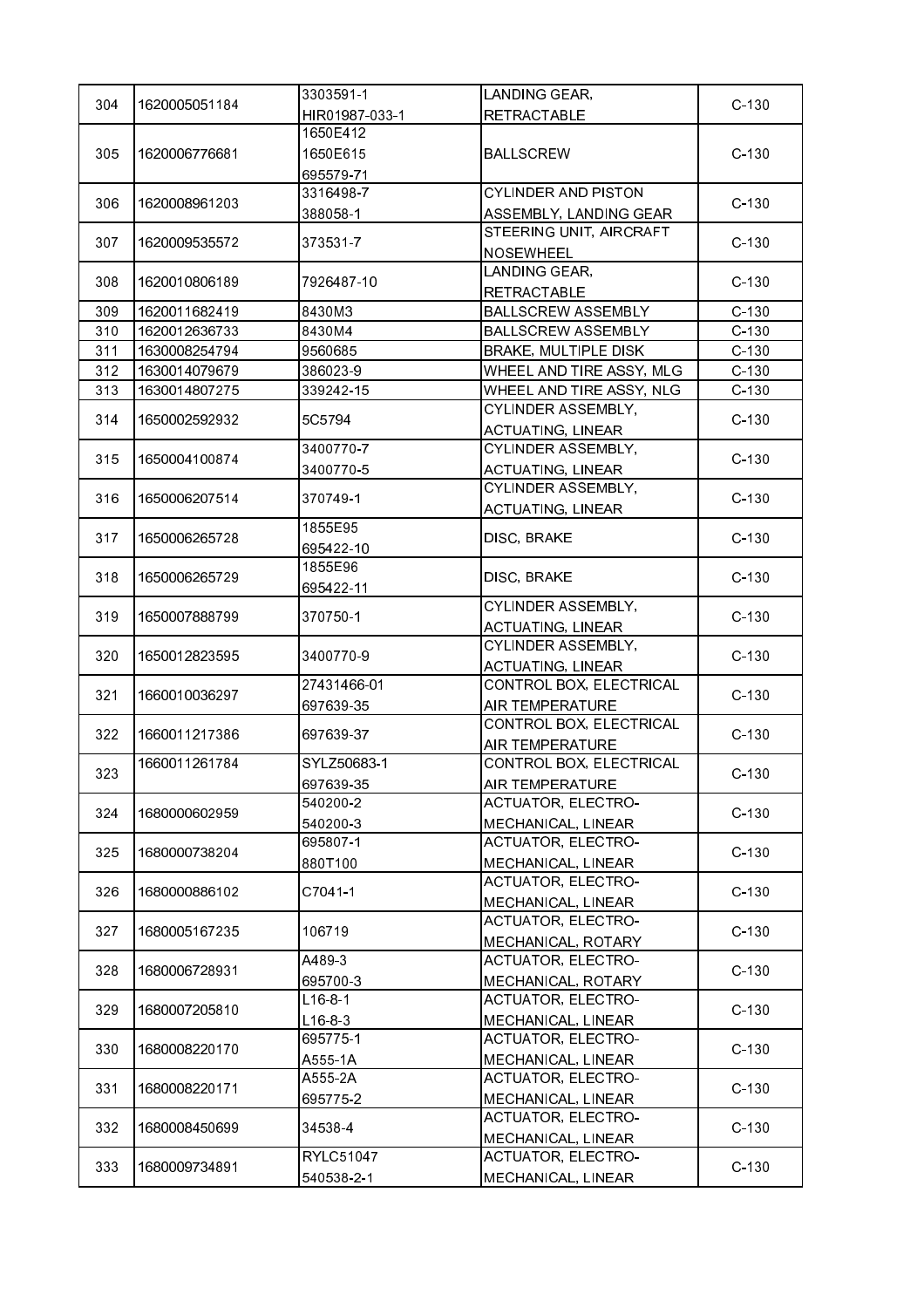| 334 | 1680009817652 | C7041-2          | ACTUATOR, ELECTRO-         | $C-130$ |
|-----|---------------|------------------|----------------------------|---------|
|     |               |                  | MECHANICAL, LINEAR         |         |
| 335 | 1680010087442 | 697640-1         | <b>ACTUATOR, ELECTRO-</b>  | $C-130$ |
|     |               | L16-107          | MECHANICAL, LINEAR         |         |
| 336 | 1680010133229 | A489-5           | <b>ACTUATOR, ELECTRO-</b>  | $C-130$ |
|     |               |                  | MECHANICAL, ROTARY         |         |
|     |               | 695700-3         | <b>ACTUATOR, ELECTRO-</b>  |         |
| 337 | 1680010139501 | 8037M1           | MECHANICAL, LINEAR         | $C-130$ |
|     |               | 8037M2           |                            |         |
| 338 | 1680012218261 | 697235-1         | PARATROOP DEFLECTOR        | $C-130$ |
|     |               | <b>RYLC51047</b> | <b>DOOR ACTUATOR</b>       |         |
| 339 | 1680012223117 | <b>RYLC51046</b> | <b>ACTUATOR, ELECTRO-</b>  | $C-130$ |
|     |               |                  | MECHANICAL, LINEAR         |         |
| 340 | 1680013297411 | 880T100-3        | <b>ACTUATOR, ELECTRO-</b>  | $C-130$ |
|     |               |                  | MECHANICAL, LINEAR         |         |
| 341 | 1680013781631 | $L16 - 8 - 5$    | <b>ACTUATOR, ELECTRO-</b>  | $C-130$ |
|     |               |                  | MECHANICAL, LINEAR         |         |
| 342 | 2915004728935 | 695768-1         | PUMP, SUBMERGED            | $C-130$ |
|     |               | 64-1099-1        |                            |         |
|     |               | 6301             | VALVE, FUEL PRESSURIZING   |         |
| 343 | 2915007759195 | 695974-1         | AND DRAIN                  | $C-130$ |
|     |               | AV17B1038D       |                            |         |
|     |               | 695768-1         |                            |         |
| 344 | 2915009831001 | RR11620-1        | PUMP, SUBMERGED            | $C-130$ |
|     |               | RR11620-2        |                            |         |
|     |               | RR11620-3        |                            |         |
| 345 |               | RR54860A         |                            |         |
|     | 2915013948476 | RR54860A-1       | PUMP, SUBMERGED            | $C-130$ |
| 346 | 4320002135986 | 66WBD300-4       | PUMP AXIAL PISTONS         | $C-130$ |
| 347 | 4320011710452 | 66039-01         | PUMP AXIAL PISTONS         | $C-130$ |
|     |               | 13210            | VALVE, LINEAR, DIRECTIONAL | $C-130$ |
| 348 | 4810005647793 | 695547-1         | <b>CONTROL</b>             |         |
| 349 | 4810007302852 | 25730032-04      | VALVE, SOLENOID            | $C-130$ |
|     |               | 695748-13        | CONTROLLED, SHUT-OFF       |         |
|     |               | 25730043-03      | VALVE, SOLENOID            | $C-130$ |
| 350 | 4810007303551 | 695748-15        |                            |         |
|     |               | 132845           |                            |         |
| 351 | 4810007569892 | 695916-1         | VALVE, GATE                | $C-130$ |
|     |               | 109016-7         |                            |         |
| 352 | 4810007973261 | 109016 series    | VALVE, BUTTERFLY           | $C-130$ |
|     |               | 697752-1         |                            |         |
| 353 | 4810012182643 | BYLB51044        | (2.5") VALVE, BUTTERFLY    | $C-130$ |
|     |               | 697753-1         |                            | $C-130$ |
| 354 | 4810012193417 | BYLB51045        | (3")VALVE, BUTTERFLY       |         |
|     |               | 121000-1         |                            |         |
| 355 | 4810012206060 | 121000-2         | VALVE, SOLENOID            | $C-130$ |
|     |               | 695748-13        |                            |         |
|     |               | 121010           |                            |         |
| 356 | 4810012322676 | 695748-15        | VALVE, SOLENOID            | $C-130$ |
|     |               | 4CV482           |                            |         |
|     |               | MIL-V-19069      |                            |         |
| 357 | 4820006838576 | MS28892-8        | VALVE, CHECK               | $C-130$ |
|     |               | MS28892-8AL      |                            |         |
|     |               |                  | VALVE, REGULATING, FLUID   |         |
| 358 | 4820009833598 | 3A016            | <b>PRESSURE</b>            | $C-130$ |
|     |               |                  | VALVE, REGULATING, FLUID   |         |
| 359 | 4820009910785 | 3A004            | <b>PRESSURE</b>            | $C-130$ |
|     |               |                  |                            |         |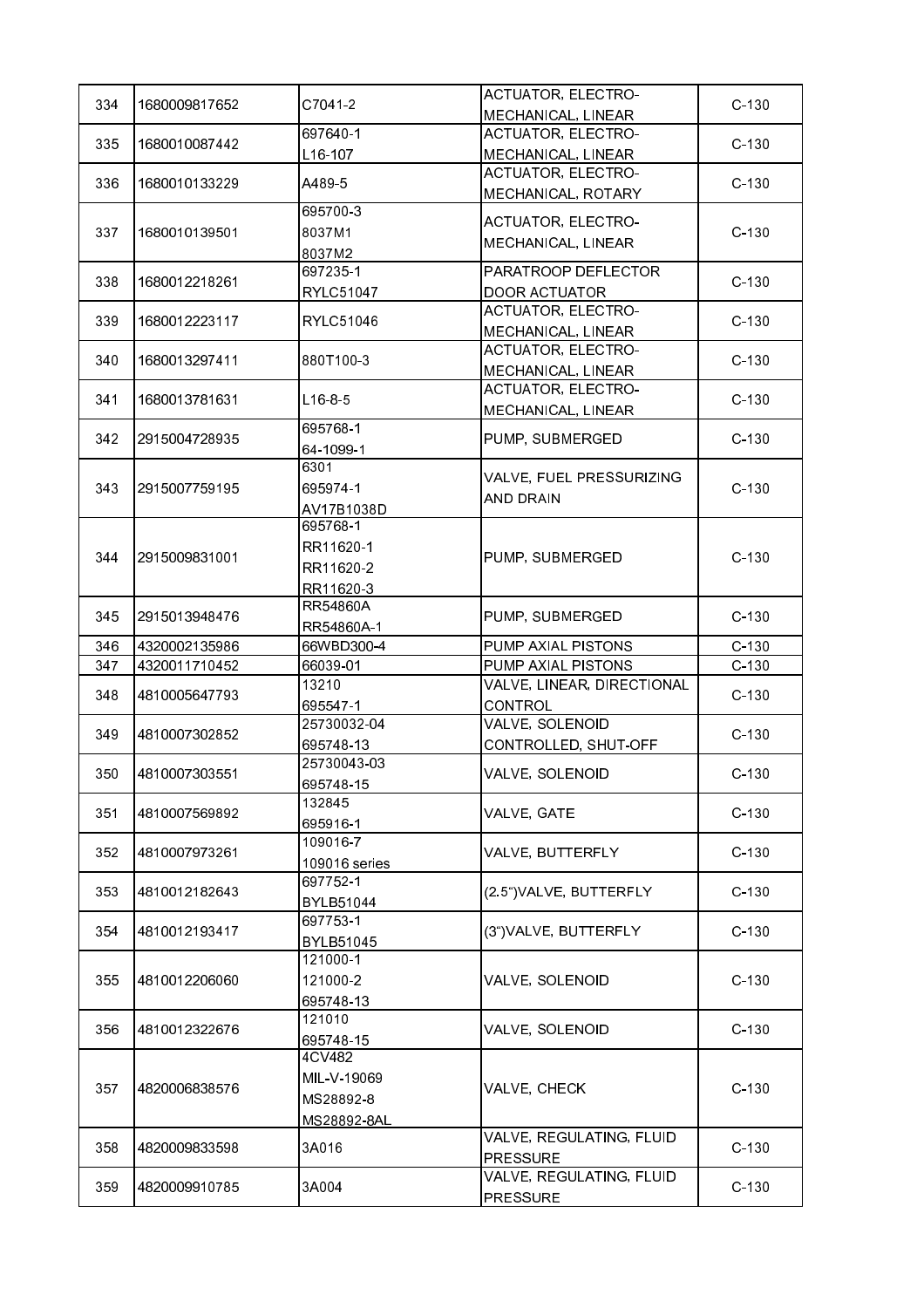|     |               | 2-1976-3              |                              |         |
|-----|---------------|-----------------------|------------------------------|---------|
|     |               | 352865                |                              |         |
| 360 | 4820010304309 | 352865 ITEM 2         | VALVE, PLUG                  | $C-130$ |
|     |               | 352865-11             |                              |         |
|     |               |                       | AMPLIFIER, ELECTRONIC        |         |
| 361 | 5996010964648 | 5502636 2             | CONTROL                      | $C-130$ |
|     |               | 537874                |                              |         |
| 362 | 6105006287433 | 55688                 | MOTOR, AC                    | $C-130$ |
| 363 | 6110011095100 | 3402292-1             | PANEL, CONTROL               | $C-130$ |
| 364 | 6115012245848 | 28B58-9B              | <b>GENERATOR, AC</b>         | $C-130$ |
|     |               | C2300L4-24B           |                              |         |
| 365 | 6130007728567 |                       | POWER SUPPLY                 | $C-130$ |
|     |               | 8TJ51GAA5<br>892541   | CONTROL UNIT, DETECTOR,      |         |
| 366 | 6350000158049 |                       |                              | $C-130$ |
|     |               | 892541-100            | <b>HEAT</b>                  |         |
| 367 | 6605004479654 | 2586257-1             | C-12 COMPENSATOR, REMOTE     | $C-130$ |
|     |               |                       |                              |         |
| 368 | 6605011011883 | 622-4298-001          | INDICATOR, HORIZONTAL        | $C-130$ |
|     |               | MIL-A-81851TYPEA      | <b>SITUATION</b>             |         |
|     |               |                       |                              |         |
| 369 | 6610001103368 | <b>AU-31/A</b>        | ALTIMETER, PRESSURE          | $C-130$ |
|     |               | B4420210002           |                              |         |
| 370 | 6610010913702 | 10450-31327           | ALTIMETER, PRESSURE          | $C-130$ |
| 371 | 6615001345980 | 345A7                 | GYROSCOPE, RATE              | $C-130$ |
|     |               | 772-5140-001          |                              |         |
| 372 | 6615003483874 | 332D11A               | GYROSCOPE, DISPLACEMENT      | $C-130$ |
|     |               | 792-6694-001          |                              |         |
| 373 | 6615004479683 | 2586333-1             | GYROSCOPE, DISPLACEMENT      | $C-130$ |
|     |               |                       |                              |         |
| 374 | 6615010657226 | 25863333              | <b>GYROSCOPE</b>             | $C-130$ |
|     |               | MD <sub>2</sub>       |                              |         |
| 375 | 6615011343127 | 772-5140-002          | GYROSCOPE, RATE              | $C-130$ |
| 376 | 6615011348914 | 332D-11V              | GYROSCOPE, DISPLACEMENT      | $C-130$ |
|     |               | 622-4424-001          |                              |         |
| 377 | 6620005154542 | MIL-I-25623           | <b>INDICATOR, ELECTR</b>     | $C-130$ |
|     |               | 8DJ43BAD              |                              |         |
| 378 | 6620011579266 | 8DJ81CBD4             | INDICATOR, ELECTRICAL        | $C-130$ |
|     |               |                       | <b>TACHOMETER</b>            |         |
| 379 | 6620011919514 | 100-0034-11           | INDICATOR, ELECTRICAL        | $C-130$ |
|     |               |                       | <b>TACHOMETER</b>            |         |
| 380 | 6620012569703 | 18-3114-2             | TRANSMITTER, PRESSURE        | $C-130$ |
| 381 | 6625005389683 | MS24332-1             | VOLTMETER                    | $C-130$ |
|     |               | 2CM9ACF8              |                              |         |
|     |               | 32164 009             |                              |         |
| 382 | 6680009238466 | 670764                | <b>GENERATOR, TACHOMETER</b> | $C-130$ |
|     |               | 670764-103            |                              |         |
|     |               | TG255-007             |                              |         |
|     | 6685000616255 | 502BL10 TYPE EHU-15/A | INDICATOR, TEMPERATURE,      |         |
| 383 | 6685009374039 | EHU15A                | THERMOCOUPLE                 | $C-130$ |
|     |               | MILI27552             |                              |         |
| 384 | 6685000664581 | <b>DST29-2</b>        | INDICATOR, TEMPERATURE       | $C-130$ |
| 385 | 6685005267864 | 7609-37M5-2           | TRANSMITTER, PRESSURE        | $C-130$ |
| 386 | 6685006928341 | 147B31B               | INDICATOR, TEMPERATURE,      | $C-130$ |
|     |               |                       | ELECTRICAL RESISTANCE        |         |
| 387 | 6685009337911 | <b>DST29-3</b>        | INDICATOR, TEMPERATURE,      | $C-130$ |
|     |               | EHU15AA               | THERMOCOUPLE                 |         |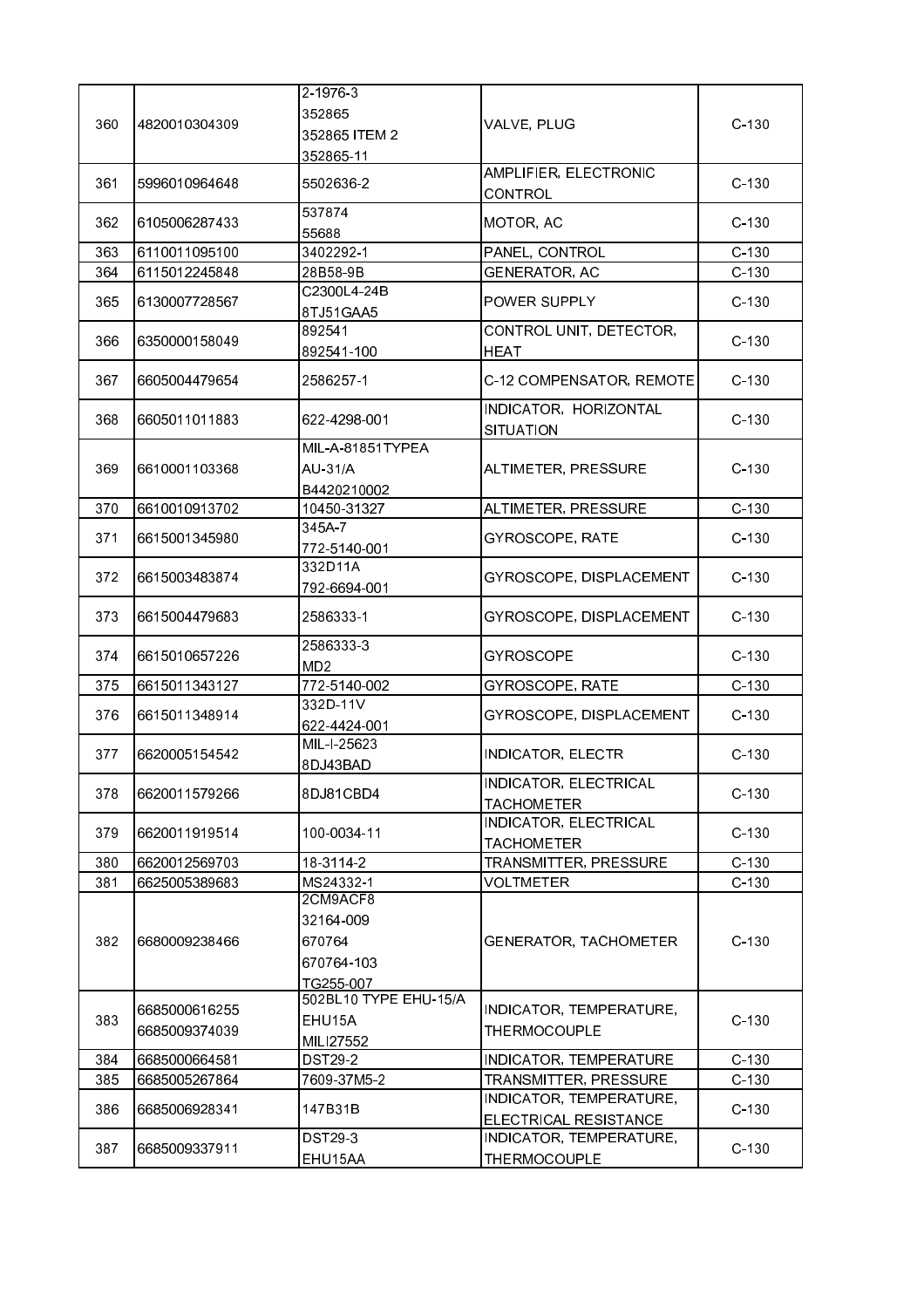|     |               | 27231318-01              |                                            |                   |
|-----|---------------|--------------------------|--------------------------------------------|-------------------|
| 388 | 1660010214981 | 697639-39                | CONTROL BOX, ELECTRICAL                    | $C-130$           |
|     |               | SYLZ50685                | <b>AIR TEMPERATURE</b>                     | $F-16$            |
|     |               |                          |                                            | $C-130$           |
| 389 | 6610011321898 | 135070                   | <b>INDICATOR, ATTITUDE</b>                 | $F-16$            |
|     |               |                          |                                            | IDF               |
|     |               | 1105123                  | <b>ACTUATOR, ELECTRO-</b>                  | $C-130$           |
| 390 | 1680012080174 |                          |                                            |                   |
|     |               | 695807-1<br>695807-3     | MECHANICAL, LINEAR                         | S <sub>70</sub>   |
|     | 1680012546893 |                          | ACTUATOR, ELECTRO-                         | $C-130$           |
| 391 |               | 1105123-1                | MECHANICAL, LINEAR                         | $S-70$            |
|     |               | 880T100-3                |                                            |                   |
| 392 | 6610012126464 | 518-28007-921            | ALTIMETER, ENCODING                        | $C-130$<br>$T-34$ |
|     |               | ID250A/ARN               |                                            |                   |
|     |               | 36104-1L11A2             |                                            | $C-130$           |
| 393 | 5826005053094 | 36105-1N1C1              | INDICATOR, COURSE                          | <b>UH-1H</b>      |
|     |               |                          |                                            |                   |
|     |               | 6201-818<br>MGH159-200   |                                            |                   |
|     |               | MGH159-200A              |                                            |                   |
|     |               |                          |                                            | $C-130$           |
| 394 | 6125009386539 | MGH159-200B              | (250VA) MOTOR-GENERATOR                    | <b>UH-1H</b>      |
|     |               | MS21983-1                |                                            |                   |
|     |               | <b>PU543CA</b>           |                                            |                   |
| 395 | 6620005145334 | MS28010-1                | <b>INDICATOR, PRESSURE</b>                 | $C-130$           |
|     |               | SR6A                     |                                            | <b>UH-1H</b>      |
| 396 | 6625002354782 | AN3203V30                | VOLTMETER                                  | $C-130$           |
|     |               |                          |                                            | <b>UH-1H</b>      |
| 397 | 1615011153615 | 414R6001-1               | <b>WEATHER PROTECTIVE</b>                  | <b>CH-47</b>      |
|     | 1615011171121 | 414R6001-2               |                                            |                   |
|     |               |                          |                                            |                   |
| 398 | 1615013914398 | 145R2003-10              | <b>ROTOR HEAD FWD</b>                      | <b>CH-47</b>      |
| 399 | 1615013914399 | 145R2004-20              | ROTOR HEAD AFT                             | <b>CH-47</b>      |
|     |               | 18050-10                 |                                            |                   |
| 400 | 1630000562329 | 114HS105-6               | HYDRAULIC BRAKE CYLINDER                   | <b>CH-47</b>      |
|     |               | 114HS118-2               |                                            |                   |
| 401 | 1630000702706 | 25090                    | VALVE, TRANSFER, HYD.                      | <b>CH-47</b>      |
| 402 | 1630012903442 | 9543362-2                | WHEEL, LANDING GEAR                        | <b>CH-47</b>      |
|     |               |                          | CYLINDER ASSEMBLY,                         |                   |
| 403 | 1650009071796 | 114L2319-2               | <b>ACTUATING, LINEAR</b>                   | <b>CH-47</b>      |
| 404 | 1650013020076 | 145H6700-19              | <b>SERVOCYLINDER</b>                       | <b>CH-47</b>      |
| 405 | 1650013037897 | 145H6600-20              | <b>SERVOCYLINDER</b>                       | <b>CH-47</b>      |
| 406 | 1650013037898 | 145H6700-18              | <b>SERVOCYLINDER</b>                       | <b>CH-47</b>      |
| 407 | 1650013049016 | 145H6600-19              | <b>SERVOCYLINDER</b>                       | <b>CH-47</b>      |
|     |               | 892868-02                |                                            |                   |
| 408 | 1680010882142 |                          | <b>FIRE EXTINGUISHER</b>                   | <b>CH-47</b>      |
|     |               | 114 PS-203-2             |                                            |                   |
| 409 | 1680011185607 | 145CS100-5               | <b>ACTUATOR, ELECTRO-</b>                  | <b>CH-47</b>      |
|     |               | SYLC50480-1              | MECHANICAL, LINEAR                         |                   |
|     | 1680012324428 | 114PS203-2               |                                            |                   |
| 410 | 1680001685737 | 30402103                 | <b>FIRE EXTINGUISHER</b>                   | CH 47             |
|     |               | 892868-02                |                                            |                   |
| 411 | 1680014003950 | BL-10300-151             | WINCH, AIRCRAFT MOUNTED                    | <b>CH-47</b>      |
| 412 | 1680014083706 | 2312M-45-2               | <b>ACTUATOR, MECHANICAL</b>                | CH 47             |
| 413 | 1680014832097 | 2312M-30-26              | WINDSHIELD WIPER                           | CH-47             |
|     |               | XW20348-369-50           | CONVERTER ASSEMBLY                         |                   |
| 414 | 4320011159828 | 301-50102-1              | FILL MODULE HYD.                           | <b>CH-47</b>      |
|     |               | 52830-1                  |                                            |                   |
| 415 | 4320011318427 | HP437200-8<br>A15HS040-6 | PUMP, HYDRAULIC RAM, HAND<br><b>DRIVEN</b> | <b>CH-47</b>      |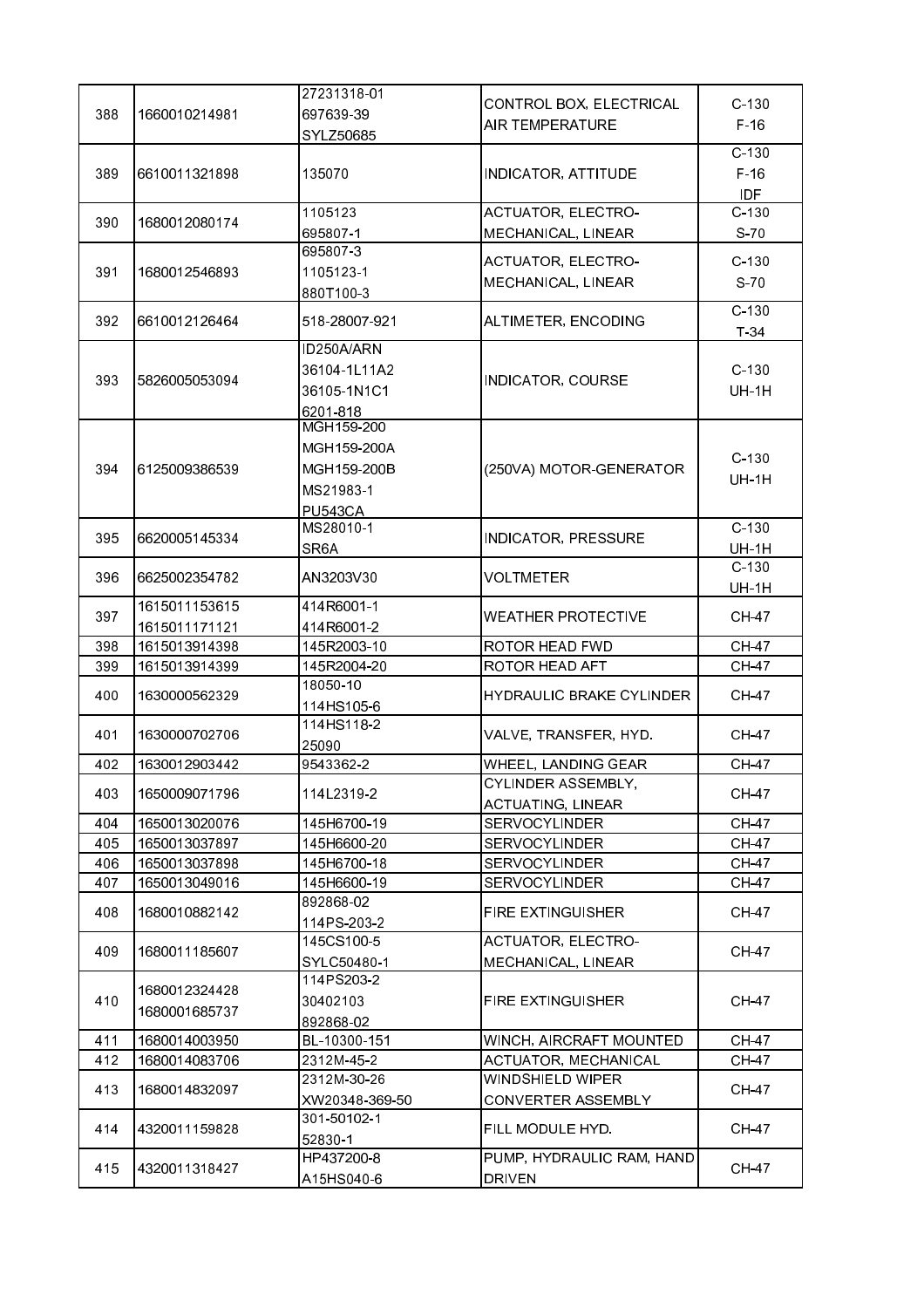| 416 | 4810014187044 | 145HS775-1                                             | VALVE, LINEAR                                            | CH 47            |
|-----|---------------|--------------------------------------------------------|----------------------------------------------------------|------------------|
|     |               | 1FA13055-1                                             |                                                          |                  |
| 417 | 4820007392602 | 114HS117-1                                             | VALVE, LINEAR, DIRECTION                                 | <b>CH-47</b>     |
| 418 | 6220011087280 | 30-0849-17                                             | <b>STROBE LIGHT</b>                                      | <b>CH-47</b>     |
| 419 | 6680011237728 | 145ES004-2<br>218-008-002                              | INDICATOR, LIQUID QUANTITY                               | <b>CH-47</b>     |
|     |               | 145ES015-2                                             | <b>HYDRAULIC PRESSURE</b>                                |                  |
| 420 | 6685011207610 | 218-007-002                                            | <b>INDICATOR</b>                                         | CH-47            |
| 421 | <b>NF</b>     | 23080-050                                              | STARTER-GENERATOR,<br>ENGINE, AIRCRAFT                   | DHC 6            |
| 422 | <b>NF</b>     | 23080-050                                              | STARTER-GENERATOR,<br>ENGINE, AIRCRAFT                   | DHC-6            |
| 423 | 1650008686600 | 123SCH188-3                                            | FLAP SELECTOR VALVE                                      | $E-2K$           |
|     |               | HP907100-3                                             |                                                          |                  |
| 424 | 1680003211185 | 123AM50010-1                                           | <b>ACTUATOR, AILERON</b>                                 | $E-2K$           |
| 425 | 1680015244925 | 1751142-1                                              | FLAP ACTUATOR ASSEMBLY                                   | $E-2K$           |
| 426 | 1680015254993 | 1751142-2                                              | FLAP ACTUATOR ASSEMBLY                                   | $E-2K$           |
| 427 | 4320009123104 | 123SCH175-3<br>66YM300-1                               | PUMP, AXIAL PISTONS                                      | $E-2K$           |
| 428 | 6610009947839 | 1296-8-0190<br>AW2 3-4 16B15<br>AW2812AH08<br>S-40-KAW | INDICATOR, AIR SPEED                                     | $E-2K$<br>S-2T   |
| 429 | 4320009688179 | AP10V38A<br>123SCH176-5<br>55061                       | PUMP, AXIAL PISTONS                                      | $E-2T$<br>$E-2K$ |
| 430 | 6610006256035 | A1605                                                  | INDICATOR, TURN AND SLIP                                 | $E-2T$<br>S-70C  |
| 431 | 1620010456113 | 16VH027-2<br>57200-1                                   | VALVE, NOSE LANDING                                      | $F-16$           |
| 432 | 1620010540042 | 16VL013004-1<br>57640                                  | STEERING UNIT, AIRCRAFT<br><b>NOSEWHEEL</b>              | $F-16$           |
| 433 | 1620010710969 | 2006323-106                                            | COLLAR, TORQUE, LANDING<br><b>GEAR</b>                   | $F-16$           |
| 434 | 1620011581285 | 2006016-103                                            | CYLINDER ASSEMBL,<br><b>ACTUATING, LINEAR</b>            | $F-16$           |
| 435 | 1650012223790 | 727429E                                                | DRIVE, CONSTANT SPEED,<br><b>HYDRAULIC</b>               | $F-16$           |
| 436 | 1660010428009 | 749065-7/-8<br>16VY107-1                               | SEPARATOR, WATER,<br>AIRCRAFT AIR CONDITIONING<br>SYSTEM | $F-16$           |
| 437 | 1660010460943 | 764967-5                                               | HEAT EXCHANGER, AIR TO AIR                               | $F-16$           |
| 438 | 1660010505847 | 7649622                                                | HEAT EXCHANGER, AIR TO AIR                               | $F-16$           |
| 439 | 1660013310068 | 7649677                                                | HEAT EXCHANGER, AIR TO AIR                               | $F-16$           |
| 440 | 4320000620511 | 55113<br>CO19-10                                       | PUMP, AXIAL PISTONS                                      | $F-16$           |
| 441 | 4320011528301 | 55113-02                                               | PUMP, HYDRAULIC                                          | $F-16$           |
| 442 | 4320011626456 | 330025G0-1                                             | PUMP, HYDRAULIC                                          | $F-16$           |
| 443 | 4810011237254 | AV19E1003-1<br>16VP009-3                               | VALVE, REGULATING, FLUID<br><b>PRESSURE</b>              | $F-16$           |
| 444 | 4810012827884 | 767600-1<br>16VP009-3                                  | VALVE, REGULATING, FLUID<br>PRESSURE                     | $F-16$           |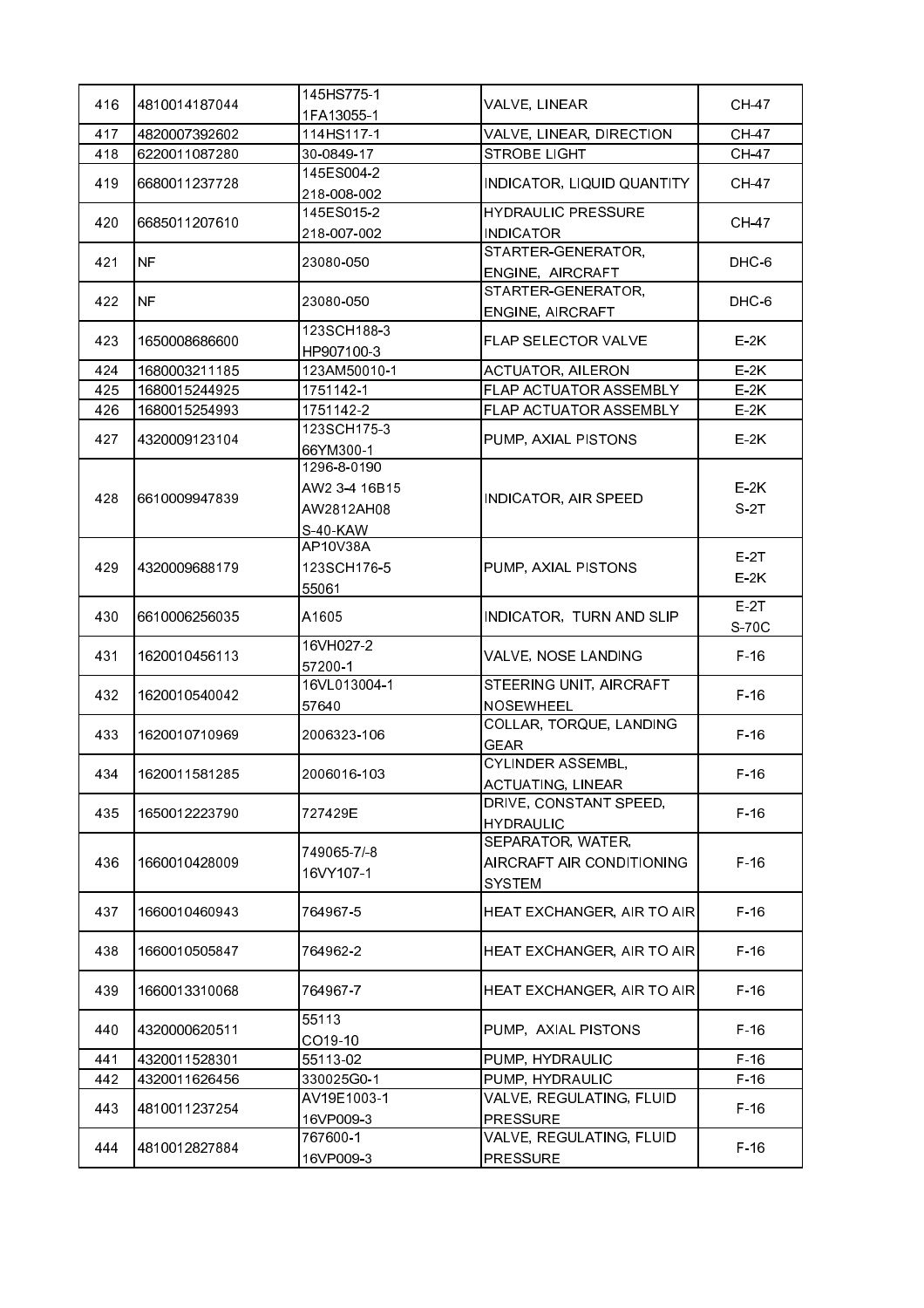|     |                | 16VE031001-3       |                             |                 |
|-----|----------------|--------------------|-----------------------------|-----------------|
|     |                | 16VE031001-4       |                             |                 |
| 445 | 16115011415801 | 977J024-3          | <b>40KVA AC GENERATOR</b>   | $F-16$          |
|     |                |                    |                             |                 |
|     |                | 977J024-4          |                             |                 |
| 446 | 6610001799033  | 1701DX8-04         | <b>INDICATOR, AIR SPEED</b> | $F-16$          |
| 447 | 6610002008832  | 501-1131-01        | <b>INDICATOR, ATTITUDE</b>  | $F-16$          |
|     |                | ARU-42/A-1         |                             |                 |
|     |                | 3252001-0101       | ALTIMETER, SERVO            | $F-16$          |
| 448 | 6610000863840  |                    | CONTROLLED, AUTOMATIC       |                 |
|     |                | AAU19AA            | PRESSURE STANDBY            | IDF             |
|     |                | $MD-1$             |                             | $F-16$          |
| 449 | 6615009336037  | 124623 01-13       | MD-1 GYROSCOPE,             | TH-67           |
|     |                | 124623-01-14       | <b>DISPLACEMENT</b>         | <b>UH-1H</b>    |
|     |                |                    | <b>ACTUATOR, ELECTRO-</b>   |                 |
| 450 | 1680007800399  | 499-00             | MECHANICAL, ROTARY          | $F-5E$          |
|     |                |                    | <b>ACTUATOR, ELECTRO-</b>   |                 |
| 451 | 1680008727023  | R1668-1            |                             | $F-5E$          |
|     |                |                    | MECHANICAL, LINEAR          |                 |
| 452 | 1680009022196  | 817T100-1          | <b>ACTUATOR, ELECTRO-</b>   | $F-5E$          |
|     |                |                    | MECHANICAL, LINEAR          |                 |
| 453 | 1680010200308  | 3-54917-505        | <b>ACTUATOR, ELECTRO-</b>   | $F-5E$          |
|     |                | 499-00-5           | MECHANICAL, ROTARY          |                 |
|     |                | 156578-01-01       |                             |                 |
| 454 | 6610001487180  | <b>ARU-20/A</b>    | <b>INDICATOR, ATTITUDE</b>  | $F-5E$          |
| 455 | 6610007198446  | 501-1096-01        | <b>INDICATOR, ATTITUDE</b>  | $F-5E$          |
| 456 | 6610008951688  | <b>ARU-20/A</b>    | <b>INDICATOR, ATTITUDE</b>  | $F-5E$          |
|     |                | EHU31AA            | INDICATOR, TEMPERATURE,     |                 |
| 457 | 6685001381564  | 8DJ179WBK1         | THERMOCOUPLE                | $F-5E$          |
| 458 | 4210014248327  | 32700020           | <b>EXTNGSHR ENGIN</b>       | FK-50           |
|     |                | 116C3764           |                             |                 |
| 459 | 5865YETE18097  |                    | TEMPERATURE SENSOR UNIT     | FK-50           |
|     |                | F7941-032-401      |                             |                 |
| 460 | 5865YETP06044  | F8914 667 401      | TEMPERATURE SENSOR UNIT     | FK-50           |
|     |                |                    |                             |                 |
| 461 | 6140013404200  | 60-4068-1          | <b>BATTERY SET</b>          | FK-50           |
|     |                | V.158              |                             |                 |
| 462 | 6220014261434  | 30-1951-1          | LIGHT, ANIT COLLIDE         | FK-50           |
|     |                |                    | CYLINDER, COMPRESSED        |                 |
| 463 | 8120014250244  | 176960-14          | GAS, OXYGEN                 | FK-50           |
| 464 | <b>NF</b>      | 114060001          | <b>RETRACTION ACTUATOR</b>  | FK-50           |
| 465 | <b>NF</b>      | 201013001          | <b>NOSE LANDING GEAR</b>    | FK-50           |
|     |                | 176225             |                             |                 |
| 466 | <b>NF</b>      |                    | <b>OXY BOTTLE</b>           | FK-50           |
|     |                | 1270452            |                             |                 |
| 467 | <b>NF</b>      | 2500-201RB         | LIFE RAFT                   | FK-50           |
|     |                | FR-25              |                             |                 |
| 468 | <b>NF</b>      | F5103-067-403/-405 | RADOME ASSY                 | FK-50           |
| 469 | <b>NF</b>      | F1107-452-407      | JETPIPE ASSY-LH             | FK-50           |
| 470 | <b>NF</b>      | F1107-452-408      | JETPIPE ASSY-RH             | FK-50           |
|     |                | 5008973-2          |                             |                 |
| 471 | 1630013881700  | ZC8-40-002-3-3     | <b>BRAKE, MULTIPLE DISK</b> | <b>IDF</b>      |
| 472 | <b>NF</b>      | 101-380096-1       | <b>BRAKE ASSEMBLY</b>       | <b>KING AIR</b> |
|     |                | 101-960026-5       |                             |                 |
| 473 | <b>NF</b>      | 101-960026-9       | <b>PROPELLER</b>            | <b>KING AIR</b> |
|     |                |                    |                             |                 |
|     |                | 101-960026-13      | STARTER-GENERATOR,          |                 |
| 474 | <b>NF</b>      | 23048-023          |                             | KING AIR        |
|     |                |                    | ENGINE, AIRCRAFT            |                 |
| 475 | <b>NF</b>      | 51530-007D         | GCU                         | <b>KING AIR</b> |
| 476 | 1615011735715  | 406-012-102-105    | YOKE ASSY, TAIL ROTOR       | <b>OH-58D</b>   |
| 477 | 1615011841756  | 406-040-330-105    | SHAFT ASSY, SEGMENTE        | <b>OH-58D</b>   |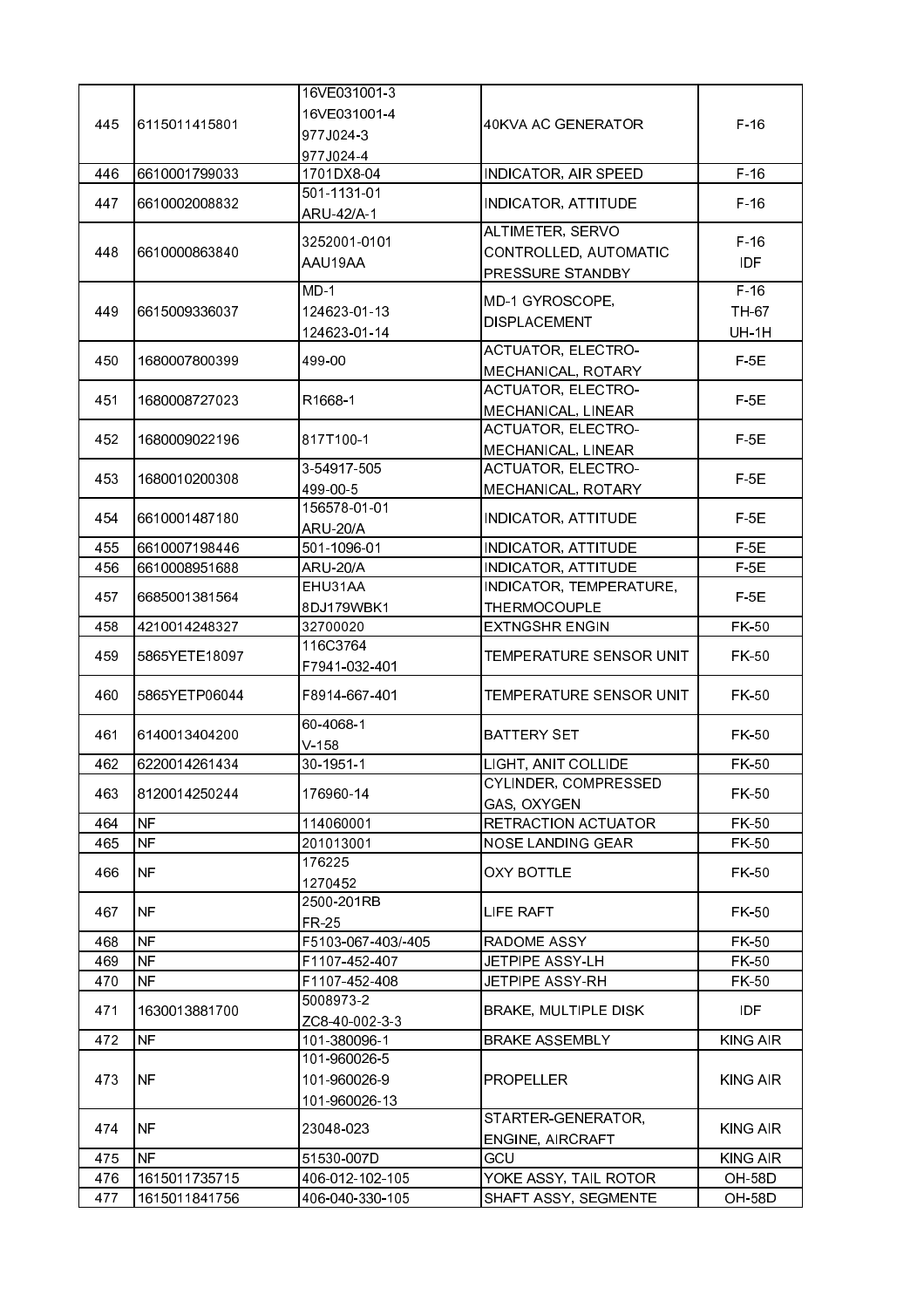| 478 | 1615011846135 | 406-040-320-101                    | SHAFT, FAN, TAIL ROTOR                       | OH 58D                        |
|-----|---------------|------------------------------------|----------------------------------------------|-------------------------------|
| 479 | 1615011853087 | 406-040-315-105                    | SHAFT ASSY, FWD-TAIL                         | OH 58D                        |
| 480 | 1615011864042 | 406-010-100-121                    | HUB ASSY, MAIN ROTOR                         | OH-58D                        |
| 481 | 1615012369783 | 406-040-400-107                    | GEARBOX, ACCESSORY DRIVE                     | <b>OH-58D</b>                 |
| 482 | 1615012434221 | 406-040-011-107                    | <b>MAST ASSY</b>                             | <b>OH 58D</b>                 |
| 483 | 1615012660721 | 406-040-500-111                    | SHAFT ASSY, FREEWHEL                         | OH-58D                        |
| 484 | 1615012752165 | 406-010-401-111                    | SWASHPLATE AND SUPPORT                       | <b>OH 58D</b>                 |
| 485 | 1615013249906 | 406-040-007-103                    | TRANSMIT, MECHANIC                           | OH 58D                        |
| 486 | 1615013327667 | 406-040-400-113                    | 90° GEARBOX, TAILROTOR                       | <b>OH-58D</b>                 |
| 487 | 1650012166000 | 206-076-031-105                    | <b>SERVO CYLINDER</b>                        | OH 58D                        |
| 488 | 2840013332064 | T703-AD-700A<br>23055439           | A250-C30R ENGINE                             | <b>OH-58D</b>                 |
| 489 | 2915012285468 | 6896810<br>394400-1                | PUMP, FUEL, CAM ACTUATED                     | <b>OH-58D</b>                 |
| 490 | 2915014367628 | 2524886-16P<br>23065143            | FUEL CONTROL, MAIN                           | <b>OH-58D</b>                 |
| 491 | 2915014910416 | 23070615<br>2524886-17             | FUEL CONTROL, MAIN                           | <b>OH-58D</b>                 |
| 492 | 2925011859144 | 206-062-200-113<br>23081-018       | DC START GENERATOR                           | <b>OH-58D</b>                 |
| 493 | 2925012716234 | 206-062-200-113<br>200SGL124Q      | DC START GENERATOR                           | <b>OH-58D</b>                 |
| 494 | 4320011859179 | 406-340-100-101<br>31-75101-3126-4 | PUMP, CENTRIFUGAL                            | <b>OH-58D</b>                 |
| 495 | 4320011957889 | 206-076-030-105<br>65016-03        | PUMP, AXIAL PISTONS                          | <b>OH 58D</b>                 |
| 496 | 4320011976547 | 23003143                           | LP FUEL FILTER                               | <b>OH-58D</b>                 |
| 497 | 4810011966309 | 23007827                           | <b>ANTI-ICING SOLENOID VALVE</b>             | OH 58D                        |
| 498 | 4820011957788 | 6899080                            | VALVE ASSY, AIR                              | <b>OH-58D</b>                 |
| 499 | 5841011648092 | 10430-11870<br>406-075-824-101     | <b>INDICATOR, HEIGHT</b>                     | <b>OH-58D</b>                 |
| 500 | 6115009011818 | GEU-5/A                            | <b>GENERATOR, DIRECT</b><br><b>CURRENT</b>   | <b>OH-58D</b>                 |
| 501 | 6220001765675 | 700248                             | LIGHT, LANDING, AIRCR                        | <b>OH 58D</b>                 |
| 502 | 6610009050210 | DSA274                             | INDICATOR, ATTITUDE                          | OH-58D                        |
| 503 | 6610012267612 | 406-075-826-103<br>20015-11283     | INDICATOR, AIR SPEED                         | <b>OH-58D</b>                 |
| 504 | 6685005575316 | MS28028-1                          | THERMOMETER, SELF-<br>INDICATING, BIMETALLIC | <b>OH-58D</b>                 |
| 505 | 6220002839767 | G6250-4                            | LIGHT, LANDING, AIRCR                        | OH 58D<br>UH1H                |
| 506 | 1615010146005 | 205-040-004-021                    | DRIVE ASSY, INPUT                            | <b>OH 58D</b><br><b>UH-1H</b> |
| 507 | 2915011245222 | 1C64-1<br>206-062-687-101          | PUMP, SUBMERGED                              | <b>OH-58D</b><br><b>UH-1H</b> |
| 508 | 6220010119981 | 45-0128-3                          | LIGHT, LANDING, AIRCR                        | <b>OH 58D</b><br><b>UH-1H</b> |
| 509 | 6610001799035 | 148700-01-01                       | INDICATOR, ATTITUDE                          | <b>OH-58D</b><br><b>UH-1H</b> |
| 510 | 6610007382571 | 14609-1AWC1                        | <b>INDICATOR, ATTITUDE</b>                   | <b>OH-58D</b><br><b>UH-1H</b> |
| 511 | 6610008930893 | SLZ9084                            | INDICATOR, VERTICAL<br><b>VELOCITY</b>       | <b>OH-58D</b><br><b>UH-1H</b> |
| 512 | 6610011948659 | 277700<br>IND-A5-UH1               | <b>INDICATOR, ATTITUDE</b>                   | <b>OH-58D</b><br><b>UH-1H</b> |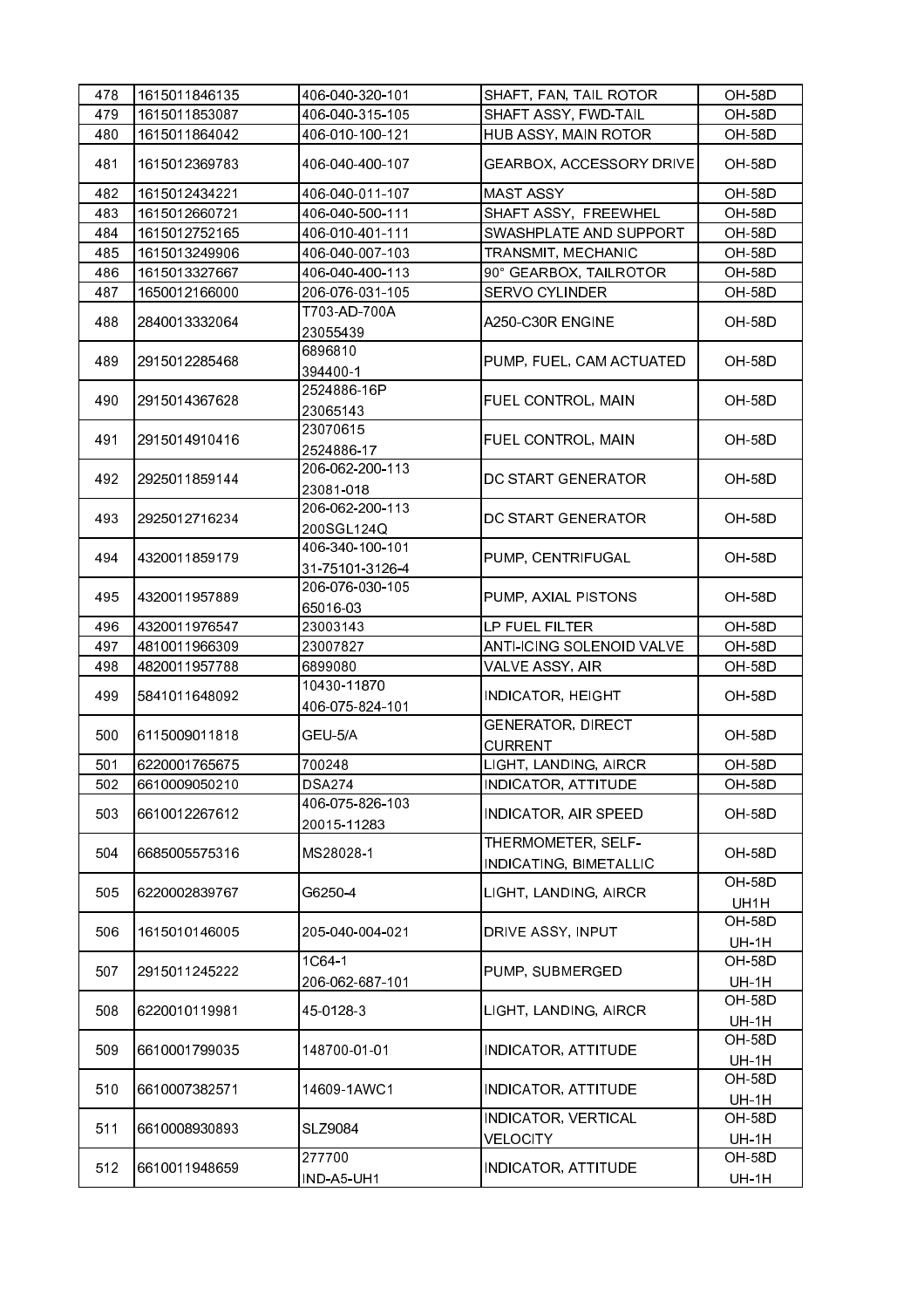|     |               | 2587451-3        |                                               |                 |
|-----|---------------|------------------|-----------------------------------------------|-----------------|
|     |               | CN-99A(B)/ASN-43 |                                               | <b>OH 58D</b>   |
| 513 | 6615001679757 | SC-DL-545357     | GYROSCOPE, DISPLACEMENT                       | <b>UH-1H</b>    |
|     |               | SM-D-498762      |                                               | S-70C           |
|     |               |                  | MAIN LANDING GEAR UPPER                       |                 |
| 514 | 1620008079900 | 901678-1         | DRAG STRUT                                    | $P-3C$          |
|     |               |                  | NOSE LANDING GEAR UPPER                       |                 |
| 515 | 1620008215265 | 902387-1         |                                               | $P-3C$          |
| 516 | 1620008874426 | 805766-1         | DRAG STRUT                                    | $P-3C$          |
|     |               |                  | DRAG LINK, LANDING GEAR                       |                 |
| 517 | 1630008874268 | 15120-4          | VALVE, BRAKE ACTUATI<br>RESERVOIR, PNEUMATIC, | $P-3C$          |
|     |               |                  |                                               |                 |
| 518 | 1650008580501 | 23711461         | MAIN LANDING GEAR BRAKE,                      | $P-3C$          |
|     |               |                  | <b>EMERGENCY</b><br>APU EXHAUST DOOR          |                 |
| 519 | 1680008776385 | DL1326M39-4      |                                               | $P-3C$          |
|     |               |                  | <b>ACTUATOR</b>                               |                 |
| 520 | 1680008776388 | DL1326M40-3      | APU EXHAUST DOOR                              | $P-3C$          |
|     |               |                  | <b>ACTUATOR</b>                               |                 |
| 521 | 1680008871911 | R1596M5          | <b>ACTUATOR, ELECTRO-</b>                     | $P-3C$          |
|     |               |                  | MECHANICAL, LINEAR                            |                 |
| 522 | 1680009030912 | 893020           | CONTAINER AND VALVE                           | $P-3C$          |
| 523 | 1680011811374 | DL1326M40-4      | APU EXHAUST DOOR                              | $P-3C$          |
|     |               |                  | <b>ACTUATOR</b>                               |                 |
| 524 | 1680011813218 | DL1326M39-5      | APU EXHAUST DOOR                              | $P-3C$          |
|     |               |                  | <b>ACTUATOR</b>                               |                 |
| 525 | 4810000851104 | 43030-11         | BLEED AIR SHUT OFF VALVE                      | $P-3C$          |
| 526 | 4810005660332 | <b>BYLB7520</b>  | BLEED AIR SHUT OFF VALVE                      | $P-3C$          |
| 527 | 4810008874337 | 668401-1         | VALVE, SOLENOID                               | $P-3C$          |
|     |               | 1374-598497      |                                               |                 |
| 528 | 4810009149508 | 43030-1          | BLEED AIR SHUT OFF VALVE                      | $P-3C$          |
| 529 | 4810009435223 | 41D110-1         | VALVE, BUTTERFLY                              | $P-3C$          |
| 530 | 6115001389493 | 28B95-15D        | <b>GENERATOR, ALTERNATING</b>                 | $P-3C$          |
|     |               |                  | CURRENT, 60 KVA                               |                 |
| 531 | 6115007914162 | 28B95 15C        | GENERATOR, ALTERNATING                        | $P-3C$          |
|     |               |                  | CURRENT, 60 KVA                               |                 |
| 532 | 6115010537272 | 28B95-65A        | <b>GENERATOR, ALTERNATING</b>                 | $P-3C$          |
|     |               |                  | CURRENT, 60 KVA                               |                 |
| 533 | 6115011214129 | 28B95-15D-V      | GENERATOR, ALTERNATING                        | $P-3C$          |
|     |               |                  | <b>CURRENT, 60 KVA</b>                        |                 |
| 534 | 6615008889956 | 15103-3BA1       | INDICATOR, THREE-AXIS TRIM                    | $P-3C$          |
| 535 | 6620001488307 | 8DJ81CAN4        | INDICATOR, ELECTRICAL                         | $P-3C$          |
|     |               |                  | <b>TACHOMETER</b>                             |                 |
| 536 | 6620015118979 | 9D-80616-1       | INDICATOR, TORQUEMETER                        | $P-3C$          |
| 537 | 6680003191723 | EA1068A2352      | ENGINE OIL QUANTITY                           | $P-3C$          |
|     |               | 624394-5         | TRANSMITTER                                   |                 |
| 538 | 1560004449941 | FCE40867         | <b>FUEL CELL</b>                              | S 2T            |
| 539 | 1560004449942 | FCE40868         | <b>FUEL CELL</b>                              | S-2T            |
| 540 | 1560004449943 | FCE40875         | <b>FUEL CELL</b>                              | S-2T            |
| 541 | 1560004449944 | FCE40876         | <b>FUEL CELL</b>                              | S <sub>2T</sub> |
| 542 | 1560007008206 | FCE39116         | <b>FUEL CELL</b>                              | S 2T            |
| 543 | 1560007008207 | FCE39115         | <b>FUEL CELL</b>                              | S-2T            |
| 544 | 1560007008210 | FCE39117         | <b>FUEL CELL</b>                              | S 2T            |
| 545 | 1560007008240 | FCE39118         | <b>FUEL CELL</b>                              | S 2T            |
| 546 | 1560007033555 | 121WP10002-1     | <b>RADOME</b>                                 | S 2T            |
| 547 | 1620006268510 | 169523-2         | <b>ACTUATOR, DRAG BRACE</b>                   | S 2T            |
| 548 | 1620007009075 | 170300-2         | SHOCK STRUT ASSY, MLG                         | S-2T            |
|     |               | 170301-2         |                                               |                 |
| 549 | 1620008380992 | 170301-3         | SHOCK STRUT ASSY, NLG                         | $S-2T$          |
|     |               |                  |                                               |                 |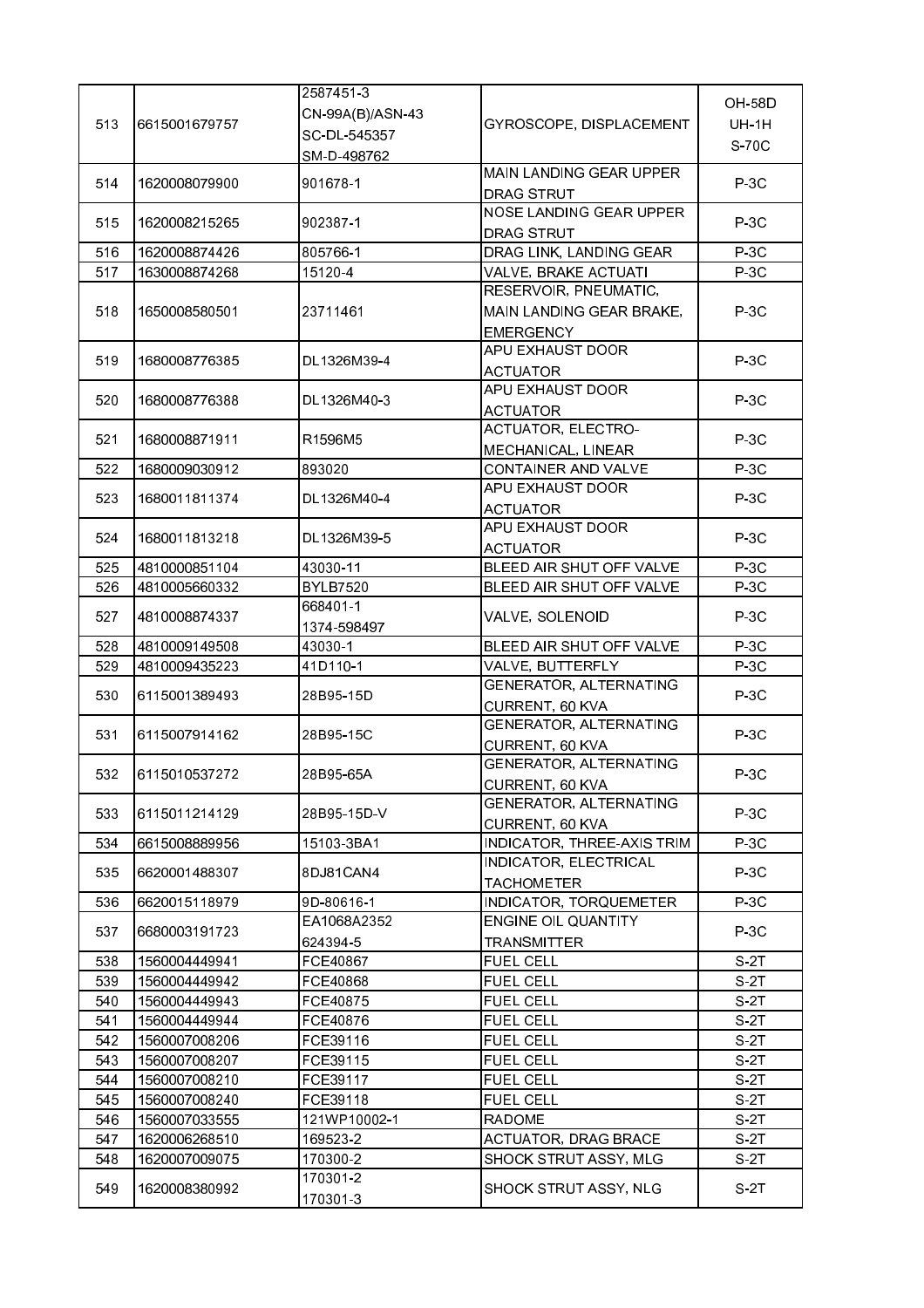| 550 | 1620008754865                  | 169523-1          | <b>ACTUATOR, DRAG BRACE</b>                                                                                                                                                                                                                                                                                                                                                                                                                                                                                                                                                                                                                                                                                                                                                                                                                                                             | $S-2T$          |
|-----|--------------------------------|-------------------|-----------------------------------------------------------------------------------------------------------------------------------------------------------------------------------------------------------------------------------------------------------------------------------------------------------------------------------------------------------------------------------------------------------------------------------------------------------------------------------------------------------------------------------------------------------------------------------------------------------------------------------------------------------------------------------------------------------------------------------------------------------------------------------------------------------------------------------------------------------------------------------------|-----------------|
| 551 | 1630006268485                  | HP572100          | VALVE ASSY, POWER MA                                                                                                                                                                                                                                                                                                                                                                                                                                                                                                                                                                                                                                                                                                                                                                                                                                                                    | S 2T            |
|     |                                |                   | CYLINDER ASSEMBLY,                                                                                                                                                                                                                                                                                                                                                                                                                                                                                                                                                                                                                                                                                                                                                                                                                                                                      |                 |
| 552 | 1650001796501                  |                   |                                                                                                                                                                                                                                                                                                                                                                                                                                                                                                                                                                                                                                                                                                                                                                                                                                                                                         | S-2T            |
|     |                                |                   | CYLINDER ASSEMBLY,                                                                                                                                                                                                                                                                                                                                                                                                                                                                                                                                                                                                                                                                                                                                                                                                                                                                      |                 |
| 553 | 1650003458744                  |                   |                                                                                                                                                                                                                                                                                                                                                                                                                                                                                                                                                                                                                                                                                                                                                                                                                                                                                         | S-2T            |
| 554 | 1650003737752                  |                   |                                                                                                                                                                                                                                                                                                                                                                                                                                                                                                                                                                                                                                                                                                                                                                                                                                                                                         | S 2T            |
| 555 | 1650003952603                  |                   |                                                                                                                                                                                                                                                                                                                                                                                                                                                                                                                                                                                                                                                                                                                                                                                                                                                                                         | $S-2T$          |
|     |                                |                   |                                                                                                                                                                                                                                                                                                                                                                                                                                                                                                                                                                                                                                                                                                                                                                                                                                                                                         |                 |
| 556 | 1650005162100                  |                   | <b>ACCUMULATOR ASSEMBLY</b>                                                                                                                                                                                                                                                                                                                                                                                                                                                                                                                                                                                                                                                                                                                                                                                                                                                             | S 2T            |
| 557 | 1650005846066                  |                   |                                                                                                                                                                                                                                                                                                                                                                                                                                                                                                                                                                                                                                                                                                                                                                                                                                                                                         | S 2T            |
|     | 1650005849343                  |                   |                                                                                                                                                                                                                                                                                                                                                                                                                                                                                                                                                                                                                                                                                                                                                                                                                                                                                         |                 |
| 558 | 1650006408486                  | 1356-542903       | ACCUMULATOR, HYD.                                                                                                                                                                                                                                                                                                                                                                                                                                                                                                                                                                                                                                                                                                                                                                                                                                                                       | S 2T            |
|     |                                |                   |                                                                                                                                                                                                                                                                                                                                                                                                                                                                                                                                                                                                                                                                                                                                                                                                                                                                                         |                 |
| 559 | 1650007352242                  | 89H1062-25        |                                                                                                                                                                                                                                                                                                                                                                                                                                                                                                                                                                                                                                                                                                                                                                                                                                                                                         | S 2T            |
|     |                                |                   |                                                                                                                                                                                                                                                                                                                                                                                                                                                                                                                                                                                                                                                                                                                                                                                                                                                                                         |                 |
| 560 | 1680007906832                  | GYLC6962          |                                                                                                                                                                                                                                                                                                                                                                                                                                                                                                                                                                                                                                                                                                                                                                                                                                                                                         | S 2T            |
|     |                                |                   |                                                                                                                                                                                                                                                                                                                                                                                                                                                                                                                                                                                                                                                                                                                                                                                                                                                                                         |                 |
| 561 | 2915005431771                  |                   | VALVE, GATE                                                                                                                                                                                                                                                                                                                                                                                                                                                                                                                                                                                                                                                                                                                                                                                                                                                                             | S 2T            |
|     |                                |                   |                                                                                                                                                                                                                                                                                                                                                                                                                                                                                                                                                                                                                                                                                                                                                                                                                                                                                         | S 2T            |
| 562 | 2915005479615<br>4320002039859 |                   |                                                                                                                                                                                                                                                                                                                                                                                                                                                                                                                                                                                                                                                                                                                                                                                                                                                                                         | S 2T            |
| 563 |                                |                   |                                                                                                                                                                                                                                                                                                                                                                                                                                                                                                                                                                                                                                                                                                                                                                                                                                                                                         |                 |
| 564 | 4820002894140                  |                   |                                                                                                                                                                                                                                                                                                                                                                                                                                                                                                                                                                                                                                                                                                                                                                                                                                                                                         | S-2T            |
| 565 | 4820005163560                  |                   |                                                                                                                                                                                                                                                                                                                                                                                                                                                                                                                                                                                                                                                                                                                                                                                                                                                                                         | S 2T            |
| 566 | 4820005293328                  |                   |                                                                                                                                                                                                                                                                                                                                                                                                                                                                                                                                                                                                                                                                                                                                                                                                                                                                                         | S-2T            |
| 567 | 4820005410713                  |                   |                                                                                                                                                                                                                                                                                                                                                                                                                                                                                                                                                                                                                                                                                                                                                                                                                                                                                         | S 2T            |
| 568 | 4820005412298                  |                   |                                                                                                                                                                                                                                                                                                                                                                                                                                                                                                                                                                                                                                                                                                                                                                                                                                                                                         | S-2T            |
| 569 | 4820007047765                  |                   |                                                                                                                                                                                                                                                                                                                                                                                                                                                                                                                                                                                                                                                                                                                                                                                                                                                                                         | S 2T            |
|     |                                |                   |                                                                                                                                                                                                                                                                                                                                                                                                                                                                                                                                                                                                                                                                                                                                                                                                                                                                                         |                 |
| 570 | 4820008553063                  |                   |                                                                                                                                                                                                                                                                                                                                                                                                                                                                                                                                                                                                                                                                                                                                                                                                                                                                                         | S <sub>2T</sub> |
|     |                                | 117SC-H117-1      |                                                                                                                                                                                                                                                                                                                                                                                                                                                                                                                                                                                                                                                                                                                                                                                                                                                                                         |                 |
| 571 | 5826005053140                  | 140314            |                                                                                                                                                                                                                                                                                                                                                                                                                                                                                                                                                                                                                                                                                                                                                                                                                                                                                         | S-2T            |
|     |                                | ID-351AARN        |                                                                                                                                                                                                                                                                                                                                                                                                                                                                                                                                                                                                                                                                                                                                                                                                                                                                                         |                 |
| 572 | 5841007614084                  | ID-1304/APN-141V  |                                                                                                                                                                                                                                                                                                                                                                                                                                                                                                                                                                                                                                                                                                                                                                                                                                                                                         | S 2T            |
| 573 | 5985005085021                  | 89R1031-3         |                                                                                                                                                                                                                                                                                                                                                                                                                                                                                                                                                                                                                                                                                                                                                                                                                                                                                         | S 2T            |
| 574 | 5985007194615                  | 89R1031-5         |                                                                                                                                                                                                                                                                                                                                                                                                                                                                                                                                                                                                                                                                                                                                                                                                                                                                                         | $S-2T$          |
| 575 | 6105008471397                  | 35YH28C           |                                                                                                                                                                                                                                                                                                                                                                                                                                                                                                                                                                                                                                                                                                                                                                                                                                                                                         | S <sub>2T</sub> |
|     |                                | <b>MG71B1</b>     | <b>CURRENT</b>                                                                                                                                                                                                                                                                                                                                                                                                                                                                                                                                                                                                                                                                                                                                                                                                                                                                          |                 |
|     |                                | 1841-2B           |                                                                                                                                                                                                                                                                                                                                                                                                                                                                                                                                                                                                                                                                                                                                                                                                                                                                                         |                 |
|     |                                | 1823-4A           |                                                                                                                                                                                                                                                                                                                                                                                                                                                                                                                                                                                                                                                                                                                                                                                                                                                                                         |                 |
| 576 | 6605005518187                  | AN5766T4          |                                                                                                                                                                                                                                                                                                                                                                                                                                                                                                                                                                                                                                                                                                                                                                                                                                                                                         | $S-2T$          |
|     |                                | CB-2100-T4        |                                                                                                                                                                                                                                                                                                                                                                                                                                                                                                                                                                                                                                                                                                                                                                                                                                                                                         |                 |
|     |                                | MS17983-2         |                                                                                                                                                                                                                                                                                                                                                                                                                                                                                                                                                                                                                                                                                                                                                                                                                                                                                         |                 |
| 577 | 6605008244735                  | 569-3-000         | INDICATOR, BEARING-                                                                                                                                                                                                                                                                                                                                                                                                                                                                                                                                                                                                                                                                                                                                                                                                                                                                     | S 2T            |
|     |                                | ID-956A/ASN-30    | DISTANCE-HEADING                                                                                                                                                                                                                                                                                                                                                                                                                                                                                                                                                                                                                                                                                                                                                                                                                                                                        |                 |
| 578 | 6605008788275                  | ID956ASN30        | INDICATOR, BEARING-                                                                                                                                                                                                                                                                                                                                                                                                                                                                                                                                                                                                                                                                                                                                                                                                                                                                     | S 2T            |
|     |                                | 512-30-000        | DISTANCE-HEADING                                                                                                                                                                                                                                                                                                                                                                                                                                                                                                                                                                                                                                                                                                                                                                                                                                                                        |                 |
| 579 | 6610000209328                  | 118769-01-02      | <b>INDICATOR, ATTITUDE</b>                                                                                                                                                                                                                                                                                                                                                                                                                                                                                                                                                                                                                                                                                                                                                                                                                                                              | S-2T            |
| 580 | 6610000704535                  | 17502-1D-C2       | INDICATOR, ATTITUDE                                                                                                                                                                                                                                                                                                                                                                                                                                                                                                                                                                                                                                                                                                                                                                                                                                                                     | S-2T            |
| 581 | 6610001680797                  | C4154210003       | ALTIMETER, PRESSURE                                                                                                                                                                                                                                                                                                                                                                                                                                                                                                                                                                                                                                                                                                                                                                                                                                                                     | S-2T            |
|     |                                | 3571540-9003      |                                                                                                                                                                                                                                                                                                                                                                                                                                                                                                                                                                                                                                                                                                                                                                                                                                                                                         |                 |
| 582 | 6610002442816                  | <b>DSA309</b>     | 96H1065-3<br><b>ACTUATING, LINEAR</b><br>89H1052-4<br><b>ACTUATING, LINEAR</b><br><b>CYLINDER ASSY</b><br>89H1050-3<br>1356-512457<br><b>ACCUMULATOR</b><br>S 512 50 1<br>MIL-A-5498<br>1356-552092<br><b>ACCUMULATOR</b><br>VALVE, LINEAR, DIRECTIONAL<br>CONTROL<br><b>ACTUATOR, ELECTRO-</b><br>MECHANICAL, ROTARY<br>117SCP106-3<br>AV16B1406C2<br>118955<br>VALVE, GATE<br>PUMP UNIT, ROTARY<br>4016-A<br>AN6279-12CD<br>VALVE ASSY, PRESSURE<br>VALVE, SAFETY RELIEF<br>AA-12-10A<br>20907-1<br>VALVE, PLUG<br>VALVE, SAFETY RELIEF<br>A6045-8-1<br>VALVE, SHUTTLE<br>AN6278-4<br>23818<br>VALVE, PLUG<br>89SP1117<br>HP829100-1<br>VALVE, SHUTTLE<br><b>COURSE INDICATOR/CDI</b><br><b>INDICATOR, HEIGHT</b><br>RADOME ASY-AN-APS<br>RADOME ASY-AN-APS<br><b>MOTOR, ALTERNATING</b><br>COMPASS, MAGNETIC,<br><b>MOUNTED</b><br><b>INDICATOR, ATTITUDE</b><br>ALTIMETER, PRESSURE | $S-2T$          |
|     |                                | AAU21A            |                                                                                                                                                                                                                                                                                                                                                                                                                                                                                                                                                                                                                                                                                                                                                                                                                                                                                         |                 |
| 583 | 6610004056461                  | C4154210003       |                                                                                                                                                                                                                                                                                                                                                                                                                                                                                                                                                                                                                                                                                                                                                                                                                                                                                         | S <sub>2T</sub> |
| 584 | 6610005278450                  | AW-2 3/4-16-BYF12 | INDICATOR, AIR SPEED                                                                                                                                                                                                                                                                                                                                                                                                                                                                                                                                                                                                                                                                                                                                                                                                                                                                    | S-2T            |
| 585 | 6610005908270                  | 118769-01         | INDICATOR, ATTITUDE                                                                                                                                                                                                                                                                                                                                                                                                                                                                                                                                                                                                                                                                                                                                                                                                                                                                     | S 2T            |
| 586 | 6610006284053                  | 1725-2BDA2-1      | INDICATOR, TURN AND SLIP                                                                                                                                                                                                                                                                                                                                                                                                                                                                                                                                                                                                                                                                                                                                                                                                                                                                | S-2T            |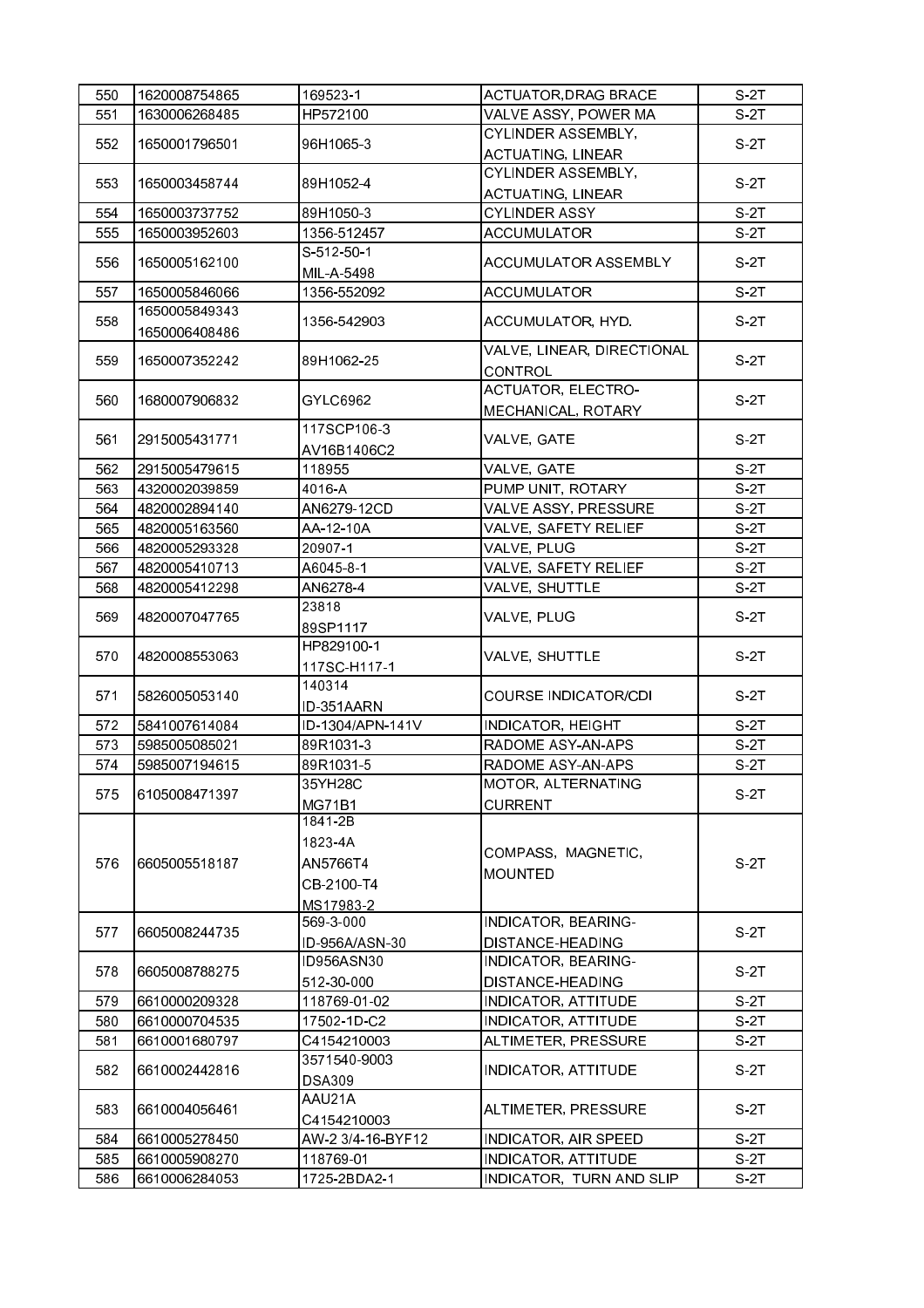| 587 | 6610006638710  | AW2 3-4<br>16B17                            | INDICATOR, AIR SPEED                                         | S <sub>2T</sub>      |
|-----|----------------|---------------------------------------------|--------------------------------------------------------------|----------------------|
| 588 | 6610008997445  | MS28046T1<br>MIL-I-5417                     | INDICATOR, AIR SPEED                                         | S 2T                 |
| 589 | 6610009335950  | 102500                                      | <b>INDICATOR, ATTITUDE</b>                                   | $\overline{S}$ -2T   |
| 590 | 6610010395020  | AAU-31/A-1                                  | ALTIMETER, PRESSURE                                          | S-2T                 |
| 591 | 6615000209327  | 119001-01-46                                | GYROSCOPE, DISPLACEMENT                                      | S 2T                 |
| 592 | 6615005156042  | 117SCE111-3<br>JG7005A18                    | GYROSCOPE, RATE                                              | S 2T                 |
| 593 | 6685008779104  | 7617-23A8-1                                 | TRANSMITTER, PRESSURE                                        | $S-2T$               |
| 594 | 6685008828127  | MS25470-7<br>18-1169                        | ALTIMETER, PRESSURE                                          | S 2T                 |
| 595 | <b>NF</b>      | 23090-003                                   | DC STARTER GENERATOR                                         | S 2T                 |
| 596 | <b>NF</b>      | 472479-1<br>121SCP40501                     | <b>EXTINGUISHER, FIRE</b>                                    | S 2T                 |
| 597 | N <sub>F</sub> | 66DWA400-10                                 | PUMP, HYDRAULIC                                              | $S-2T$               |
| 598 | 6610004735046  | 35160-0124<br>MS28075-1B<br><b>RCS60-1L</b> | <b>INDICATOR, VERTICAL</b><br><b>VELOCITY</b>                | S 2T<br>$P-3C$       |
| 599 | 6610001067552  | 112234-1<br>AAU24A                          | ALTIMETER, PRESSURE                                          | S-2T<br>S-70C        |
| 600 | 6110014924688  | 51530-006B                                  | GCU                                                          | S 2T<br>S.76         |
| 601 | 5826008974889  | ID998/ASN<br>1783755-615                    | INDICATOR, RADIO-MAGNETIC<br><b>COMPASS</b>                  | S-2T<br><b>UH-1H</b> |
| 602 | 5895013546202  | 70450-81120-046                             | PANEL, CONTROL,<br>ELECTRICAL-ELECTRONIC<br><b>EQUIPMENT</b> | <b>S70C</b>          |
| 603 | 1560011149520  | 70302-10100-048                             | LIP, INLET, AIRCRAFT                                         | S-70C                |
| 604 | 1560011277387  | 70302-10100-051                             | <b>INLET ASSY, ENGINE</b>                                    | S-70C                |
| 605 | 1560011644151  | 70302-30100-043                             | <b>INLET ASSEMBLY</b>                                        | S-70C                |
| 606 | 1560011677486  | 2F1-4-42231-103<br>70307-23903-103          | <b>FUEL TANK</b>                                             | S-70C                |
| 607 | 1560012225123  | 70200-27000-046                             | STABILATOR ASSEMBLY                                          | S-70C                |
| 608 | 1560013191209  | 70302-10100-058                             | COWLING                                                      | S-70C                |
| 609 | 1560013543256  | 70500-82103-069                             | <b>FUSELAGE SECTION</b>                                      | S-70C                |
| 610 | 1560013581119  | 24853-107<br>70250-85806-101                | <b>FAIRING, AIRCRAFT</b>                                     | S-70C                |
| 611 | 1560013744708  | 70207-82202-041                             | <b>WINDOW PANEL</b>                                          | S-70C                |
| 612 | 1560013767972  | 2114A-100                                   | STRUT, AIRCRAFT                                              | S-70C                |
| 613 | 1560013942246  | 70207-82202-042                             | <b>WINDOW PANEL</b>                                          | S-70C                |
| 614 | 1560014175455  | 3333921-1                                   | RADOME ASSY                                                  | S-70C                |
| 615 | 1560015533768  | 70200-27000-048                             | STABILATOR ASSEMBLY                                          | S-70C                |
| 616 | 1615011277388  | 70107-08400-046                             | 百福樂組件<br><b>BIFILAR ASSY</b>                                 | S-70C                |
| 617 | 1615011417532  | 70400-06100-042                             | SERVO COUPLING ASSY                                          | S-70C                |
| 618 | 1615012212610  | 70107-28400-043                             | <b>BIFILAR ASSY</b>                                          | S-70C                |
| 619 | 1615014426926  | 70102-08200-069                             | SPINDLE, HEAD, ROTARY<br><b>WING</b>                         | S-70C                |
| 620 | 1620010965573  | 70250-13101-042                             | <b>STRUCT ASSY</b>                                           | S-70C                |
| 621 | 1620011488972  | 70250-12057-048<br>70250-12057-049          | DRAG BEAM/AXLE ASSY, MLG                                     | S-70C                |
| 622 | 1620011576482  | 70250-12057-047                             | DRAG BEAM, LANDING GEAR                                      | S-70C                |
| 623 | 1620011585958  | 70250-32101-043                             | CYLINDER AND PISTON<br>ASSEMBLY, MLG                         | S-70C                |
| 624 | 1620011618353  | OMP4092-3                                   | STRUT ASSEMBLY, SHOC                                         | S-70C                |
|     |                |                                             |                                                              |                      |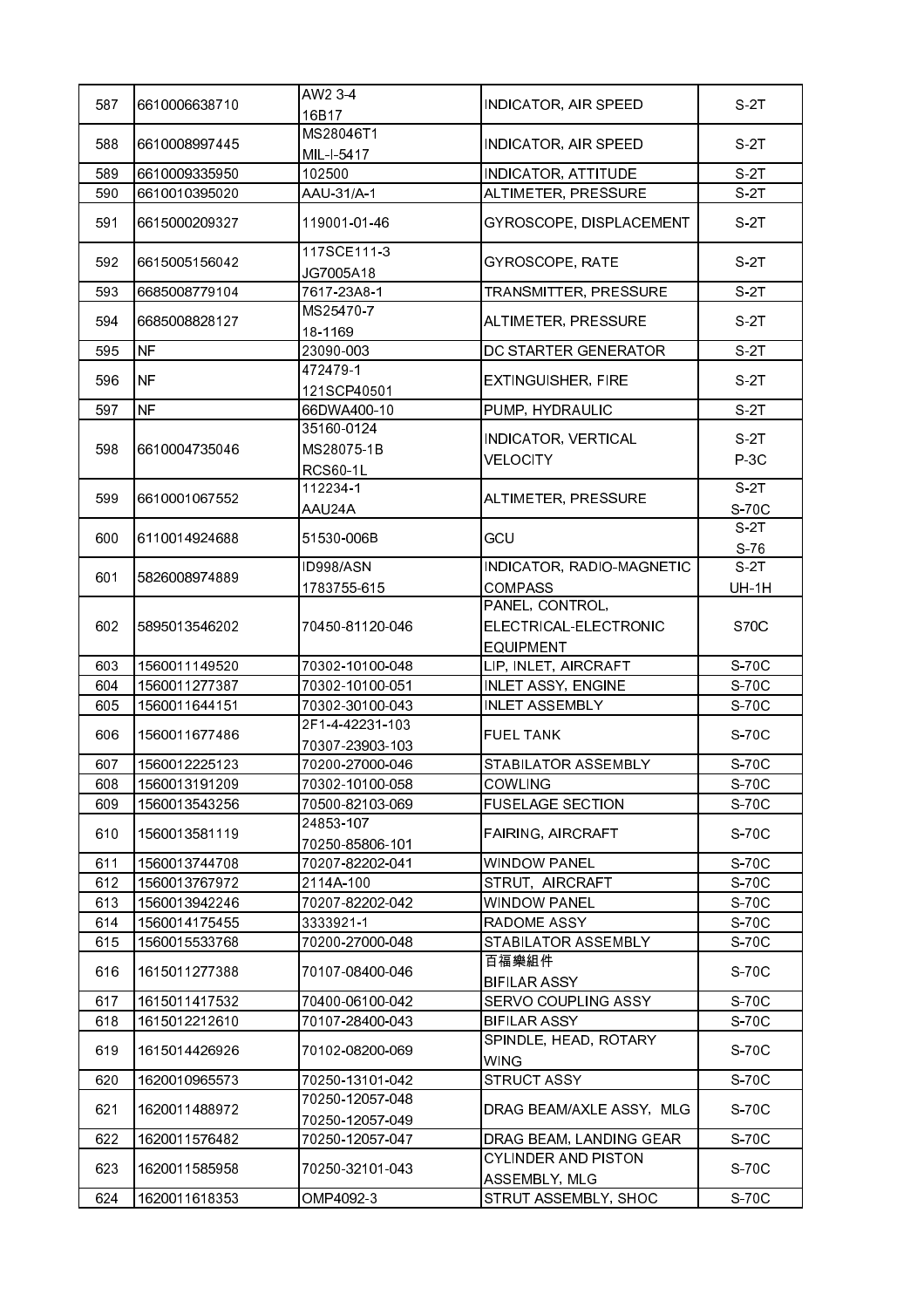| 625 | 1620013187422 | 2114-100A                                                      | STRUT, TAIL SHOCK                               | S-70C |
|-----|---------------|----------------------------------------------------------------|-------------------------------------------------|-------|
|     |               | 2012B45A                                                       |                                                 |       |
| 626 | 1620013199691 | 2012B445A                                                      | DAMPER, SHIMMY                                  | S-70C |
| 627 | 1630011614419 | 1311023-004                                                    | <b>CYLINDER, HYDRAULIC</b>                      | S-70C |
|     |               | 70651-21110-104                                                | <b>BRAKE, MASTER</b>                            |       |
| 628 | 1630011783292 | 70250-32960-103<br>5004770-3                                   | <b>BRAKE, MULTIPLE DISK</b>                     | S-70C |
| 629 | 1630012755612 | 70351-28501-104<br>4000541-4                                   | <b>BRAKE, ROTOR</b>                             | S-70C |
| 630 | 1650012027283 | 2012B-4                                                        | PISTON, LINEAR ACTUATING<br><b>CYLINDER</b>     | S-70C |
| 631 | 1660011589511 | 70309-23800-101<br>772480-2                                    | VALVE, BY-PASS, AIR                             | S-70C |
| 632 | 1680011594583 | 70400-21613-043                                                | ADJUSTER ASSEMBLY                               | S-70C |
| 633 | 1680011594584 | 70400-21613-044                                                | ADJUSTER ASSEMBLY                               | S-70C |
|     |               | 70400-06641-114                                                | <b>ACTUATOR, ELECTRO-</b>                       |       |
| 634 | 1680012112856 | DL2155M12                                                      | MECHANICAL, LINEAR                              | S-70C |
| 635 | 1680012186522 | 70250-13006-102<br>70250-13006-103<br>DL1028M58-1<br>100000-12 | <b>ACTUATOR, ELECTRO-</b><br>MECHANICAL, LINEAR | S-70C |
| 636 | 1680012281199 | DL2155M13<br>70400-06641-115                                   | <b>ACTUATOR, STABILIZER</b>                     | S-70C |
| 637 | 1680012525457 | 70850-22111-115<br>BL-27100-85                                 | <b>RESCUE HOIST</b>                             | S-70C |
| 638 | 1680012612044 | 70400-06641-117<br>DL2155M20                                   | ACTUATOR, STABILIZER                            | S-70C |
| 639 | 1680013174532 | 30400019-1<br>70310-03101-103                                  | CONTAINER, FIRE EXTINGUISH                      | S-70C |
| 640 | 1680013462720 | 70850-22111-117<br>BL-27100-95                                 | WINCH, DRUM, POWER<br>OPERATED                  | S-70C |
| 641 | 1680014705073 | 70400-06641-118<br>DL2155M29                                   | ACTUATOR, STABILATOR                            | S-70C |
| 642 | 2815014911828 | 70302-10100-061                                                | INLET ASSY, ENGINE                              | S-70C |
| 643 | 2915010842470 | 65307-03067-103<br>AV16B2059D                                  | VALVE, GATE                                     | S-70C |
| 644 | 2915011717761 | 4076T64G01                                                     | PRESSURIZING AND<br>OVERSPEED                   | S-70C |
| 645 | 2915013027146 | 70307-83805-104<br>83805-106<br>AV24B1425                      | VALUE, SHUT-OFF                                 | S-70C |
| 646 | 3010011644149 | 70400-26100-042                                                | COUPLING, SHAFT, RIGID                          | S-70C |
| 647 | 4030011769353 | 70800-02503-107<br>FE7590-120A                                 | HOOK, CARGO                                     | S-70C |
| 648 | 4030012384394 | 70800-02503-111<br>FE7590-145                                  | HOOK, CARGO                                     | S-70C |
| 649 | 4030012694732 | 70800-02503-120<br>FE7590-146                                  | HOOK, CARGO                                     | S-70C |
| 650 | 4030012716239 | FE7590-120<br>70800-02503-105                                  | HOOK, CARGO                                     | S-70C |
| 651 | 4030014564792 | 70800-02503-113<br>FE7590-173<br>CHS-9000-3                    | <b>CARGO HOOK</b>                               | S-70C |
| 652 | 4320010926724 | 53023-03<br>70652-02300-048                                    | PUMP, HYDRAULIC                                 | S-70C |
| 653 | 4320011362118 | 53023-05<br>70652-02300-049                                    | PUMP, HYDRAULIC                                 | S-70C |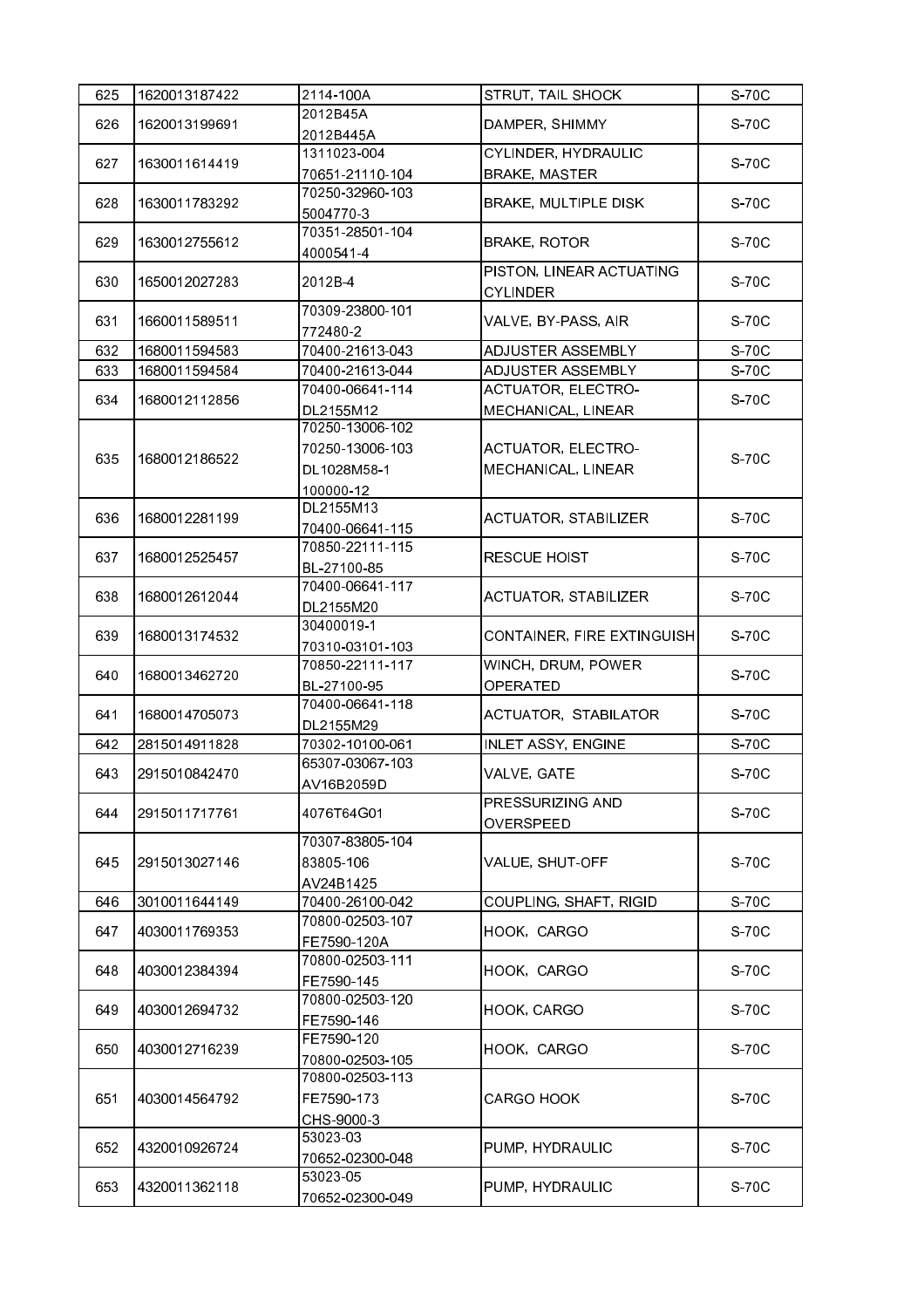| 654 | 4320012077228 | 53023-06<br>70652-02300-050                       | PUMP, HYDRAULIC                           | S-70C                 |
|-----|---------------|---------------------------------------------------|-------------------------------------------|-----------------------|
| 655 | 4320012313617 | 70307-03005-105<br>RR36680C                       | PUMP, ROTARY                              | S-70C                 |
| 656 | 4820010956978 | 65307-03065-103                                   | VALVE, GATE                               | S-70C                 |
|     |               | AV16B2067D<br>70600-81862-107                     |                                           |                       |
| 657 | 5985015551550 | 519737-1                                          | <b>RADOME</b>                             | S-70C                 |
| 658 | 6130011159237 | 70553-05002-107<br>60-2977-3                      | POWER SUPPLY                              | S-70C                 |
| 659 | 6220011056582 | 70553-01104-102<br>45-0190-7                      | LIGHT, LANDING                            | S-70C                 |
| 660 | 6230011056580 | 70553-01007-103<br>45-0189-7                      | <b>SEARCHLIGHT</b>                        | S-70C                 |
| 661 | 6230012061585 | 45-0189-9<br>70553-01007-104                      | <b>SEARCHLIGHT</b>                        | S-70C                 |
| 662 | 6605013162748 | 70450-01040-118<br>132750-5<br>ID-2278B/A         | INDICATOR, HORIZONTAL<br><b>SITUATION</b> | S-70C                 |
| 663 | 6610001341824 | B4420210002<br>B44202-10-002<br>AAU31A            | ALTIMETER, PRESSURE                       | S-70C                 |
| 664 | 6610001506897 | B4155210002                                       | ALTIMETER, PRESSURE                       | S-70C                 |
| 665 | 6610010059151 | 3252010-0101                                      | <b>ALTIMETER</b>                          | S-70C                 |
| 666 | 6610010988363 | 70450-01042-101<br>20025-2173                     | INDICATOR, AIRSPEED                       | S-70C                 |
| 667 | 6610011558315 | 129060<br>132750<br>ID-2277A/A                    | <b>INDICATOR, ATTITUDE</b>                | S-70C                 |
| 668 | 6610011644328 | 70450-21942-101<br>20025-11151                    | INDICATOR, AIR SPEED                      | S-70C                 |
| 669 | 6610011644329 | 70450-21988-101<br>30260-1164                     | INDICATOR, VERTICAL<br><b>VELOCITY</b>    | S-70C                 |
| 670 | 6610012027404 | 126300-17                                         | <b>INDICATOR, ATTITUDE</b>                | S-70C                 |
| 671 | 6610012960880 | 10450-31875<br>AAU-31/A-2<br>23557<br>MIL-A-81851 | ALTIMETER, PRESSURE                       | S-70C                 |
| 672 | 6615011101083 | 70901-02904-102<br>304580-2<br>CN-1552/A          | GYROSCOPE, RATE                           | S-70C                 |
| 673 | <b>NF</b>     | 70080-30005-041                                   | <b>INLET ASSY, ENGING</b>                 | S-70C                 |
| 674 | <b>NF</b>     | 70102-08200-043                                   | SPINDLE ASSY, MAIN ROTOR<br><b>HUB</b>    | S-70C                 |
| 675 | NF            | 70850-22111-116<br>BL-27100-71                    | <b>RESCUE HOIST UNIT</b>                  | S-70C                 |
| 676 | <b>NF</b>     | FT24137(DOT SP 8162)                              | HP COMP. GAS CYLINDER                     | S-70C                 |
|     |               | 70550-02031-111                                   | OIL COOLED ALTERNATING                    | S-70C                 |
| 677 | 6115011149696 | 28B302-8-DM                                       | <b>CURRENT GENERATOR</b>                  | UH-60                 |
| 678 | 6115012520367 | 70550-02032-104<br>28B262-35-C                    | <b>AC GENERATOR</b>                       | S-70C<br>UH-60        |
| 679 | 6610010913701 | B4420210002                                       | ALTIMETER, PRESSURE                       | S-70C                 |
|     |               | 101450-41883                                      |                                           | <b>UH-1H</b><br>S-70C |
| 680 | 6610012643953 | AAU-32/A-1(-2)                                    | ALTIMETER, PRESSURE                       | <b>UH-1H</b>          |
|     |               |                                                   | SUPPORT, BELL CRANK,                      | S-70C                 |
| 681 | 3040013257874 | 70400-08163-043                                   | SWASHPLATE                                | <b>UH-60M</b>         |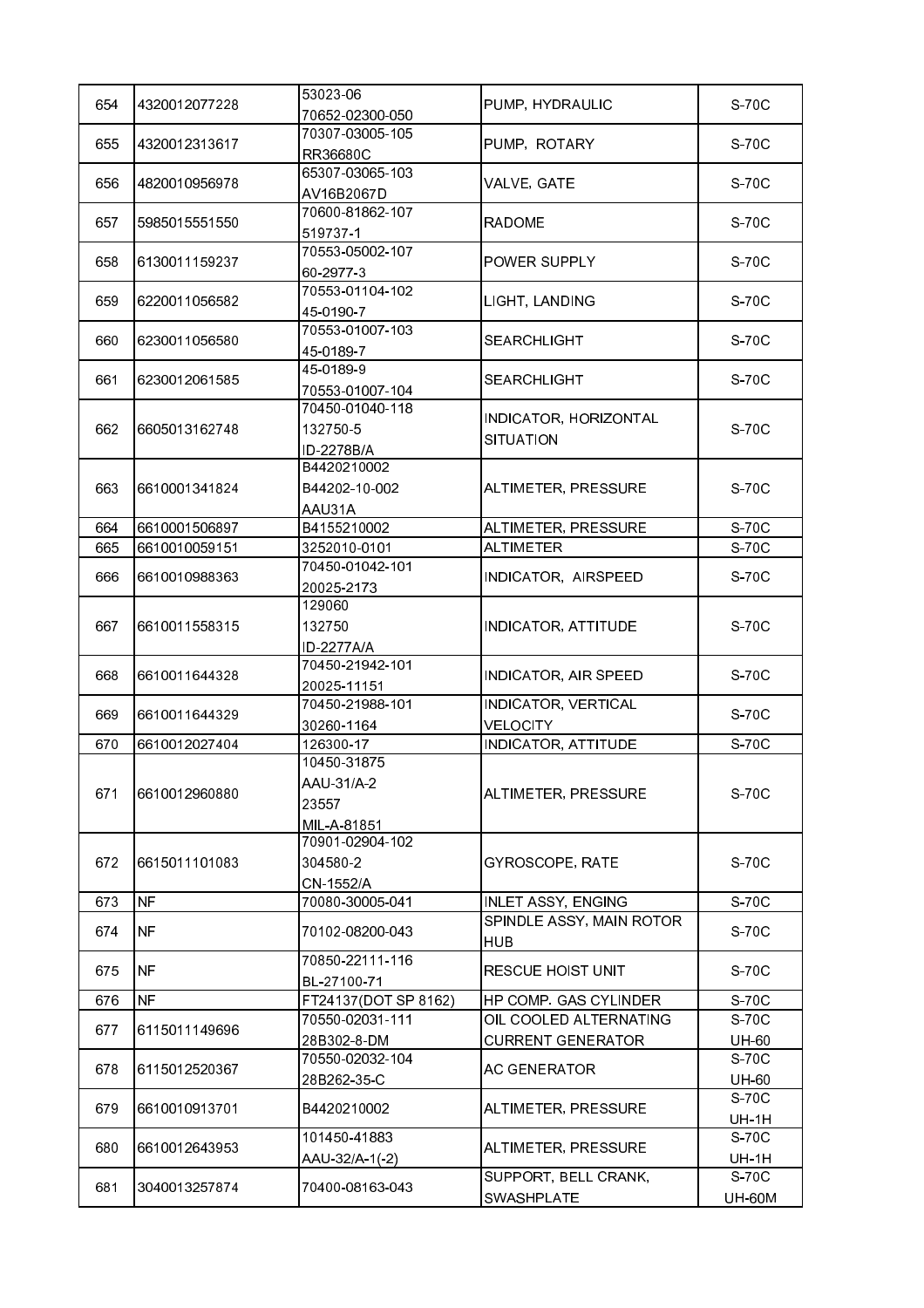| 682       | 6130012116790 | 70553-05002-110          | POWER SUPPLY                                    | S-70C         |
|-----------|---------------|--------------------------|-------------------------------------------------|---------------|
|           |               | 60 2977 5                |                                                 | <b>UH-60M</b> |
| 683       | 4030015899822 | FE7590-173-4             | CARGO HOOK                                      | <b>SURION</b> |
| 684       | 2915013597473 | 8210-002                 | PT6A-25A O.S.G                                  | $T-34$        |
| 685       | 2915013597474 | 3035926                  | OSG.                                            | $T-34$        |
| 686       | 4320011515214 | 025323-101-03<br>3031709 | PUMP, ROTARY                                    | $T-34$        |
| 687       | 6130011249886 | 60-1750-3                | POWER SUPPLY SUBASSY                            | $T-34$        |
| 688       | 6130013156624 | PC250                    | INVERTER, POWER, STATIC                         | $T-34$        |
| 689       | 6615010998897 | 20110                    | GYROSCOPE, RATE                                 | $T-34$        |
|           |               | 104-8002-15              |                                                 |               |
| 690       | NF            | 30-74B                   | <b>BRAKE ASSEMBLY</b>                           | $T-34$        |
|           |               | EM613-1                  |                                                 |               |
| 691       | <b>NF</b>     | EM0613-1                 | BLOWER                                          | $T-34$        |
|           |               | 60-384006-3              |                                                 |               |
|           |               | 101-364270-5             |                                                 |               |
| 692       | INF           | 51538-001                | CONTROL, GENERATOR                              | T 34          |
|           |               | 51538-001A               |                                                 |               |
|           |               | 104 389000 1             |                                                 |               |
| 693       | <b>NF</b>     | 23046-027                | DC START GENERATOR                              | $T-34$        |
| 694       | <b>NF</b>     | 104-810013-9             | <b>MAIN LANDING GEAR</b>                        | $T-34$        |
| 695       | <b>NF</b>     | 104-820011-15            | NOSE LANDING GEAR ASSY                          | $T-34$        |
| 696       | <b>NF</b>     | 104 920019 1             | <b>FUEL TANK</b>                                | $T-34$        |
| 697       | <b>NF</b>     | 104 920019 3             | <b>FUEL TANK</b>                                | $T-34$        |
|           |               | 210950                   |                                                 |               |
| 698       | <b>NF</b>     | 97-389000-7              | O S. GOVERNOR                                   | T 34          |
| 699       | <b>NF</b>     | 3027453                  | PT6A-25A ENGINE                                 | $T-34$        |
|           |               | 3034795                  |                                                 | $T-34$        |
| NF<br>700 |               | 025323-101-03            | PUMP, ROTARY                                    |               |
| 701       | <b>NF</b>     | 3100829-01               | COMPRESSOR AIR BLEED                            | $T-34$        |
|           |               |                          | VALVE ASSEMBLY                                  |               |
| 702       | INF.          | 3100829-03               | <b>COMPRESSOR AIR BLEED</b>                     | $T-34$        |
|           |               |                          | VALVE ASSEMBLY                                  |               |
| 703       | <b>NF</b>     | 3100829-05               | COMPRESSOR AIR BLEED                            | $T-34$        |
|           |               |                          | VALVE ASSEMBLY                                  |               |
| 704       | INF           | 45-521212-19             | ACTUATOR                                        | $T-34$        |
|           |               | 60-384006-3              |                                                 |               |
| 705       | <b>NF</b>     | EM613-1                  | <b>BLOWER</b>                                   | $T-34$        |
|           |               | EM0613-1                 |                                                 |               |
| 706       | NF            | HCB3TB3HT                | PROPELLER ASSY                                  | $T-34$        |
|           |               | 10173-11RC               |                                                 |               |
| 707       | 1615015647632 | 206-040-002-115          | TRANSMISSION, MECHANICAL                        | TH-67         |
| 708       | 1680015078271 | 206-076-031-107          | <b>ACTUATOR, ELECTRO-</b><br>MECHANICAL, LINEAR | TH-67         |
|           |               | 23004831                 |                                                 |               |
| 709       | 2915012883148 | 2524667-13               | PT GOVERNOR                                     | TH 67         |
| 710       | 2915014733836 | 23070459                 | PUMP, FUEL, JET ENGINE                          | TH-67         |
|           |               | 23076061                 |                                                 |               |
| 711       | 2995015630648 | 2549170                  | GOVERNOR, TURBINE                               | TH-67         |
|           |               | 2549170-1                |                                                 |               |
| 712       | 4820010587171 | 6898811                  | VALVE, CHECK                                    | TH-67         |
| 713       | 4820012924770 | 2538364                  | VALVE, CHECK                                    | TH-67         |
|           |               | 6895171                  |                                                 |               |
| 714       | 4820014156395 | 23062087                 | VALVE, CHECK                                    | TH-67         |
|           |               | 98100                    |                                                 |               |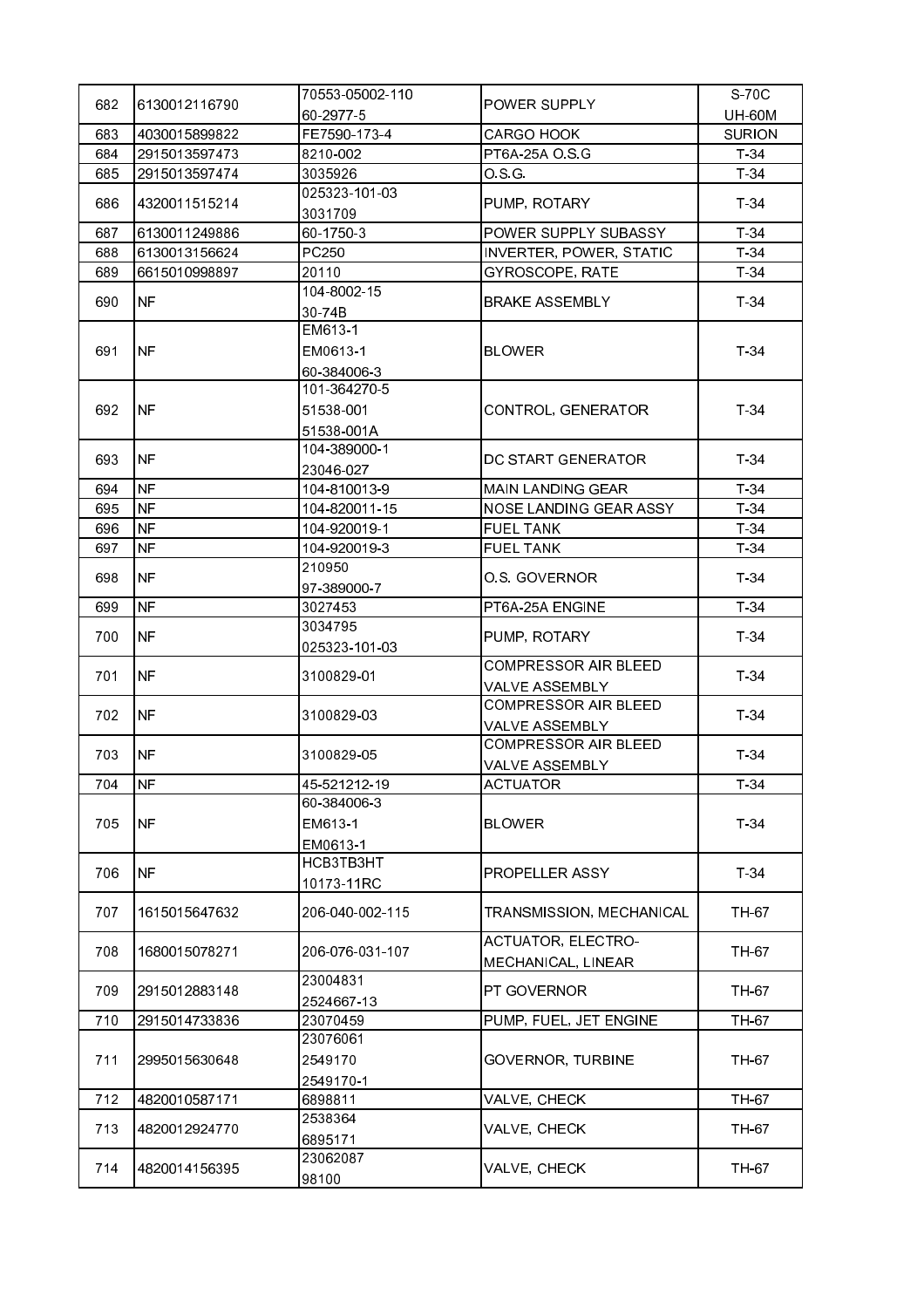| 715 | 4820015064199  | 23083750                     | VALVE, CHECK                   | TH-67 |
|-----|----------------|------------------------------|--------------------------------|-------|
|     |                | 23074872                     |                                |       |
|     |                | 206-062-200-111              |                                |       |
| 716 | 15840014654215 | 23032-048                    | DC STARTER GENERATOR           | TH-67 |
|     |                | 206-062-200-117              |                                |       |
| 717 | 6130012577176  | SPC <sub>5</sub>             | <b>INVERTER, POWER, STATIC</b> | TH-67 |
|     |                | 066-03064-0005               | ALTIMETER, SERVO               |       |
| 718 | 6610013925551  | Z00.N6045317266TBM           | CONTROLLED, AUTOMATIC          | TH-67 |
|     |                | 206-070-263-005              | PRESSURE STANDBY               |       |
| 719 | 6610016005648  |                              | ALTIMETER, PRESSURE            | TH-67 |
| 720 | <b>NF</b>      | 5934-3<br>206-001-096-Series | <b>TUBE ASSY</b>               | TH-67 |
| 721 | <b>NF</b>      | 206-001-099-Series           | <b>TUBE ASSY</b>               | TH-67 |
| 722 | NF             | 206-001-189-Series           | <b>TUBE ASSY</b>               | TH-67 |
| 723 | <b>NF</b>      | 206-001-194-Series           | <b>TUBE ASSY</b>               | TH-67 |
| 724 | <b>NF</b>      | 206-010-360-Series           | PITCH LINK ASSY                | TH 67 |
|     |                |                              | SWASHPLATE,                    |       |
| 725 | <b>NF</b>      | 206-010-450-Series           | CONTROLLABLE                   | TH-67 |
| 726 | <b>NF</b>      | 206-011-100-Series           | HUB, ROTOR, HELICOPTER         | TH-67 |
| 727 | <b>NF</b>      | 206-011-810-Series           | HUB, T/R                       | TH-67 |
| 728 | NF             | 206-031-589-001              | <b>PYLON LINK ASSY</b>         | TH-67 |
| 729 | <b>NF</b>      | 206-031-592-Series           | PYLON MOUNT ASSY               | TH-67 |
| 730 | <b>NF</b>      | 206-031-593-Series           | PYLON MOUNT ASSY               | TH-67 |
| 731 | <b>NF</b>      | 206-040-002-Series           | <b>MAST ASSEMBLY</b>           | TH-67 |
| 732 | <b>NF</b>      | 206-040-100-Series           | MAIN DRIVE SHAFT               | TH-67 |
| 733 | NF             | 206-040-270-Series           | FREEWHEELING ASSEMBLY          | TH-67 |
| 734 | <b>NF</b>      | 206-040-301-Series           | SHAFT ASSY                     | TH 67 |
| 735 | <b>NF</b>      | 206-040-383-Series           | T/R DRIVE SHAFT                | TH-67 |
| 736 | <b>NF</b>      | 206-040-385-Series           | T/R DRIVE SHAFT                | TH-67 |
| 737 | <b>NF</b>      | 206-040-387-Series           | T/R DRIVE SHAFT                | TH-67 |
|     |                |                              | 90 GEARBOX, ACCESSORY          |       |
| 738 | NF.            | 206-040-402-Series           | <b>DRIVE</b>                   | TH-67 |
| 739 | <b>NF</b>      | 23006900                     | 250-C20J ENGINE                | TH-67 |
|     |                | 206-062-625-003              |                                |       |
| 740 | <b>NF</b>      | 67A258                       | <b>ACTUATOR, ROTARY</b>        | TH-67 |
| 741 | <b>NF</b>      | 206-075-188-103              | INDICATOR,OIL                  | TH-67 |
|     |                | 9909-3010                    | TEMPERATURE & PRESSURE         |       |
| 742 | NF             | 206-075-676-107              | INDICATOR, DUAL LOAD &         | TH-67 |
|     |                | 124 1014-2                   | <b>FUEL PRESSURE</b>           |       |
| 743 | <b>NF</b>      | 206-075-681-115              | <b>DUAL INDICATOR</b>          | TH-67 |
|     |                | DL401-14                     |                                |       |
| 744 | <b>NF</b>      | 206-075-682-109              | INDICATOR, GAS PRODUCER        | TH-67 |
|     |                |                              | <b>TACHOMETER</b>              |       |
| 745 | <b>NF</b>      | 206-075-740-115              | INDICATOR, LIQUID QUANTITY     | TH 67 |
|     |                | 124Q1349                     |                                |       |
| 746 | <b>NF</b>      | 23056935                     | FUEL CONTROL, MAIN             | TH 67 |
|     |                | 2524644-28                   |                                |       |
| 747 | NF.            | 360-11421-001                | DC GENERATOR                   | TH 67 |
|     |                | EM8007-2                     |                                |       |
|     |                | 5035P2-P44                   | ALTIMETER, SERVO               |       |
| 748 | NF.            | 206-070-263-101              | CONTROLLED, AUTOMATIC          | TH-67 |
|     |                |                              | PRESSURE STANDBY               |       |
| 749 | <b>NF</b>      | 7060                         | INDICATOR, VERTICAL            | TH 67 |
|     |                |                              | <b>VELOCITY</b>                |       |
|     |                | 7160                         | INDICATOR, VERTICAL            |       |
| 750 | <b>NF</b>      | 7160B                        | <b>VELOCITY</b>                | TH-67 |
|     |                | 114-380035-1                 |                                |       |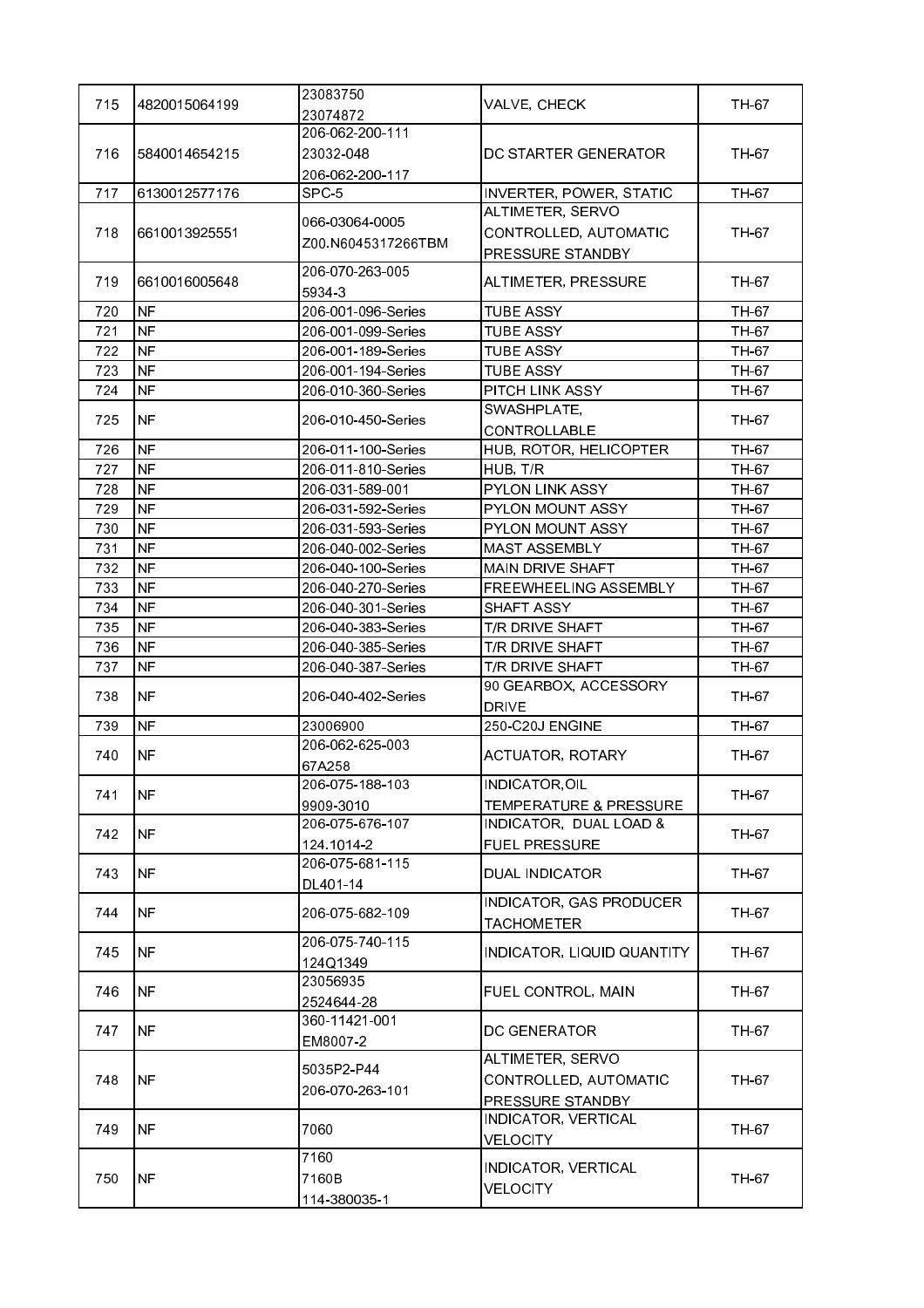| 751        | <b>NF</b>                      | C2300L4-24B                        | COMPASS, MAGNETIC                    | TH-67                        |
|------------|--------------------------------|------------------------------------|--------------------------------------|------------------------------|
|            |                                | CB2100-T4                          |                                      |                              |
| 752        | <b>NF</b>                      | H140JJM1                           | <b>GYROSCOPE</b>                     | TH-67                        |
|            |                                | <b>KEA 129</b>                     | ENCODER ALTIMETER, KEA               |                              |
| 753        | <b>NF</b>                      | 206-070-263-005                    | 129                                  | TH-67                        |
|            |                                | 5035P2-P44                         |                                      |                              |
| 754        | <b>NF</b>                      | <b>SEL-019DR</b>                   | INDICATOR, TURBINE OUTLET            | TH-67                        |
|            |                                | 206 375 005 101                    | <b>TEMPERATURE</b>                   |                              |
| 755        | 5930013897149                  | 071-01242-0001                     | <b>SLAVE CONTROL UNIT</b>            | TH-67                        |
|            |                                | KA51B                              |                                      | <b>UH-1H</b>                 |
|            |                                | 1589-1F                            |                                      | TH-67                        |
| 756        | 6110009976055                  | AN3206-1                           | REGULATOR, VOLTAGE                   | <b>UH-1H</b>                 |
|            |                                | MIL-R-6809                         |                                      |                              |
|            |                                | 060-00015-0000                     |                                      | TH-67                        |
| 757        | 6615012176217                  | 060-0015-00                        | <b>GYRO, DIRECTIONAL</b>             | <b>UH-1H</b>                 |
|            |                                | <b>KG-102A</b>                     |                                      |                              |
| 758        | 1560001761247                  | FCE63979                           | TANK, FUEL                           | <b>UH-1H</b>                 |
| 759        | 1560001761248                  | FCE63978                           | TANK, FUEL                           | <b>UH-1H</b>                 |
| 760        | 1560001761249                  | FCE63980                           | TANK, FUEL                           | <b>UH-1H</b>                 |
| 761        | 1560001761250                  | FCE63977                           | TANK, FUEL                           | <b>UH-1H</b>                 |
| 762        | 1560001761251                  | FCE63981                           | TANK, FUEL                           | <b>UH-1H</b>                 |
|            |                                | 205-062-635-107                    |                                      |                              |
| 763        | 1560009218559                  | 204-072-024-001                    | <b>SUSPENSION ASSEMBLY</b>           | <b>UH-1H</b>                 |
|            |                                | SP-7109-12                         |                                      |                              |
| 764        | 1615000564869                  | 204-040-379-003                    | QUILLASSY, GENERATOR                 | <b>UH-1H</b>                 |
| 765        | 1615000601062                  | 204-011-400-011                    | SWASHPLATE,                          | <b>UH-1H</b>                 |
|            |                                |                                    | CONTROLLABLE                         |                              |
| 766        | 1615001336872                  | 204-011-801-009                    | HUB, ROTOR                           | <b>UH-1H</b>                 |
| 767        | 1615001343087                  | 205-040-263-003                    | QUILL ASSY, TRANSMISSION             | <b>UH-1H</b>                 |
| 768        | 1615002552896                  | 204-040-366-015                    | MAST, ROTOR                          | <b>UH-1H</b>                 |
| 769        | 1615004548828                  | 204-011-401-11                     | <b>SCISSORS &amp; SLEEVE</b>         | <b>UH-1H</b>                 |
| 770        | 1615004715918                  | 212-010-403-005                    | LEVER, MAIN ROTOR                    | <b>UH-1H</b>                 |
| 771        | 1615006896307                  | 204-011-326-007                    | STABILIZER, ROTARY                   | <b>UH-1H</b>                 |
| 772        | 1615007603315                  | 204-040-012-011                    | QUILL ASSY, GEAR                     | <b>UH-1H</b>                 |
| 773        | 1615007668593                  | 204-040-003-25                     | QUILL ASSY, GEAR                     | <b>UH-1H</b>                 |
| 774        | 1615007950661                  | 204-040-207-013                    | QUILLASSY, TAIL                      | UH-1H                        |
| 775        | 1615008296845                  | 204-040-367-001                    | QUILL ASSY                           | <b>UH-1H</b>                 |
| 776        | 1615009182676                  | 204-040-003-037                    | <b>GEARBOX ASSEMBLY</b>              | <b>UH-1H</b>                 |
| 777        | 1615009182677                  | 204-040-012-013                    | 90° T/R GEARBOX                      | <b>UH-1H</b>                 |
| 778        | 1615009389784                  | 204-011-406-013                    | <b>SCISSORS ASSEMBLY</b>             | <b>UH-1H</b>                 |
| 779        | 1615009875152                  | 205-040-200-1                      | <b>GENERATOR QUILL</b>               | <b>UH-1H</b>                 |
| 780<br>781 | 1615010082797<br>1615010082798 | 204-040-620-009<br>204-040-620-007 | SHAFT ASSY, TAIL<br>SHAFT ASSY, TAIL | <b>UH-1H</b><br><b>UH-1H</b> |
| 782        | 1615010564550                  | 204-012-101-031                    | HUB ASSY, MAIN                       | <b>UH-1H</b>                 |
|            |                                |                                    | HANGER ASSY, T/R DRIVE               |                              |
| 783        | 1615010565365                  | 204-040-600-011                    | <b>SHAFT</b>                         | <b>UH-1H</b>                 |
|            |                                |                                    |                                      |                              |
| 784        | 1615010725670                  | SKCP2281-103                       | SHAFT, DRIVE, TRANSMISSION           | <b>UH-1H</b>                 |
| 785        | 1615011125904                  | 205-040-263-111                    | QUILL ASSY, TRANSMISSION             | <b>UH-1H</b>                 |
| 786        | 1615012370512                  | 204-012-101-139                    | MAIN ROTOR HUB ASSEMBLY              | <b>UH-1H</b>                 |
|            |                                | 204-010-937-7                      |                                      |                              |
| 787        | 1650001136354                  | SGT520-6                           | DAMPENER, FLUTTER                    | <b>UH-1H</b>                 |
|            |                                | 2020H-7                            |                                      |                              |
| 788        | 1650001438315                  | SGT220-11                          | <b>SERVOCYLINDER</b>                 | <b>UH-1H</b>                 |
| 789        | 1650001576843                  | 204-010-937                        | DAMPENER, FLUTTER                    | <b>UH-1H</b>                 |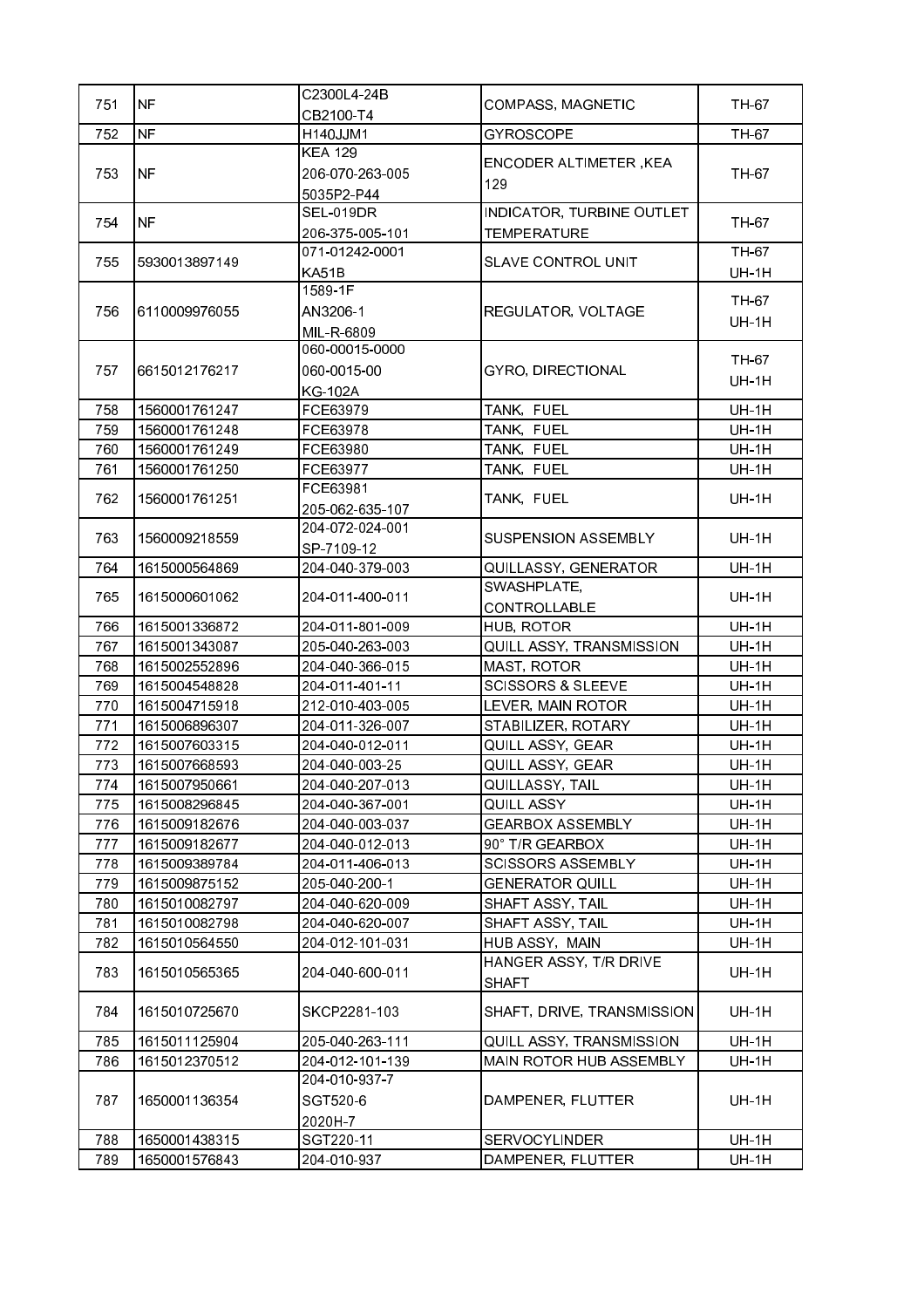|     |               | 204 076 053 11             |                                     |              |
|-----|---------------|----------------------------|-------------------------------------|--------------|
| 790 |               | 204-076-053-011            |                                     |              |
|     | 1650009448169 | 1660-23                    | <b>SERVO CYLINDER</b>               | <b>UH-1H</b> |
|     |               | SGT220-11                  |                                     |              |
| 791 | 1650011879395 | 205-076-056-107            | SERVOCYLINDER ASSY                  | <b>UH-1H</b> |
| 792 | 1650012106453 | 204-011-801-121            | HUB, ROTOR                          | <b>UH-1H</b> |
|     |               | 205-072-277-003            |                                     |              |
| 793 | 1660009312314 | 205 072 277 3              | VALVE, REGULATING, TE               | <b>UH-1H</b> |
|     |               | 35D10                      |                                     |              |
|     |               | 204-060-762-1              | <b>ACTUATOR, ELECTRO-</b>           |              |
| 794 | 1680000035906 | 540264-2-1                 | MECHANICAL, LINEAR                  | <b>UH-1H</b> |
| 795 | 1680001830834 | 204-040-016-005            | <b>TRANSMISSION ASSY</b>            | <b>UH-1H</b> |
| 796 |               | 65A124                     | ACTUATOR, ELECTRO-                  |              |
|     | 1680004124397 | 204 060 762 1              | MECHANICAL, LINEAR                  | <b>UH-1H</b> |
| 797 | 1680008504361 | 204-075-705-045            |                                     | <b>UH-1H</b> |
|     |               | 80-0199-1                  | PANEL, FAULT                        |              |
| 798 | 1680009034378 | 204 075 705 29             | PANEL, FAULT-FUNCTION               | <b>UH-1H</b> |
|     |               |                            | <b>INDICATOR</b>                    |              |
| 799 | 1680009098098 | MP498-3                    | <b>BRAKE, MAGNETIC</b>              | <b>UH-1H</b> |
|     |               | 204-001-376-3              |                                     |              |
| 800 | 1680009098716 | MP-498-3                   | <b>BRAKE, MAGNETIC</b>              | <b>UH-1H</b> |
| 801 | 1680009215992 | R460M15-11                 | <b>BRAKE, MAGNETIC</b>              | <b>UH-1H</b> |
| 802 | 1680009466677 | 204-070-907-001            | MOTOR, WINDSHIELD WIPER,            | <b>UH-1H</b> |
|     |               | XW21174-369R64             | <b>ELECTRIC</b>                     |              |
| 803 | 1680009543961 | SYLC9190-10                | <b>ACTUATOR, ELECTRO-</b>           | UH-1H        |
|     |               |                            | MECHANICAL, LINEAR                  |              |
| 804 | 2840001344803 | 1-000-060-22               | ENGINE, AIRCRAFT, TURBO-            | <b>UH-1H</b> |
|     |               |                            | <b>SHAFT</b>                        |              |
| 805 | 2840007274663 | 1-080-250-16               | GEARBOX, ACCESSORY                  | <b>UH-1H</b> |
| 806 | 2840007821771 | 1-180-190-03               | VALVE, LINEAR, DIRECTIONAL          | <b>UH-1H</b> |
|     |               | 2540007821771<br>T53-L-13B | CONTROL<br>ENGINE, AIRCRAFT, TURBO- |              |
| 807 | 2840010937451 |                            |                                     | <b>UH-1H</b> |
| 808 | 2915000180012 | 1-000-060-10A<br>RG12240D  | <b>SHAFT</b><br>PUMP, SUBMERGED     | <b>UH-1H</b> |
| 809 | 2915009243560 | 1-160-220-03               | VALVE, FUEL DRAIN                   | <b>UH-1H</b> |
|     |               | 205-060-612-003            |                                     |              |
| 810 | 2915009913255 | AV16B1667D                 | VALVE, GATE                         | <b>UH-1H</b> |
|     |               | 205-060-606-3              |                                     |              |
| 811 | 2915009993705 | RG12240D                   | PUMP, SUBMERGED                     | <b>UH-1H</b> |
| 812 | 2915010059196 | 103100-A1                  | GOVERNOR, OVERSPEED                 | <b>UH-1H</b> |
|     |               | 1-170-240-58               |                                     |              |
|     | 2915010059197 | 1-170-240-60               | FUEL CONTROL, MAIN                  | <b>UH-1H</b> |
|     |               | 100770A1                   |                                     |              |
| 813 |               | 100770A2                   |                                     |              |
|     |               | 100770A3                   |                                     |              |
|     |               | 100770A4                   |                                     |              |
|     |               |                            |                                     |              |
|     |               | 100770A5<br>1-170-240-91   |                                     |              |
| 814 | 2915012169779 | 106500A1                   | FUEL CONTROL, MAIN                  | <b>UH-1H</b> |
|     | 2925000630788 | 204-060-200-1              | DC START GENERATOR                  | <b>UH-1H</b> |
| 815 |               | 23064-001                  |                                     |              |
|     |               | 205-075-642-001            |                                     |              |
| 816 | 2925005555349 | A-700ZF                    | <b>CUTOUT RELAY, ENGINE</b>         | <b>UH-1H</b> |
|     |               | A-700ZC-7                  | <b>GENERATOR</b>                    |              |
|     |               |                            | STARTER-GENERATOR,                  |              |
| 817 | 2925009279483 | 30E20-61A                  | ENGINE, NONAIRCRAFT                 | UH-1H        |
| 818 | 2945013035111 | 1-080-460-02               | OIL FILTER                          | <b>UH-1H</b> |
|     |               |                            |                                     |              |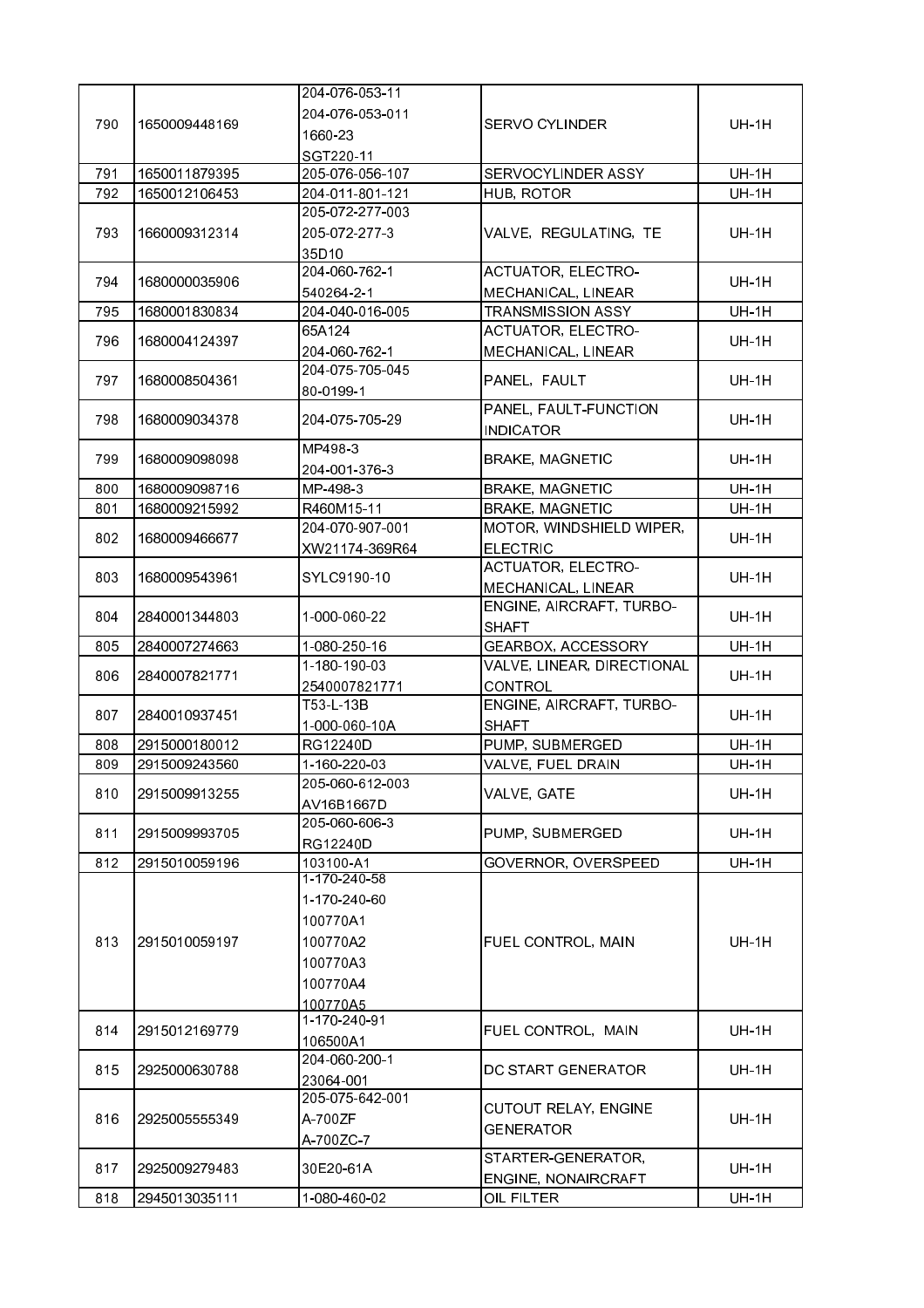| 819        | 2995010087763                  | 1-170-050-12                                                           | <b>ACTUATOR ASSEMBLY</b>                          | <b>UH-1H</b>                 |
|------------|--------------------------------|------------------------------------------------------------------------|---------------------------------------------------|------------------------------|
| 820        | 4320000678128                  | RG17670A                                                               | PUMP, ROTARY                                      | <b>UH-1H</b>                 |
| 821        | 4320009371443                  | PV3-044-8<br>1560UH1-587-1                                             | PUMP, AXIAL PISTONS                               | <b>UH-1H</b>                 |
| 822        | 4320009777488                  | RG17350D<br>1-300-212-01                                               | OIL PUMP, ROTARY                                  | <b>UH-1H</b>                 |
| 823        | 4810000686712                  | 1-300-194-04<br>28040                                                  | VALVE, SOLENOID                                   | <b>UH-1H</b>                 |
| 824        | 4810008331600                  | 42550                                                                  | VALVE, REGULATING, FLUID<br><b>PRESSURE</b>       | <b>UH-1H</b>                 |
| 825        | 4810009062326                  | 26330053                                                               | VALVE, SOLENOID                                   | <b>UH-1H</b>                 |
| 826        | 4810010223699                  | 204 076 055 1<br>42550-3                                               | VALVE, HYDRAULIC                                  | <b>UH-1H</b>                 |
| 827        | 4820001341113                  | 1-300-398-01<br>1-300-398-02                                           | VALVE, CHECK                                      | <b>UH-1H</b>                 |
| 828        | 5826009207107                  | 522-4408-001<br>522-4408-003<br>C6873AARN82<br>C6873ARN82              | CONTROL, RADIO SET                                | <b>UH-1H</b>                 |
| 829        | 5831009339822                  | C-1611D/AIC                                                            | CONTROL,<br>INTERCOMMUNICATION SET                | <b>UH-1H</b>                 |
| 830        | 5895013007905                  | 209 075 325 123                                                        | PANEL, INDICATOR                                  | <b>UH-1H</b>                 |
| 831        | 5995008681795                  | 1-300-242                                                              | <b>WIRING HARNESS</b>                             | <b>UH-1H</b>                 |
| 832        | 5995009432422                  | $1-300-124-01 \sim 04$<br>10-319813-1<br>10-380053-1<br>43113<br>43338 | CABLE ASSEMBLY,<br>ELECTRICAL, BRANCHED           | <b>UH-1H</b>                 |
|            |                                |                                                                        |                                                   |                              |
| 833        | 5998001181986                  | 204-075-399-17                                                         | PC 600 BOARD                                      | <b>UH-1H</b>                 |
| 834        | 6105006696434                  | 2311M-59-1<br>XW20173-2<br>XW20207-2                                   | <b>GENERATOR, DIRECT</b><br><b>CURRENT</b>        | <b>UH-1H</b>                 |
| 835        | 6110008426376                  | MS18071-1A                                                             | REGULATOR, VOLTAGE                                | <b>UH-1H</b>                 |
| 836        | 6110010618597                  | CSV1152-1AB                                                            | REGULATOR, VOLTAGE                                | <b>UH-1H</b>                 |
| 837        | 6110010653716                  | CSV1152-12AB                                                           | REGULATOR, VOLTAGE                                | <b>UH-1H</b>                 |
| 838        | 6115007251790                  | 30B37-37-A<br>MIL-G-6162                                               | <b>GENERATOR, DIRECT</b><br><b>CURRENT</b>        | <b>UH-1H</b>                 |
| 839        | 6130012857587                  | 30010-000(GEU5A)<br>PC-3Y-251                                          | <b>INVERTER, POWER, STATIC</b>                    | <b>UH-1H</b>                 |
| 840        | 6340001691598                  | 205-075-388-1                                                          | BOX, WARNING CONTROL                              | <b>UH-1H</b>                 |
|            |                                | 700348<br>1704-1001-2                                                  |                                                   |                              |
| 841<br>842 | 6340001792643<br>6340011128914 | 205-017-6                                                              | BOX, WARNING CONTROL<br>ALARM SET                 | <b>UH-1H</b><br><b>UH-1H</b> |
|            |                                | 6340-UH1-017-3<br>3935-2                                               |                                                   |                              |
| 843        | 6610001691489<br>6610001795242 | B0020-14211F                                                           | INDICATOR, TURN AND SLIP                          | <b>UH-1H</b>                 |
| 844<br>845 | 6610001957516                  | 149190-01-02<br>212-070-714-1                                          | ALTIMETER, PRESSURE<br><b>INDICATOR, ATTITUDE</b> | <b>UH-1H</b><br><b>UH-1H</b> |
| 846        | 6610005264397                  | S-15-KAW<br>MS28045T2<br><b>AC 131A</b>                                | INDICATOR, AIR SPEED                              | <b>UH-1H</b>                 |
| 847        | 6610005264709                  | 14607-1S-A1                                                            | <b>INDICATOR, ATTITUDE</b>                        | <b>UH-1H</b>                 |
| 848        | 6610005266765                  | 14613-1AKA4                                                            | INDICATOR, ATTITUDE                               | <b>UH-1H</b>                 |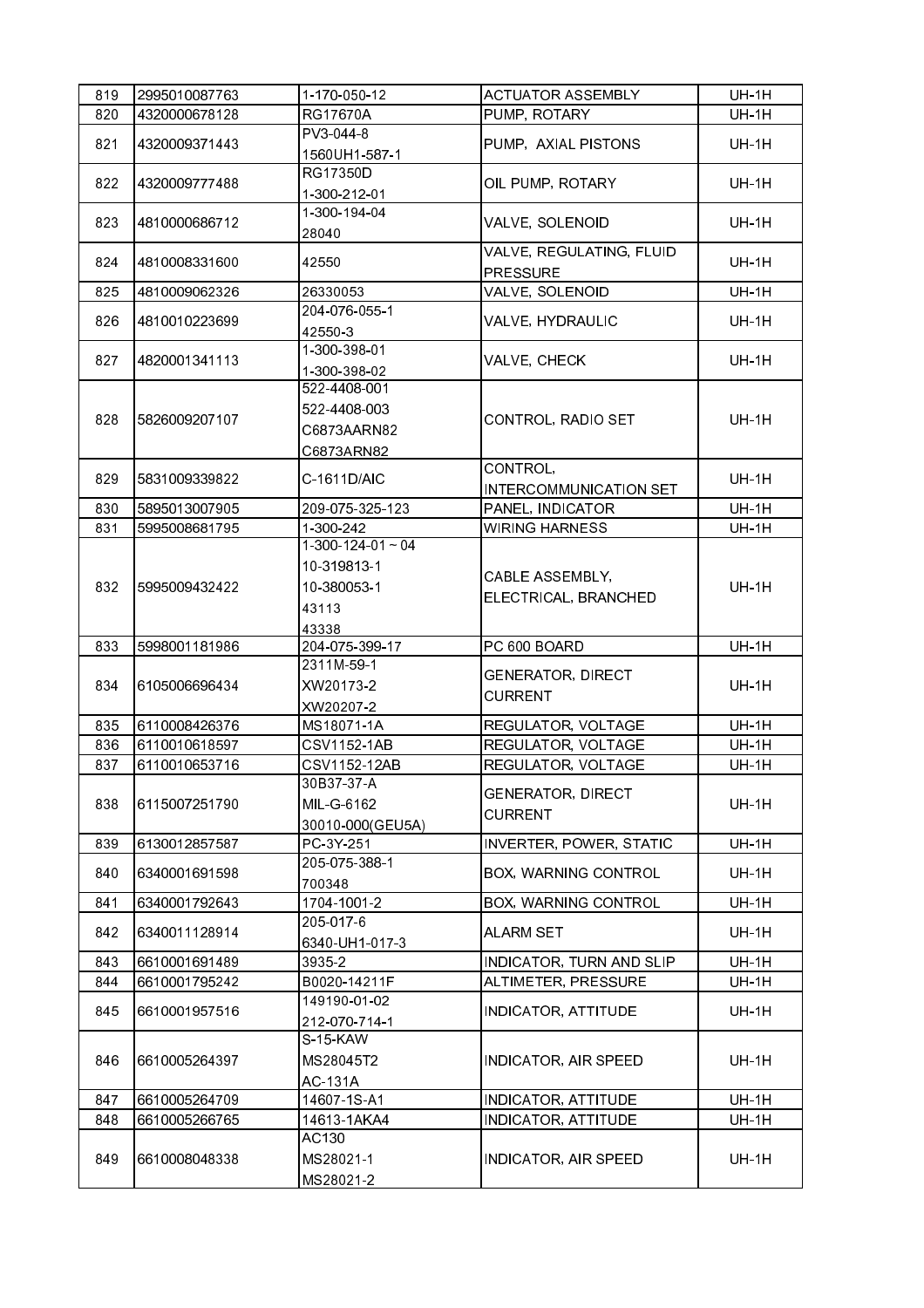|     | 6610010097760 |                 | INDICATOR, VERTICAL          |              |
|-----|---------------|-----------------|------------------------------|--------------|
| 850 | 6610011250726 | RC-30 V-10      | <b>VELOCITY</b>              | <b>UH-1H</b> |
|     |               |                 | <b>INDICATOR, VERTICAL</b>   |              |
| 851 | 6610011948650 | C5110971-1      | <b>VELOCITY</b>              | $UH-1H$      |
| 852 | 6615009948940 | 124623-01-12    | GYROSCOPE, DISPLACEMENT      | <b>UH-1H</b> |
|     |               |                 |                              |              |
| 853 | 6620005570582 | 217-00141       | <b>INDICATOR, PRESSURE</b>   | <b>UH-1H</b> |
| 854 | 6620012710711 | 217-21242       | INDICATOR, OIL PRESSURE      | <b>UH-1H</b> |
|     |               | 6620AH1-000-1   |                              |              |
|     |               | 22A703          |                              |              |
|     |               | MIL G 26611     |                              |              |
| 855 | 6680005851503 | 206-062-627-003 | <b>GENERATOR, TACHOMETER</b> | <b>UH-1H</b> |
|     |               | 32005-007       |                              |              |
|     |               | GEU7A           |                              |              |
| 856 | 6680007338432 | 204-060-683-005 | INDICATOR, LIQUID QUANTITY   | <b>UH-1H</b> |
| 857 | 6680008689810 | 204-061-606-3   | INDICATOR, LIQUID QUANTITY   | <b>UH-1H</b> |
|     |               | 393004-01699    |                              |              |
| 858 | 6680008689811 | 393004-01409    | INDICATOR, LIQUID QUANTITY   | <b>UH-1H</b> |
|     |               | <b>DSF419</b>   |                              |              |
| 859 | 6680009078380 | 8DJ67FBC-1      | INDICATOR, ELECTRICAL        | <b>UH-1H</b> |
|     |               |                 | <b>TACHOMETER</b>            |              |
| 860 | 6685005575910 | 152B22          | INDICATOR, TEMPERATURE,      | <b>UH-1H</b> |
|     |               | 157800          | <b>THERMOCOUPLE</b>          |              |
| 861 | <b>NF</b>     | 204-011-801-018 | HUB, ROTOR, HELICOPTER       | <b>UH-1H</b> |
| 862 | <b>NF</b>     | D24921-119      | <b>EMERGENCY FLOAT</b>       | <b>UH-1H</b> |
| 863 | <b>NF</b>     | D24922-117      | <b>EMERGENCY FLOAT</b>       | <b>UH-1H</b> |
| 864 | 1615000190217 | 204-040-620-5   | SHAFT ASSEMBLY, TAIL         | <b>UH-1H</b> |
| 865 | 1615006785414 | 204-040-620-3   | SHAFT ASSEMBLY, TAIL         | <b>UH-1H</b> |
| 866 | 1615011879396 | 205-076-055-101 | CYLINDER ASSEMBLY,           | <b>UH-1H</b> |
|     |               |                 | <b>ACTUATING, LINEAR</b>     |              |
| 867 | 2915011314998 | 2C27-3          | CARTRIDGE, FUEL PUMP         | <b>UH-1H</b> |
| 868 | 2915014593428 | 1-160-850-23    | <b>SPEED GOVERNOR</b>        | UH-1H        |
|     | 6125000539996 |                 |                              |              |
| 869 | 6125000627483 | MS21983-1       | MOTOR-GENERATOR              | <b>UH-1H</b> |
|     | 6125009386539 |                 |                              |              |
| 870 | 6125011304138 | MGH159-500A     | MOTOR GENERATOR              | UH-1H        |
| 871 | 6340010394164 | 6340-UH1-017-1  | ALARM SET, PILOT WARNING     | UH-1H        |
| 872 | 6610001792197 | 1845X4-03DF     | ALTIMETER, PRESSURE          | <b>UH-1H</b> |
| 873 | 6610001795241 | 671CPX4-037DF   | ALTIMETER, PRESSURE          | <b>UH-1H</b> |
| 874 | 6610001795254 | A35AAU8AAF      | ALTIMETER, PRESSURE          | <b>UH-1H</b> |
| 875 | 6610003880030 | 1845X-4-03      | ALTIMETER, PRESSURE          | <b>UH-1H</b> |
| 876 | 6610005144176 | 671CLU4-035     | ALTIMETER, PRESSURE          | <b>UH-1H</b> |
|     |               | MS28044L1A      |                              |              |
| 877 | 6610005266085 | 671BK010D       | ALTIMETER, PRESSURE          | UH-1H        |
|     |               | 671BK01D        |                              |              |
| 878 | 6610005266091 | D22061-04-004   | ALTIMETER, PRESSURE          | <b>UH-1H</b> |
| 879 | 6610006413015 | 14602-1JA1M     | <b>INDICATOR, ATTITUDE</b>   | <b>UH-1H</b> |
| 880 | 6610006538458 | 671K03D         | ALTIMETER, PRESSURE          | <b>UH-1H</b> |
| 881 | 6610006638813 | 613937          | INDICATOR, ATTITUDE          | UH-1H        |
|     |               | NAF1308-1       |                              |              |
| 882 | 6610006911807 | E2206104016     | ALTIMETER, PRESSURE          | <b>UH-1H</b> |
| 883 | 6610008784634 | A35-AAU-8A/A    | ALTIMETER, PRESSURE          | <b>UH-1H</b> |
| 884 | 6610012964031 | 14608-1APB1     | INDICATOR, ATTITUDE          | <b>UH-1H</b> |
| 885 | 6610014914840 | A35-MA          | ALTIMETER, PRESSURE          | <b>UH-1H</b> |
| 886 | 6680006599276 | 8DJ67FAB1       | INDICATOR, ELECTRICAL        | <b>UH-1H</b> |
|     |               |                 | <b>TACHOMETER</b>            |              |
| 887 | <b>NF</b>     | 5934P-1         | ALTIMETER, PRESSURE          | <b>UH-1H</b> |